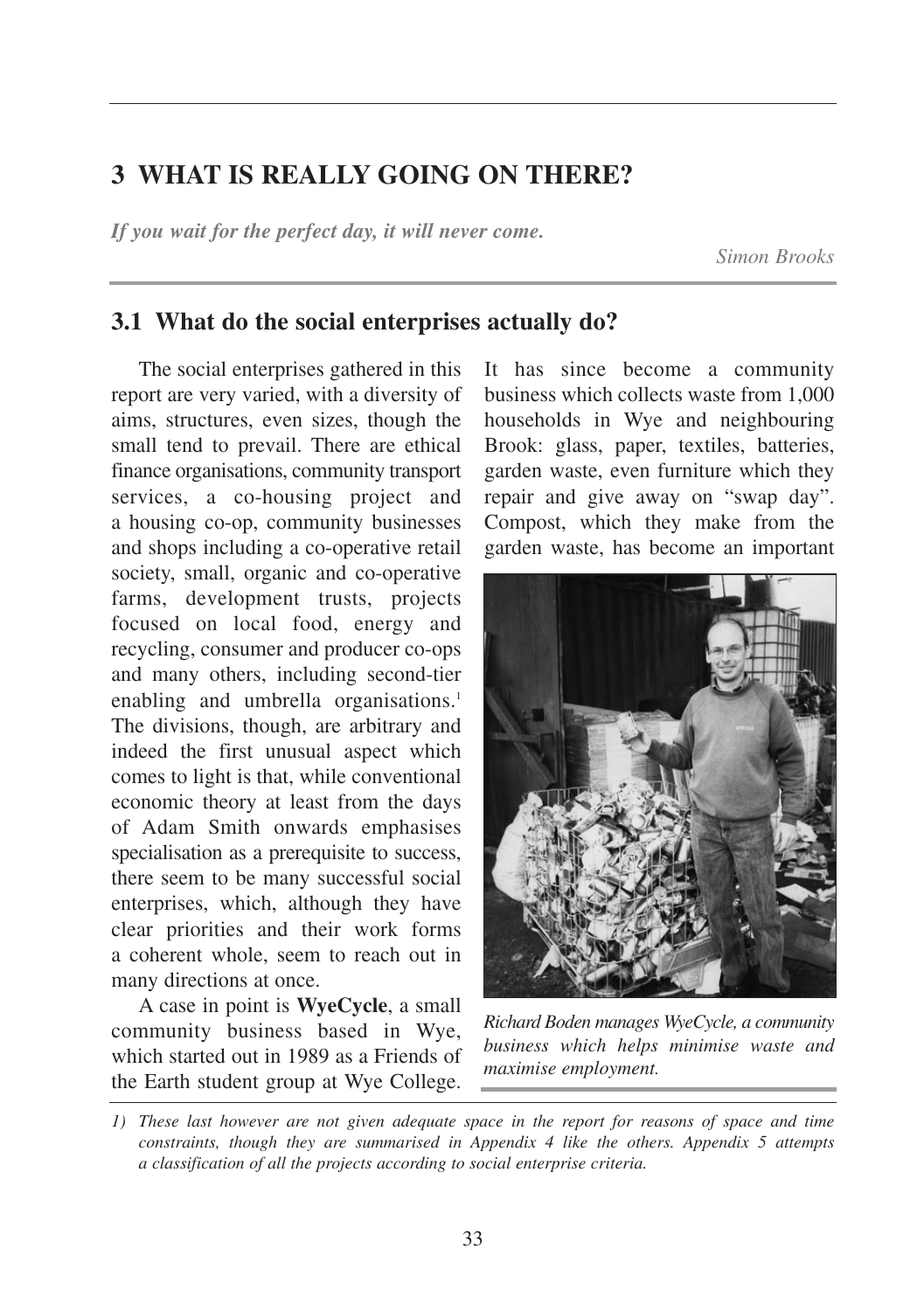source of income. Aware that waste prevention was better than recycling, **WyeCycle** then started a box-scheme, using their van for free distribution of a local organic farmer's produce to residents. The scheme also helped the farmer, who has since found other customers and today distributes 120 -130 food boxes, only about 20% in Wye. In 1999, they went on to organise the first farmers' market in the town, sourcing food and produce locally from a 30-mile radius, and these have since become a permanent feature. As with the box-scheme, there are multiple benefits involved: helping local smallholders, limiting pollution and packaging, access to fresh local food for residents, and an added social vibrancy as the markets draw crowds twice a month. A side effect of the labour-intensive recycling business has been the creation of four new jobs for local young men, one of whom had before been unemployed on a long-term basis. "As time goes, the social element has become more important," admits Richard Boden, one of the founding student members who today, as one of two directors of what has become a company limited by guarantee, manages the organisation. **WyeCycle** is fully financially sustainable, with income from the local county and borough councils as well as from re-selling the collected waste and the compost.

Many other projects have succeeded in blending environmental and social benefits. **Mendip Vale Recycling** developed as an offshoot of Mendip Vale Workshops, a charitable trust set up in 1989, after the closure of the local psychiatric hospital.

The trust provides support for people with mental health problems, chiefly via permanent workshops which enable them to work, train and socialise in a sheltered environment. **Mendip Vale Recycling**, based in Glastonbury, is essentially another such workshop, with an environmental bottom line added to the social. It owns a cardboard shredding machine and the patients come and turn waste cardboard from local businesses to animal bedding. The centre then sells this to horse and chicken farms, animal sanctuaries, and the general public for their pets. The plan is to use worm-beds to compost used bedding in partnership with local farms and to produce worms, compost and liquid plant food, thus providing added income both for the farms and for **Mendip Vale Recycling**. Neil Montgomery, the man in charge of the whole enterprise, explained that in the future, they are thinking of recycling other materials besides cardboard. They may also open up to physically handicapped people and those with learning difficulties. The **Honeycomb Project** in the Peak District is another such project combining environmental (recycling of old furniture) and social objectives (job training of young people with learning difficulties).

The two last-mentioned enterprises are heavily dependent on income channelled from the government. In contrast, the **Stonesfield Community Trust** in Oxfordshire, while supported by donations at its inception, has opted for a path of self-financing. The rent from its affordable housing is used for loan repayment and as a source of income (see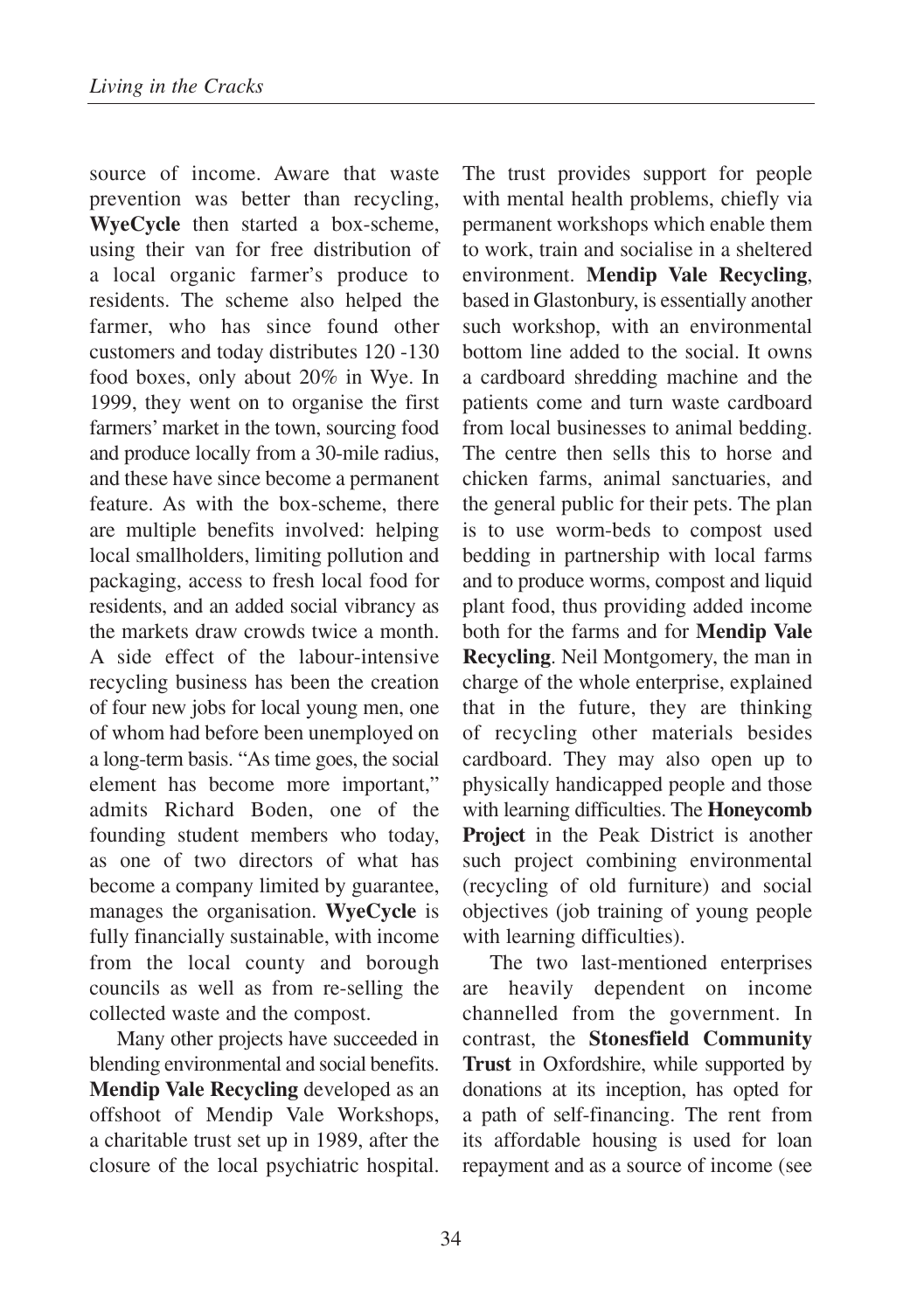Box 4 in chapter 3.4 for details). It too has both a social and environmental bottom line: holding land in trust in order to rent affordable properties to locals, it has used environmentally-friendly materials to build the homes, as well as state-of-the-art energy efficiency techniques. In a closed loop typical of many of these projects, this has benefits not only for the environment, but also for the tenants'energy bills.



*Affordable and environmentally-friendly housing for locals built by the Stonesfield Community Trust.* 

Czech examples of diverse financially sustainable social enterprises include the **Gemini Farm and Workshop**, which makes a living through a combination of trading, building and farming, using the surplus to regenerate traditional features in the landscape, and the **Hutzul Farm**, a project in the borderland Krkonose mountains, breeding and selling rare Hutzul horses and complementing this with tourist accommodation, horse riding and farming.

In some areas, social enterprises seem to be more numerous than in others. In the United Kingdom, this appears to be the case in the areas around Bristol and Dorchester (see map in Appendix 3). Thirteen of my British case studies are located there, including several important enabling and umbrella organisations. A reinforcing feedback loop then seems to develop, with the existing social enterprises coaxing others into existence.

In the Czech Republic, an interesting conglomeration of social enterprises (**59, 62, 63, 69, 70**) combining benefits for agriculture, local employment, nature and local traditions can be found in the White Carpathian Mountains, in the eastern part of the country (Moravia) near the Slovakian border. A beautiful wooded area noted for its flowering meadows, fruit orchards, and living folk culture, it has been badly hit in recent years by the failure of the wool and fruit markets. The **Hostetin Apple-juice Plant**, set up to provide a market for local apple-growers and profiled in detail in chapter 1.1, is one successful project set up to remedy the situation. Situated in the same area, the **White Carpathian Sheep Partnership** has linked the environmental non-profit organisation Kosenka in the town of Valasske Klobouky and two young local farmers who wanted to raise sheep in the teeth of the unfavourable economic climate in the mid-nineties. Sheep were needed not only as a source of income, but to graze the valuable flowering meadows which otherwise would lose their biodiversity. The environmentalists found 30 people from all over the country who were willing to invest in a sheep each, bought the sheep with the "absentee owners'" money and leased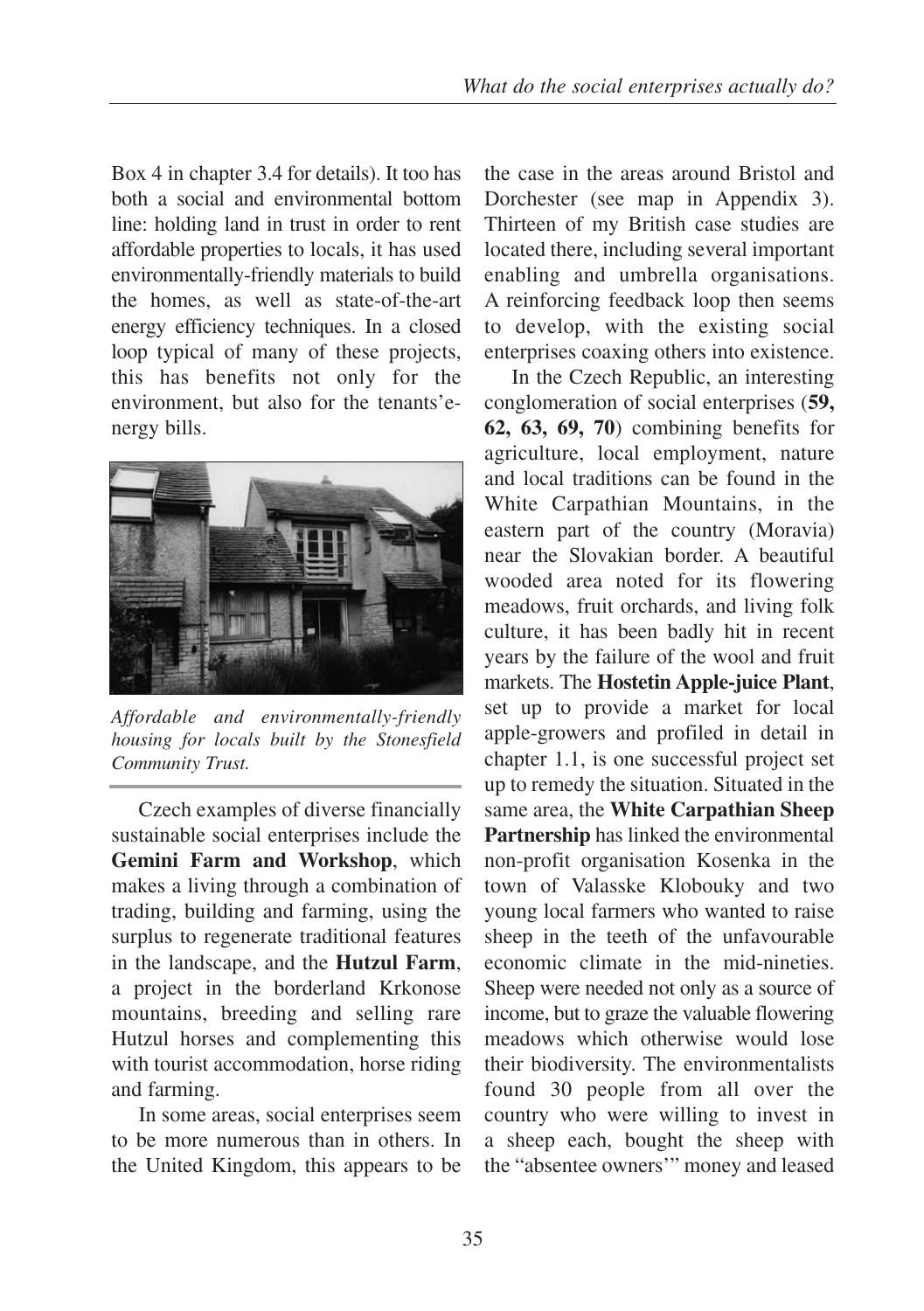them to the farmers. The farmers used other capital to buy more sheep, rent land and build fences. The owners have been paid interest on their loan in money or (male) lamb meat, and after seven years they are to get their sheep, or its financial equivalent, back. The government has since re-introduced sheep headage subsidies, and as the farmers rent the "absentee owners'" sheep from Kosenka, they are able to access the subsidies. Kosenka, in turn, gets the sheepskins (which it sells through a direct selling scheme via a university department in Brno, the Moravian metropolis) and, crucially, has an agreement with the farmers obliging them to graze the most valuable flowering meadows in Kosenka's care each autumn, thus ensuring the survival of rare plant species.

This project is closely connected to a third one, the **Kosenka Environmental Land Trust**. The Czech land trusts are essentially land conservation trusts<sup>2</sup>. The Kosenka land trust is typical, and entails a partnership of Kosenka, the environmental organisation, and the local small farmer/landowners. These voluntarily agree to manage their valuable mountain meadows in such a way as to keep up their biodiversity, or, as in the case above, help Kosenka manage the nature reserves in its care. Kosenka, on the other hand, helps them with the paperwork involved in asking for agricultural subsidies and in other ways. The relationships are long-term, complex and based more on friendship and reciprocity than on written covenants. They appear to work very well. As in all the White Carpathian projects, the dimension of local tradition is also present. *Kosenka* is a diminutive of "scythe", and in fact most of the meadows in its care are cut by hand in early summer, giving young people from all over the country a chance to learn this old and useful skill.

Another threesome coexisting in one region are projects **49**, **60**, and **64**. These non-organic farms within a few miles of each other in South Bohemia, the region where I live, would however not define themselves as social enterprises even if they had ever heard the term. Project **49**, the **Borovany Agricultural Co-operative**, is a large, almost 7,000-acre mixed post- -communist co-operative farm, project **64** (**Ostrolovsky Ujezd Agricultural Co-operative**) is also post-communist and mixed, but much smaller (474 acres). The **Hruska Family Farm** (**60**) has 396 acres and its owners, the Hruskas, started farming only after the democratic revolution in 1989, on land which had been owned by the husband's grandparents before they were forced to hand it over to what later became the **Borovany Agricultural Co-operative**. I chose these projects partly because two of them are, at least nominally, co-operatives, albeit descended from politically enforced co-ops in the fifties after the Communist

*<sup>2)</sup> See Morehouse (1997) for a good explanation of the various types of land trusts. In the Czech Republic the American model of land conservation trust, whose purpose is to protect and preserve natural areas, was adapted in the mid-nineties. Besides Kosenka, there are about thirty such land conservation trusts* (pozemkove spolky) *registered through an accreditation scheme.*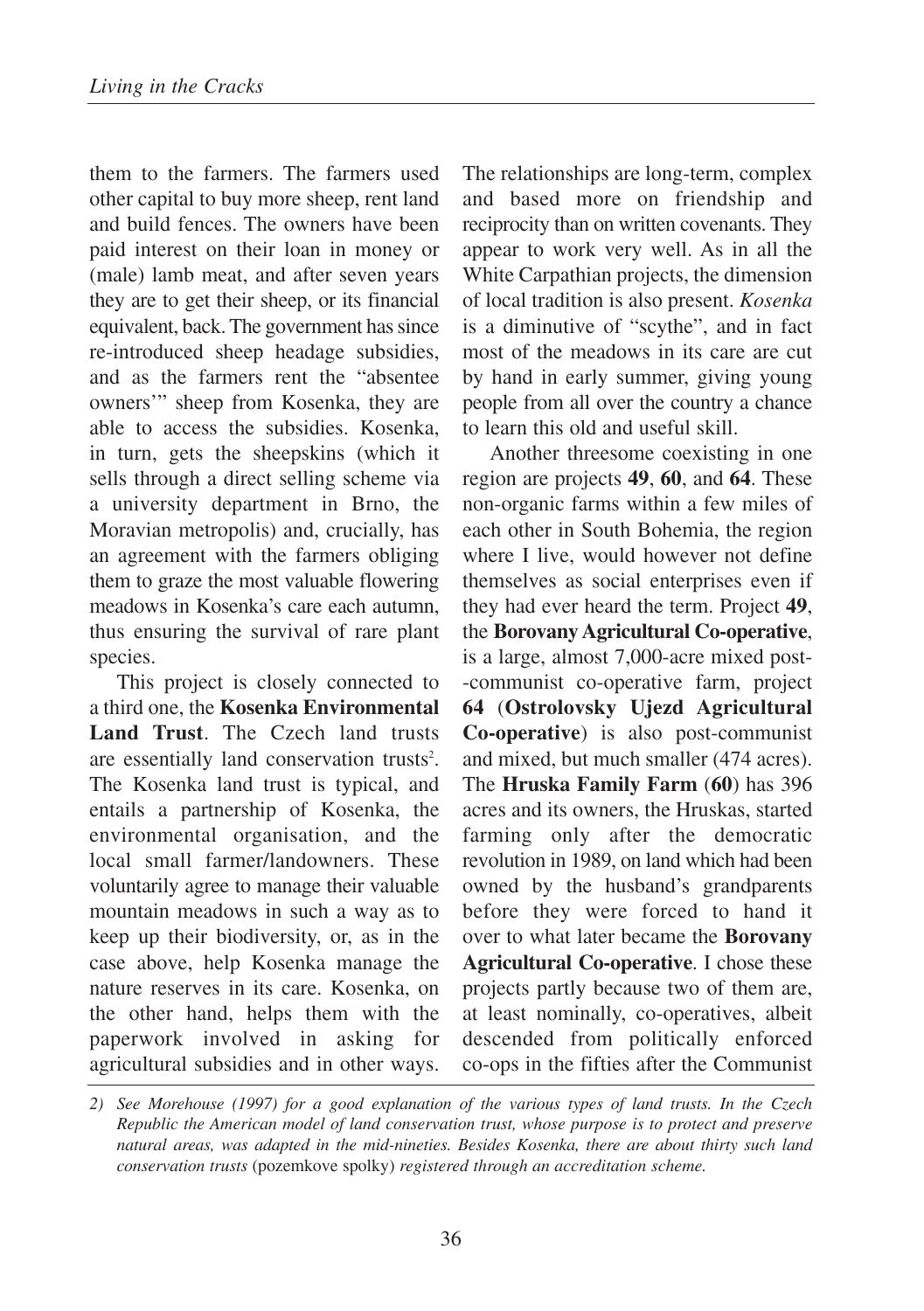take-over. (I return to their governance patterns briefly in Chapter 4.) Also, I believe that at least the **Hruska Family Farm** and the **Ostrolovsky Ujezd Co- -operative** could be called "unconscious social enterprises". As a report by the US Department of Agriculture (1998) has emphasised, all small farms have a public value. The **Ostrolovsky Ujezd Co-operative** is in my own village (100 inhabitants), and managed by a local farming family. It provides not only permanent and casual employment but also winter snow-clearing, cheap milk, potatoes in autumn, in-kind payments for members of the co-operative whose land it rents, and such specific services as retailing carp, a traditional and local food, for Easter and Christmas. Environmentally, it is also relatively benign, with animal stock and varied plant crops. The animal manure feeds the fields and the fields feed the animals. A natural closed loop - but one alarmingly lacking on British farms today.

As mentioned in chapter 1.2, an important feature of the social enterprises trying to be environmentally sustainable is economic localisation. Among the projects interviewed, some especially may serve as inspiration in this respect: **Radford Mill Farm**, a very unusual organic farm of only 100 acres and a great variety of crops and animals in the Bristol area, sells all its produce locally through local markets and a box scheme. **Growing with Nature** is an organic market garden on 3.5 acres of land

which has won several awards for its box scheme. As well as selling their own fruits and vegetables, they buy in vegetables from 5 other local growers and sell the produce of a total of 50 acres in recyclable bags within a 15-mile radius. Alan Schoefield, who manages **Growing with Nature** with his wife Debra, does not see the 500 people who buy their fruits and vegetables as clients. Rather, he feels they are all members of a "vegetable club", who share a commitment to a more wholesome lifestyle. "'Organic' is only part of the picture," he explained as we sat drinking tea at a beautiful wooden table in their self-designed and self-built rural home near Preston in Lancashire. "You can buy organic ready-made pizzas, chips and even Mars bars, produced in monstrous factories. But we feel that cooking can be fun as well. Sit down, have a real meal, draw the family together." Like **Radford Mill Farm**, Alan and Debra organise open days at the farm and publish a newsletter for the club members which features recipes for lovely meals such as aubergine garlic bread, grilled courgettes or spinach with cheese. "Most of our customers are like us," Alan adds. "That's our biggest selling point."

**Tablehurst and Plawhatch Community Supported Farms**, another successfully localised farming enterprise in an affluent area south of London, are one of the few truly community-owned farms in Britain<sup>3</sup>. Totalling 500 acres, they are mixed, organic and biodynamic, one of the farms having belonged originally to

*<sup>3)</sup> See also Soil Association, undated*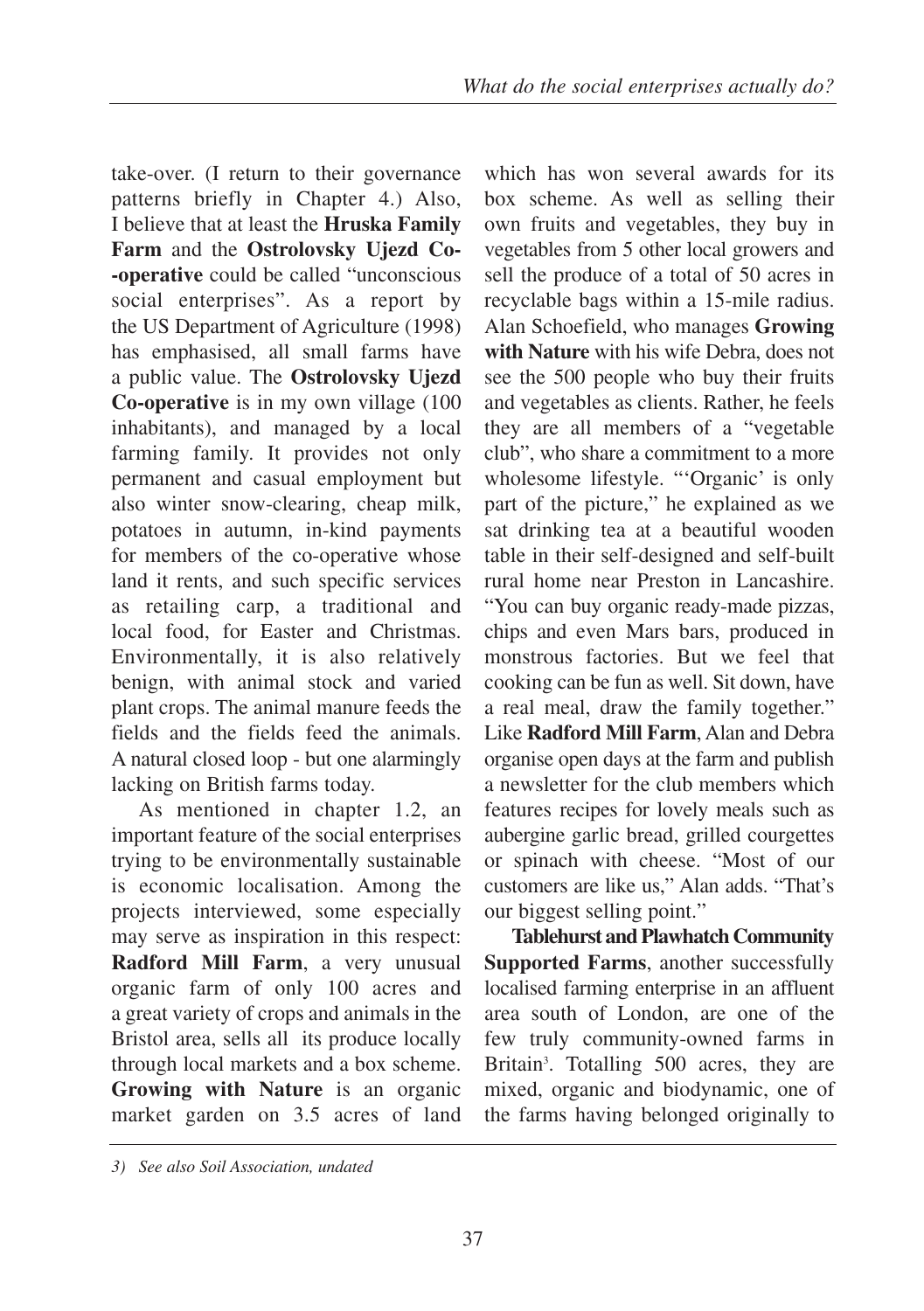Emerson College, a Rudolph Steiner College in Forest Row (4,000 residents). Like **Radford Mill Farm**, they add value to their produce, making three kinds of cream, six types of yoghurt, five cheeses, selling milk in returnable bottles, all from two farmgate shops. They also mill their own grain, selling the flour to a small bakery in the village, and cut and sell their own meat. Chris Marshall, chairman of the board of the farms, admitted being "astonished" when he tasted food from the farm for the first time. "This has really educated me about how bad the food is in this country," he told me. Besides the quality of the food, local people appreciate that they can see how their food is grown and made as well as the privilege of free access to farmland. A privilege, by the way, which we still enjoy as standard in the Czech republic.

The **Treehouse** is not a farm, but a shop and restaurant in the centre of the Welsh town of Aberystwyth which runs a box scheme and sources most of its vegetables from six local growers. As Jane Burnham, the owner, told me, a survey showed that "local" was a higher priority for shoppers in her store than "organic".

The members of **Laurieston Hall Housing Co-op** in Southwest Scotland have opted for a different strategy. They started in 1972 as a radical commune, commited to growing a large part of its food in order to escape the money economy. Thirty years later, metamorphosed from commune to co-op, the members still live off the land to a large extent, spending half of their week working in the walled garden, milking cows, producing cheese, gathering wood, and repairing the house. In addition, like the other projects, **Laurieston Hall** has contrived to produce paid jobs for its members. All is unobtrusively but effectively organised and regulated, as we shall see in chapter 3.3.

**Made in Stroud** also have a strong commitment to a local economy. "Our main aim is promoting local products for local people," Clare Gerbrands, one of the two directors of the organisation, told me. Like **WyeCycle**, they organise farmers' markets, and in addition have opened a co-operative shop in Stroud where they sell the products of local craftspeople. They are also working on a certificate for local farmers and food producers.

The local food movement is very strong in Britain, and during my stay I was given many local food directories from different regions aimed at linking consumers with farmers and growers. In the Czech Republic, the food localisation approach is, as yet, limited to fringe environmental groups, but in a country where one third of the land is covered with forest, another interesting, albeit perhaps "unconscious" local economy has emerged as a growing number of towns and villages have opted for wood-fired municipal heating plants. One of these is the village of Hostetin, home of the **Hostetin Apple-juice Plant**. Another is the small village of **Svaty Jan** nad Malsi (**54**) in South Bohemia, which uses wood chip from its own woodlands to fire two communal furnaces which heat all the public buildings (school, council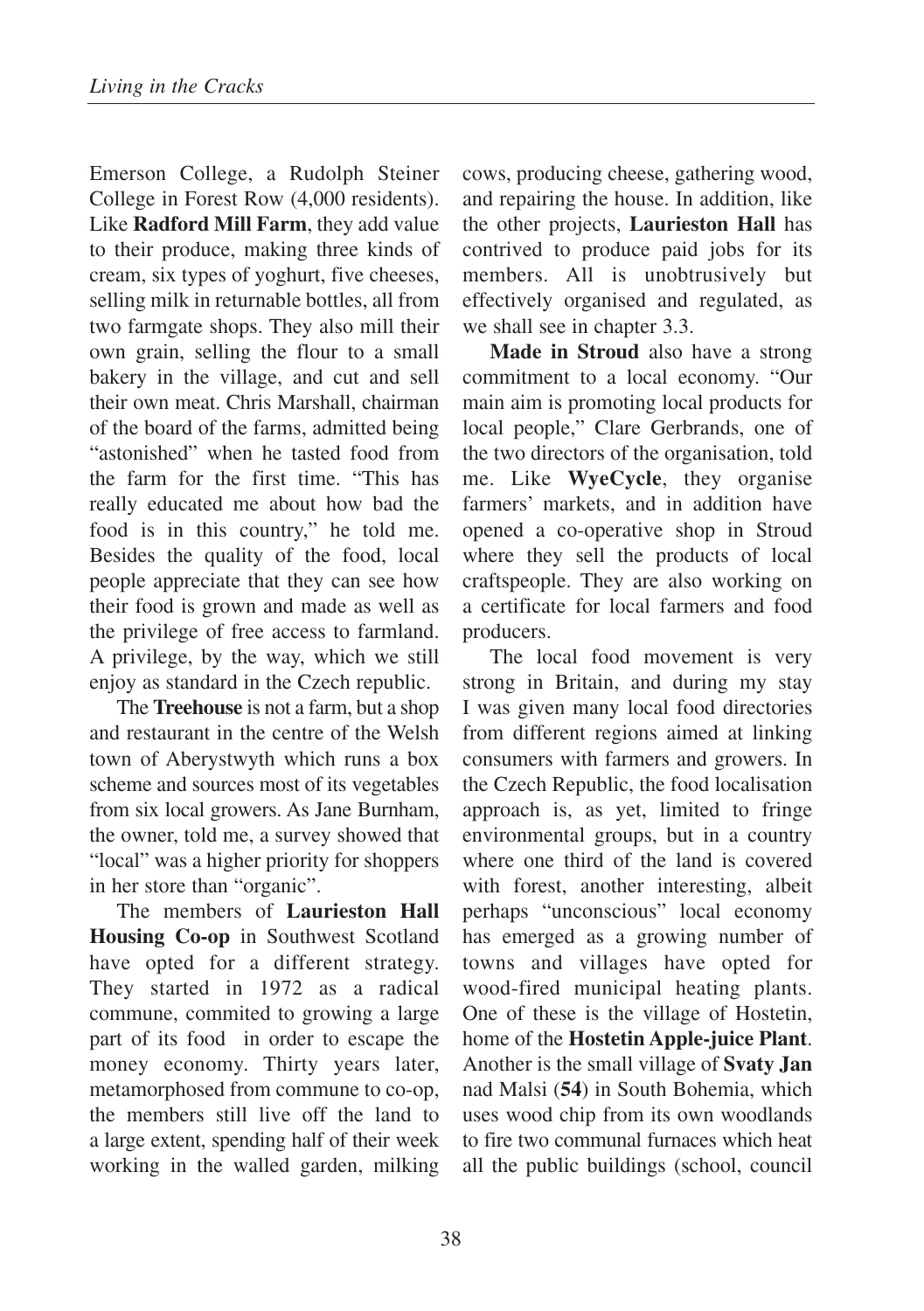building, etc.) and several private houses. The local benefits are numerous: money for heating stays with the council rather than leaving the area, there are five jobs connected with the project and the village uses its own wood which otherwise, like the apples in the Hostetin area prior to the apple juice plant installation, may have gone unappreciated and unused. Another advantage may be a sense of security and independence from centralised energy sources. This project, as well as projects such as **Zahradky Arts and Crafts Workshop**, or **Cizova Housing Co-op**, serves as an example of an interesting Czech phenomenon - social enterprises linked to local village councils. I will come back to this in Chapter 4. In the meantime, let us lend an ear to the true



*Based in the village council building, the arts and crafts workshop in Zahradky helps boost craft skills, local confidence and employment.*

heroes and heroines of this report - the people who have made these and other social enterprises a reality and who work in them today.

## **3.2 The people behind the projects**

Throughout this report I allude to the projects interviewed by their titles or numbers in Appendix 4 where you will find them cut, dried and listed in alphabetical order, as if they were specimens in a herbarium. In fact however they are vibrant, colourful and unique, often closely tied to the place where they emerged and to the people who created them or who work in them today. Visiting the site of most projects and talking to the

people who were a part of them, I was often impressed not only by what they said and did, but by their whole personalities. These tended to be people who had found a deep meaning to their lives, and a talk with them was often like a drink of clear water in a sticky sea of soft drink.

Who are these people, where are they coming from, what made them enter the world of social enterprise and remain there?<sup>4</sup>

*<sup>4)</sup> The contents of this chapter have been distilled mainly out of the answers of respondents to question 5* (What is your personal role in the organisation, why did you decide to do this work?)*, or questions 2 and 6 in the set for financial and phone interviews, respectively, which are similar (See Appendix 2). In addition, I use other comments during the interviews which seemed to shed a light on their motivations, as well as my own knowledge especially of Czech respondents. 76 people from projects listed in Appendix 4 were involved in these interviews, 26 of these from the Czech Republic. I also draw on the responses of two other people (farmers Hilary Hoskin and Theresa Toomey, see Acknowledgements), making the total respondents 78.*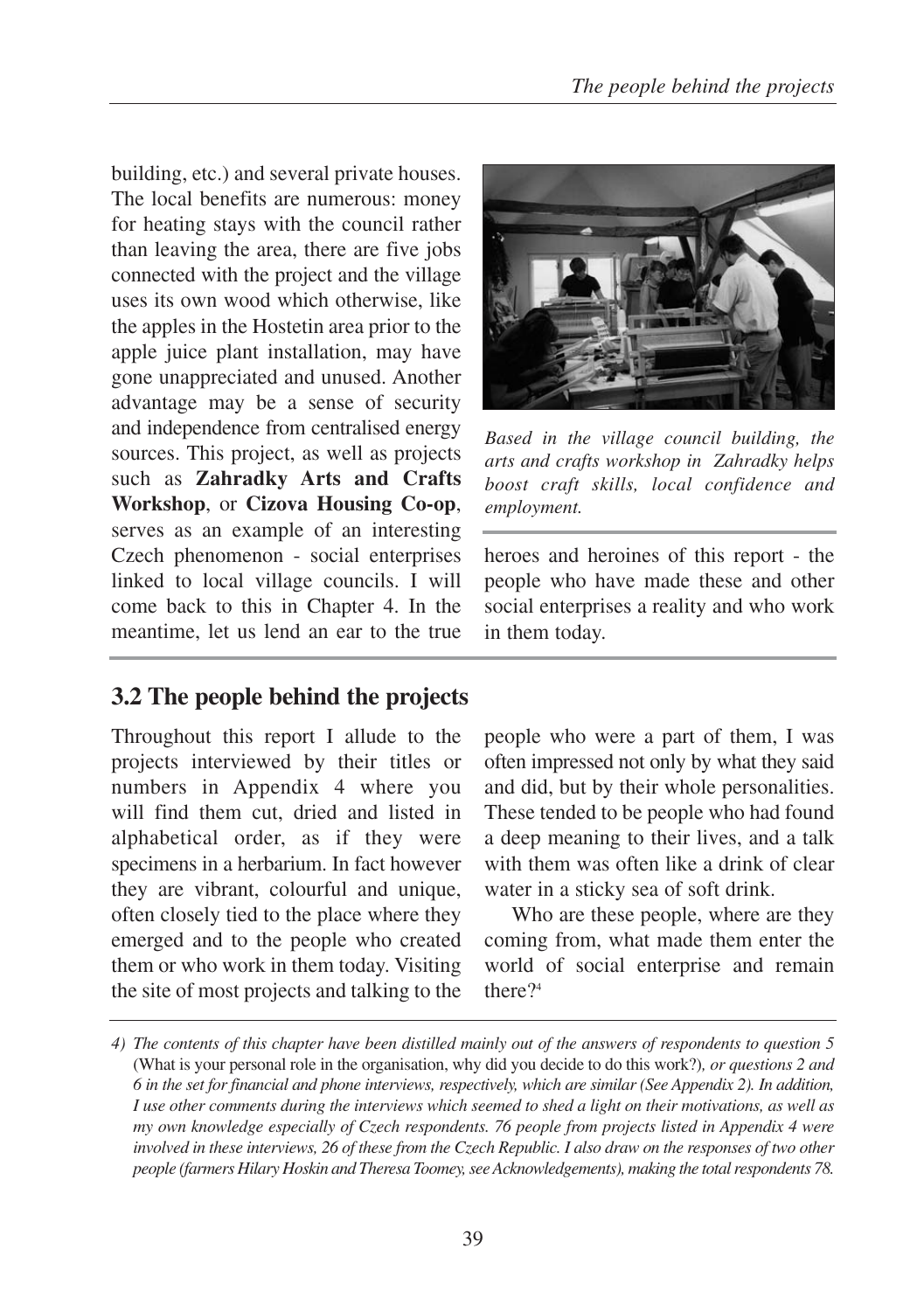One thing which emerges is that, although men tended to predominate slightly in my interviews, both women and men played an important role, and they were young, middle-aged and elderly one of my respondents was 83. Social enterprise protagonists obviously come in all shapes, sizes and lifecycle stages.

Another thing which became obvious was that, in an age which emphasises individualism and wars between the sexes, these tend to be projects based on co-operation, within and between projects, local communities, groups of friends, families. In seventeen of the 71 projects, husband-and-wife teams or long-term partners figured in prominent or more subtle ways. This might be expected with enterprises which had a family-farm component (**3, 15, 57, 60, 61, 64, 68**). But there were less obvious marital- -professional partnerships as well. Meeting Clare Gerbrands of **Made in Stroud** in the basement office of their local crafts shop, I was introduced to her colleague Kardien who was, it turned out, her husband as well as co-director of the enterprise. Children popped in and out, completing the family business picture. In the Lancashire **Chipping and District Memorial Hall**, a new multi-function village hall which has enhanced both the quality of village life and local employment in the village of Chipping, I met rural development worker John Bailey of Enterprising Futures, who helps local communities make the best out of community buildings, and his wife Kate. Kate, who originally worked as an unpaid secretary setting up the hall, is



*Kate and John Bailey's volunteer work setting up the new Chipping village hall led to paid employment.* 

now employed as its part-time manager. Her husband, who had been helping her with the project, got his new job in rural development as a result of the experience he had gained. "I have learned as I went. Now I help other people do it," he explained.

John and Kate were among several respondents who started out as volunteers in projects which later led to paid jobs, either in the project itself or in a similar area. With some, this was an unexpected though welcome development. Others, like Vivian Woodell of the dynamically growing **Phone Co-op** or Jaromir Hosek of the **Chotebor First Credit Union**, a modern version of the old Czech Kampelickas, had a clear vision of the enterprise they were going to set up from the beginning.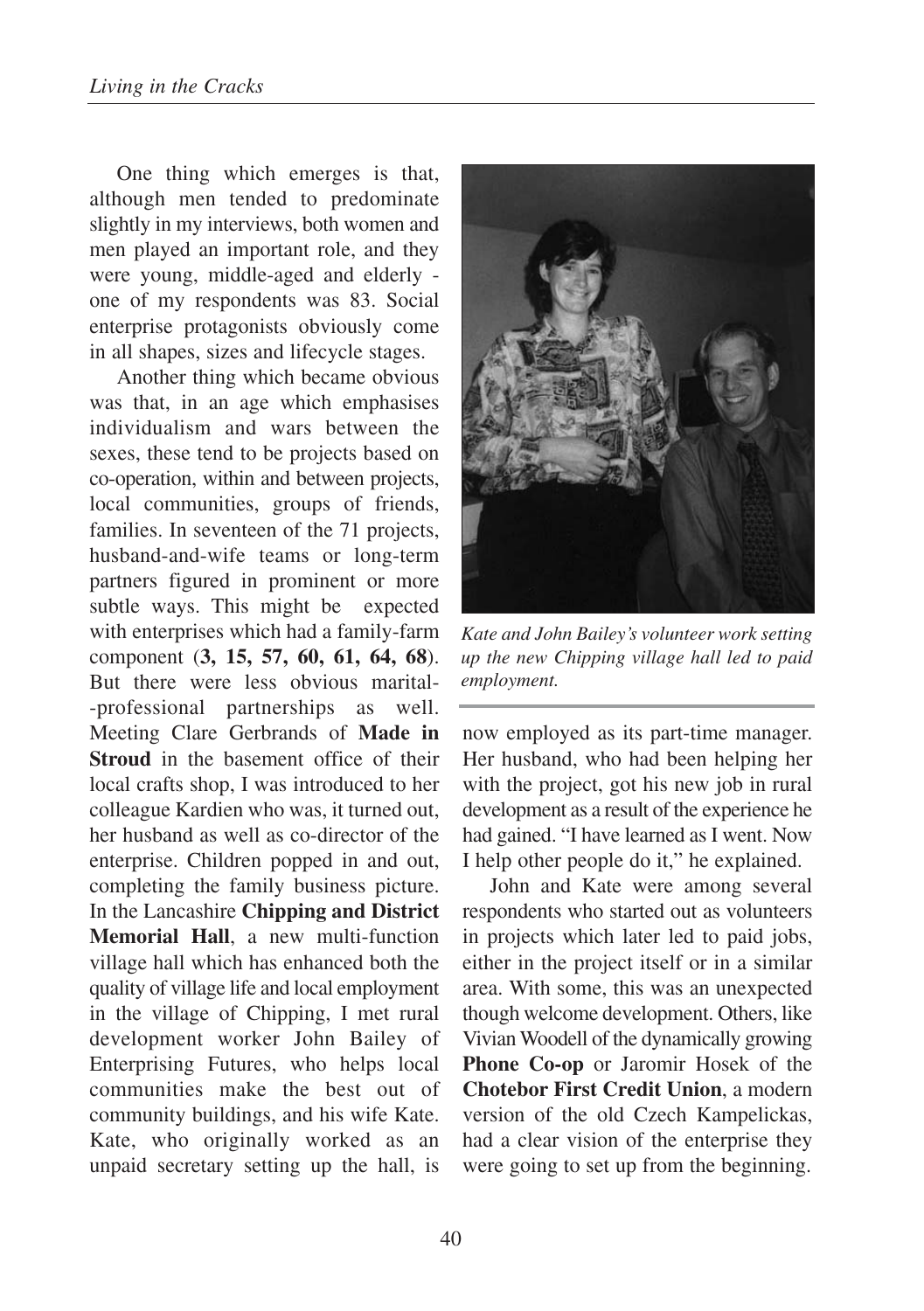Each worked without remuneration for two years before becoming manager of the successful enterprise they had set up. Some have remained in a volunteer role permanently, like Ian McNicoll, a doctor in a small Scottish village on the west coast, who has worked tirelessly as chairman of the board of **Port Appin Community Co-operative**, helping its shop to survive and prosper, for more than twenty years (see chapter 3.4). Yet others were paid from the beginning, often replacing founders who had moved on. For some of the latter, a new job in a social enterprise entailed a big, and usually welcome, lifestyle change. "After 25 years of intense commercialism in retail work, I wanted something else," Neil Montgomery (**22**) explained. Several of the men admitted that substantial salary cuts were involved when they took up the job, but expressed few regrets. "I am earning half of what I was earning before… but it is not all about money," one of them told me.

If it is not about money, what is it about then? If a short answer is sufficient, we might opt for the succinct words of Jitka Stehlikova, partner in a small rural husband-and-wife publishing enterprise (**68**), who, when asked how they measure their success, smiled widely and replied: "We use the yardstick of gross family happiness".

If a longer answer is in order, let us look at an overview of the answers to a question I asked in all the interviews: Why do you do this work? Many people expressed several reasons, some gave none. Reasons for all we do tend to be complex and often unconscious. The projects are not a representative sample. Yet the answers do give a glimpse of the value system, aspirations and feelings of the people without whom we would have no social enterprises to study, as well as perhaps small pointers to the wider question of what drives social change.

**I like it, love it, enjoy it:** Nine Czechs and thirteen Britons gave variations on this answer, echoing Jitka Stehlikova (above). Some spoke of an interest in their work, a passion for it, found the work exciting. "It is my hobby," one explained. Some appreciated benefits such as travelling, helping people, working outdoors. Some had fulfilled a childhood dream. Others believed in their work, found it creative: "Before I just followed orders. The work was anonymous. Here I can work as I feel is right, and I can see the results," says the manager of the **Borovna Forest Co-operative** Rostislav Cermak. "I could never have done publishing work in the former regime. I am grateful that I can do it," Ivo Stehlik, the husband of Jitka (**68**), told me. And two farmers spoke about a hard, but good life.

**Importance of place, tradition, family, connection with past generations and with children:** Seven Czechs and nine British respondents gave this complex cluster of answers which centred on a commitment to their home environment ("I've lived in this house for 27 years", "I worked for twenty years in London local community development", "I live here", and, in the Czech Republic: "I was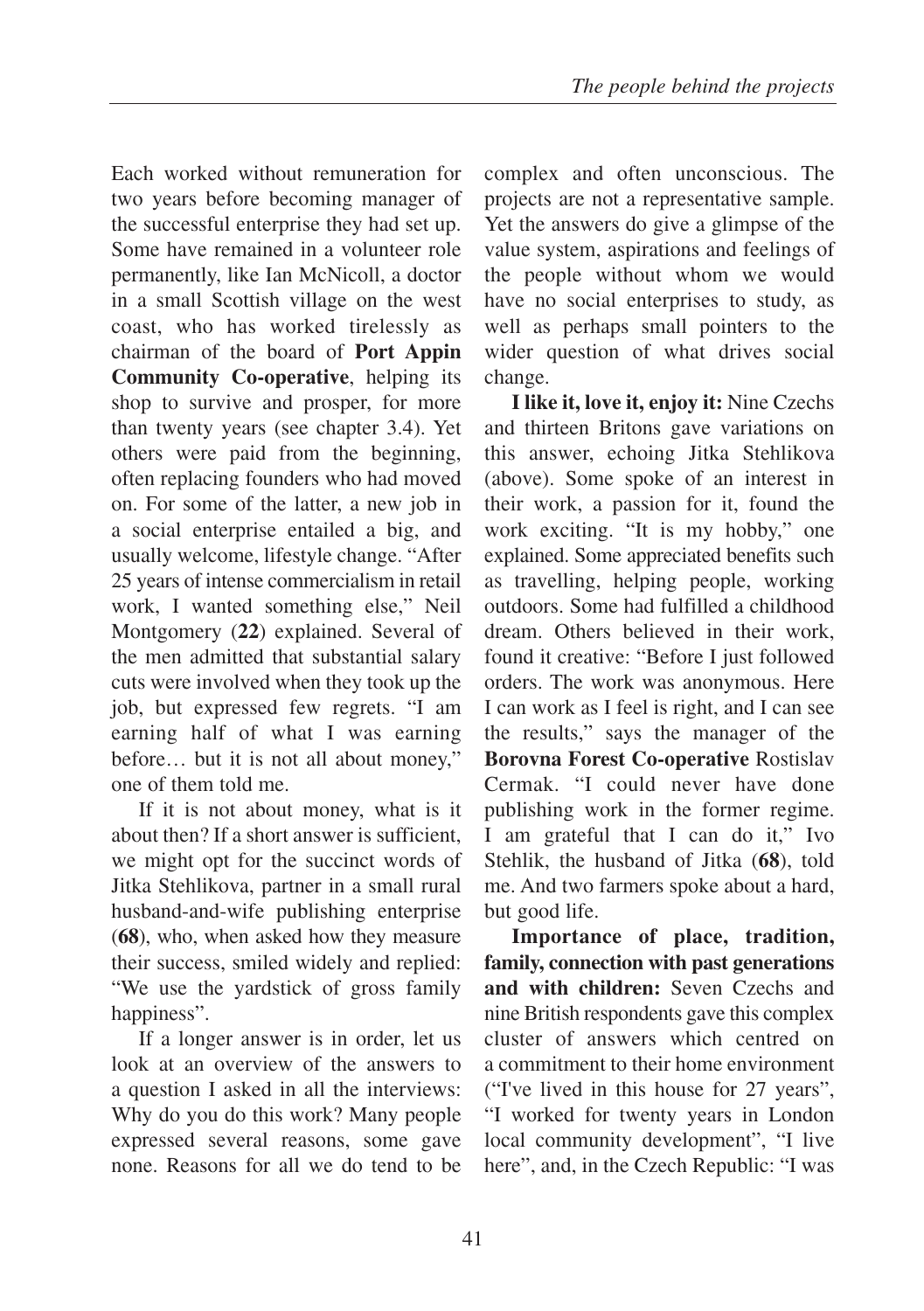born here".) For some, especially in Britain, the commitment grew out of choice ("I wanted to use my skills in a rural environment", "I wanted contact with others in the community"). For others, especially in the Czech Republic, it was more a question of roots - a combination of loyalty to the village where they were born ("if everybody left for the town, the village would die") and a pragmatic wish to repair the family farmhouse. The latter needs to be understood in the context of a place where traditional whitewashed farmhouses, occupied by one family, have withstood centuries and represent a link to antecedents in a way not often witnessed in Britain. One man explained that when he was adding on rooms on the farm, he was aware that this was what his grandfather had had in mind. (In my Czech sample, projects **47**, **60** and **68** operate from farms owned by their families for generations). Another type of link to the past is voiced by Hana Doskocilova who loves the folk culture handed down from her grandmother and aunts and has based her work on this tradition (**58**). Children are also a motive in this group, directly and indirectly ("I wanted my children to see how animals live", "…how their food grows", "I saw the job advertised on an aeroplane going to New York. I wanted to spend more time with my children and I wanted to do something significant for the agricultural community").

**It is important, a commitment, an opportunity to make a difference, it has long-term worth, it is useful:** Ten people in Britain and two in the Czech Republic explained their motivation with these words. Some explained further: "I am glad I can help others who are in the same situation I was", "I wanted to work with many small companies rather than one large one - they can make a big difference". "I feel this is one of the ways to help nature and the countryside in the area". David Michael, the initiator of the first co-housing scheme in Britain (**37**), put it bluntly: "I am dedicated to this work and I think it is the best thing since people left caves. It is a strong political statement and way of life for others to copy". Two other Britons described their motives as "political". It is a reflection on the difference between the two countries that a Czech, I am quite sure, would never use the word in such a context.

**Principles and visions of the future, wish to prove something is possible:** While most people had a vision for the future of their organisation, for several a vision of the future seemed to be a strong motive ("I wanted to prove that an ethical company could make a profit," emphasised Guy Hooker of the **Ethical Investment Co-operative** in Edinburgh.) Seven Britons and three Czechs explicitly spoke of the principles which inspired them ("I am against greed", "I do not want to sell to supermarkets", "I have a belief in the capacity-building model of self-help and in grass-roots community action", "I am a strong believer in farmers' markets ethics", "It is better to come to a mutual agreement with people than to give them orders").

**We felt there was a need:** This was probably a motive for many of the projects,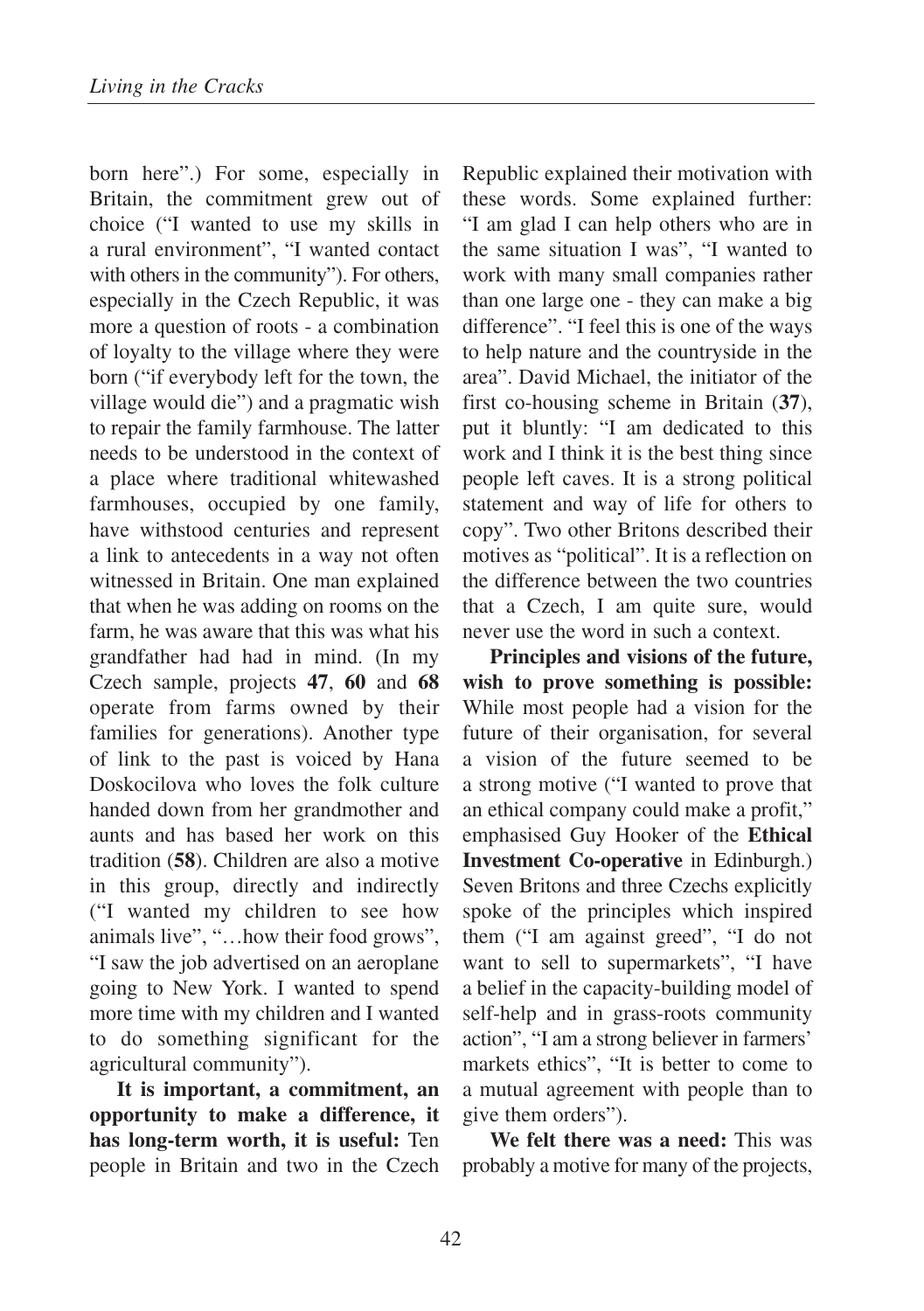but in three British cases (**12, 19, 34**), a perceived need in the community (for credit and for public transport) was actually stated as the main reason for setting up the project. In the case of Petr Dostalek and his wife Gabriela, the founders of the Czech **Bioclub**, the need was also their own: they wanted better access to organic food.



*Petr and Gabriela Dostalek (foreground) at one of the Bioclub meetings: from sharing organic food to sharing ideas*

**I was motivated by the others:** Once the **Bioclub**, a small informal food co-op, started work, friendships formed and the emphasis shifted from sharing bulk food orders to sharing ideas. Three other people reported that the work atmosphere in an enterprise was an important part of their motivation: "This is a fantastic group of people - they are all interested in what the bank is doing!" said Matthijs Bierman, managing director of the Bristol **Triodos Bank,** describing his colleagues. "It is a no-blame culture," said Janet Davies, speaking of the atmosphere in the micro-credit initiative **Full Circle Fund** in Norwich.

**Disenchantment with the status quo:** This was an important motive for five people for starting or moving into a social enterprise. Among others, they did not like work in mainstream agriculture (**15**), corporate sleaze (**10**) and, in the case of the Czech credit union, the patronising attitude of banks to clients (**51**). Jane Burnham, owner of the **Treehouse** in Aberystwyth, described the reasons behind her defection from a job in public relations for the Central Electricity Generating Board in the mid-seventies: "At first I found the job challenging. But soon it just felt like lying."

**I was inspired by a book:** Four people specifically named books they had read as a decisive influence on what they were doing. These were: Kathryn McCamant: *Co-housing*, Jules Pretty: *Regenerating Agriculture*, the American book *Farms of Tomorrow Re-visited* and the novels of Thomas Hardy.

**Other motives and inspirations, said and implied:** Three people did mention money as a motive ("It pays my mortgage"), several spoke of personal experience, like Hana Doskocilova (**58**), who became interested in working with handicapped people after her son developed a vision disability. "Nobody else will do it," was the resigned sigh of two Czech local council members (**52, 67**). And coincidence (or fate?) seemed to be instrumental in some people's choice.

Inspiration by ideals, mediated by friends, peer groups, religious or political groups or simply "the times" obviously played a role in the deeper motivations, though not usually explicitly alluded to in the interviews. The roots of respectable and established organisation are sometimes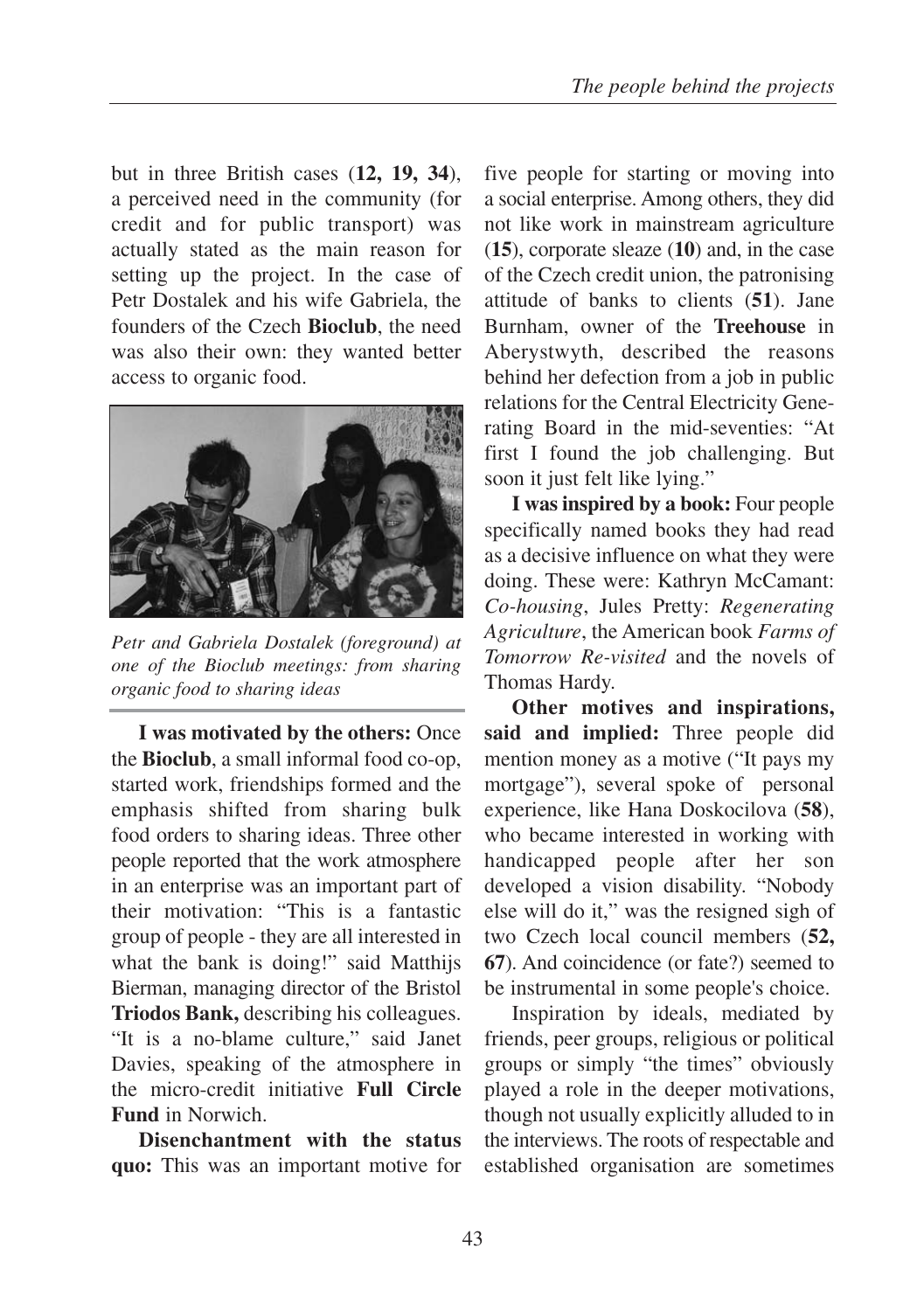unexpected: "It was set up by a load of old hippies in 1979. Quite off-the-wall then," Sarah Frankish, finance manager of the streamlined **Centre for Sustainable Energy**, a 30-staff, £1.2 million-turnover social enterprise based in the Bristol Create Centre, told me with a grin. Several other British projects were influenced by the hippie and back-to-the-land movement in the early seventies, and the Prague Spring ideals played their part in at least one Czech project. The environmental ethos was more influential among the Czechs, the co-operative ethos among the British. Two people specifically mentioned the Mondragon co-operatives as inspiration. In addition, I discerned at least one active Quaker and a Methodist, and three projects, including the **Triodos Bank**, are linked with Rudolph Steiner's philosophy. Inspiration for some Czech projects came from Austria (**54**) and from the U.K. (**65**), while two British respondents were partly inspired by farms and markets in Central and Eastern Europe (**3, 24**).

I had wanted to know what it was that made people start and continue in these social enterprises, despite work that is often difficult, misunderstood, uncertain, badly paid, or unpaid. A cluster of very good reasons has emerged from the depths, though a lot may remain submerged in time, place, the unconscious. Perhaps a prime reason is simply the active and practical and at the same time unselfish and thoughtful personality of many of these people. "If you have a good idea, it is worth doing badly at first," Simon Brooks of **Moorlands Telecottage** told me. Farmer Sue Prince (**3, 26**) used the following metaphor for her many-stranded work: "Basically, I am a mother… I want all my little offspring to thrive and do the best they can." And with a twinkle in her eye, Sheila Reynolds, the hardworking volunteer behind the **Peak District Products** marketing group, summed up her view of life: "I have a philosophy: If it isn't jam and cream today, it is jam today and cream after".



*Sheila Reynolds: If it isn't jam and cream today, it's jam today and cream after.*

In the following section, let us move back from the people to their work. This time however, instead of focusing on what the social enterprises are doing, we will attempt X-ray vision to see how they are structured on the inside.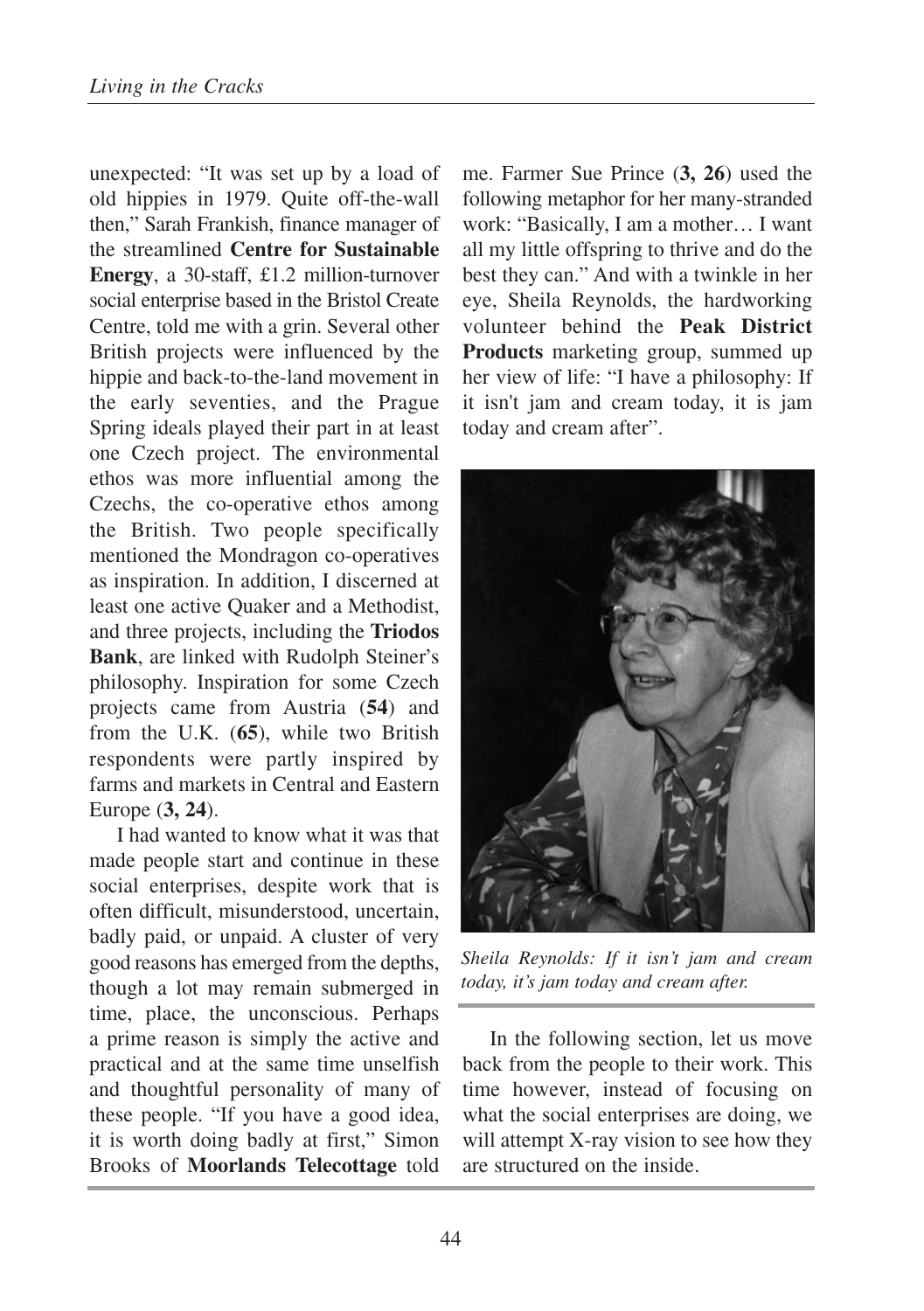## **3.3. A look on the inside: structure and governance**

While the visible activities of a social enterprise can be compared to a smiling face and co-ordinated body, neither face nor body could work very well if they lacked a skeleton. The skeleton, alias the organisational structure of a project, may seem boring but with the exception of very small and informal groups<sup>5</sup>, it is needed to clarify and regulate the rights and duties of the organisation vis-a-vis the world as well as the internal power structures within. Which pigeonhole offered by the state should we occupy? Do we get a tax rebate and access to charity funding? How do we relate to our stakeholders - and who are they? Who decides about future strategy? Who is responsible to whom and who does what and when? These are questions most social enterprises must face<sup>6</sup>.

In addition to the bones of social enterprises, I will touch on the much less tangible issue of soul, especially the soul of a co-operative, and try to explore its relationship to scale, ethos, and legal structure. My focus this time will be on the British projects, as the structures of many are quite inspiring. The Czech Republic at this stage will be represented by the sad but true story of modern Czech credit unions, with only a flickering light at the end of the tunnel.

Jumping straight into the nitty gritty: in my British interviews, I have come across five legal models which most of the social enterprises interviewed have adopted in practice. Here is their brief anatomy with notes on the analogical Czech models in italics:

#### **Box 2**

# **Overview of legal structures of social enterprises in Britain and the Czech Republic**

**Private limited company**, synonym: **company limited by shares**. This is the classic business model, with private shareholders who are the owners of the company. Liability is limited. The amount any shareholder can invest in shares is unlimited and the amount of votes depends on the money invested ("One-pound-one-vote model"). Surplus goes to shareholders unless they decide otherwise. This model can in practice be administratively adapted to co-operative or semi-co-operative status (Plunkett Foundation, undated). There are other business legal forms **(public limited company, partnership, private business with unlimited liability**). For the purposes of this report, I group them all under **business enterprise**. *There are analogies in the Czech Republic.*

*<sup>5)</sup> So-called micro-social enterprises do not have a formal structure or registration. See MacGillivray et al., 2001*

*<sup>6)</sup> This chapter is based on answers to questions 3 (or 2 in the case of telephone interviews), see Appendix 2*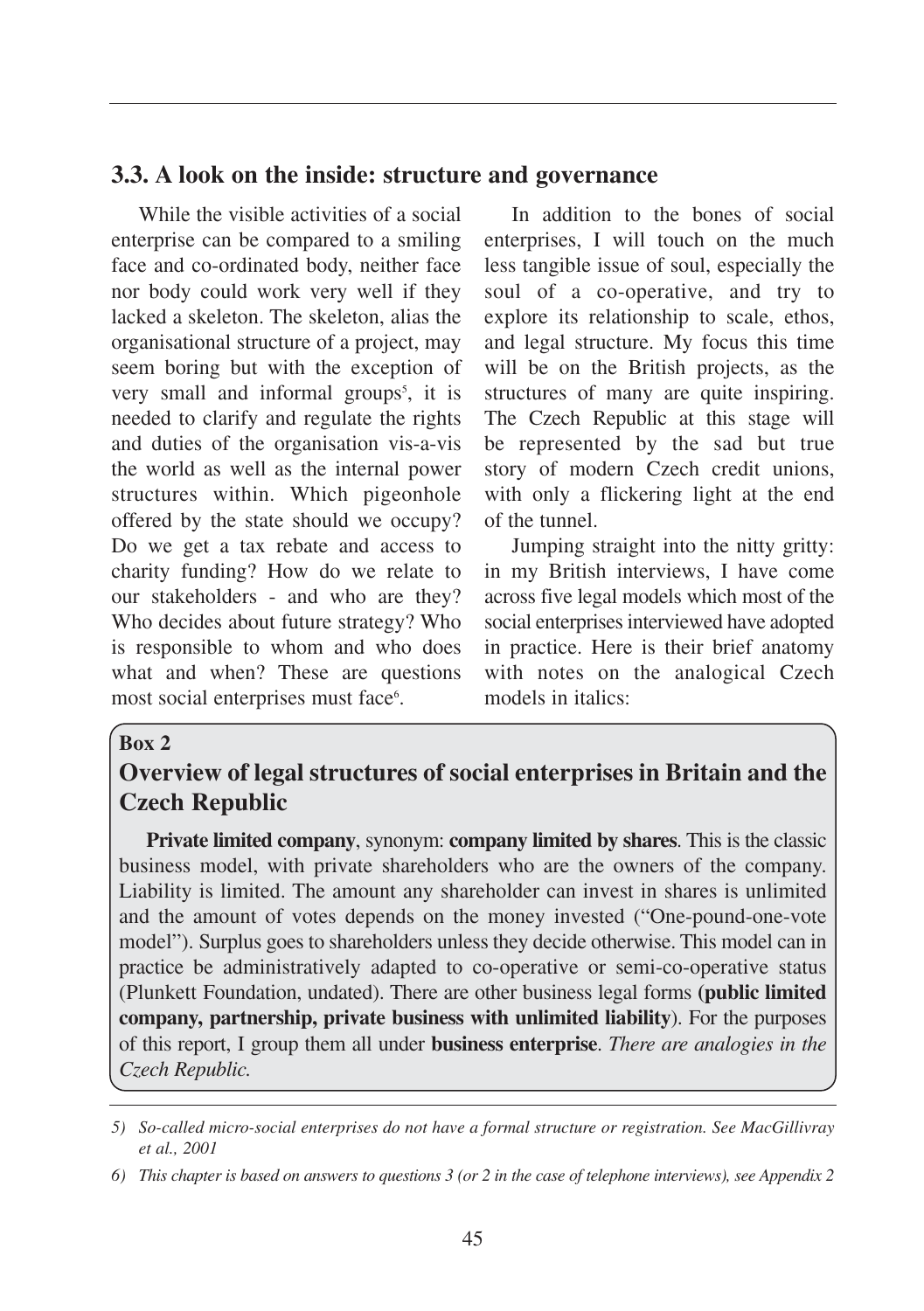**Industrial and Provident Society (IPS)**. This is the original organisational form created for co-operatives in the nineteenth century and it is still viable today. According to Pat Conaty, there are over 7,000 IPS registered in England alone. The owners of the society are its members, they invest in it through shares. Liability is limited. There is an upper limit on the shares one member can own. Control of the organisation rests with all members equally (i.e. "one-member-one-vote" model, in larger co-ops delegated via annual general meeting - AGM, which elects a board of directors). Surplus goes to members unless they decide otherwise. There is however a modified IPS<sup>7</sup> where some or all members only have £1 shares and do not benefit from surpluses. The **Friendly Society** is similar to the IPS. *There is an analogy in the Czech Republic, the co-operative ("druzstvo")*.

**Association.** This is a legal model with a democratic governance structure. Members are individuals or organisations, they are not owners, and the organisation does not issue shares. *There is an analogy in the Czech Republic.*

**Charity, Charitable Trust.**<sup>8</sup> A charitable trust does not have owners but is governed by unpaid trustees. Such a body, set up with a trust deed, serves a defined public benefit. All surpluses must be ploughed back into the trust to serve this benefit. It is regulated by the Charity Commission and has tax-exempt status. On the other hand, it is not incorporated: liability is therefore unlimited. Other organisations, such as Companies Limited by Guarantee (below) may obtain charity status if their activities are found to be serving a public benefit. Such a charity status, accorded by the Charity Commission, is a tax category, not a separate legal structure on its own.

**Company Limited by Guarantee.** This is a non-profit legal model. The organisation is owned and governed by its members who contribute  $\pounds$ 1 as a symbolic share and are liable up to that amount only. Normally there is no share capital and members have no right to a surplus. However, as with the company limited by shares, the rules of an individual organisation can be adapted to co-operative or semi-co- -operative status.

*There are three legal models of charitable/voluntary/non-profit organisations in the Czech Republic at the moment: the foundation ("nadace") should have assets and often distributes resources, the non-profit organisation ("obecne prospesna spolecnost") does not issue shares,all surplus is ploughed back into the organisation and it is governed by unpaid trustees, and the citizens' association ("obcanske sdruzeni") is usually a voluntary organisation with members, governed by an elected*

*<sup>7)</sup> These modified IPSs are called Benefits of the Community Societies*

*<sup>8)</sup> Triodos Bank is governed by a special type of Dutch trust*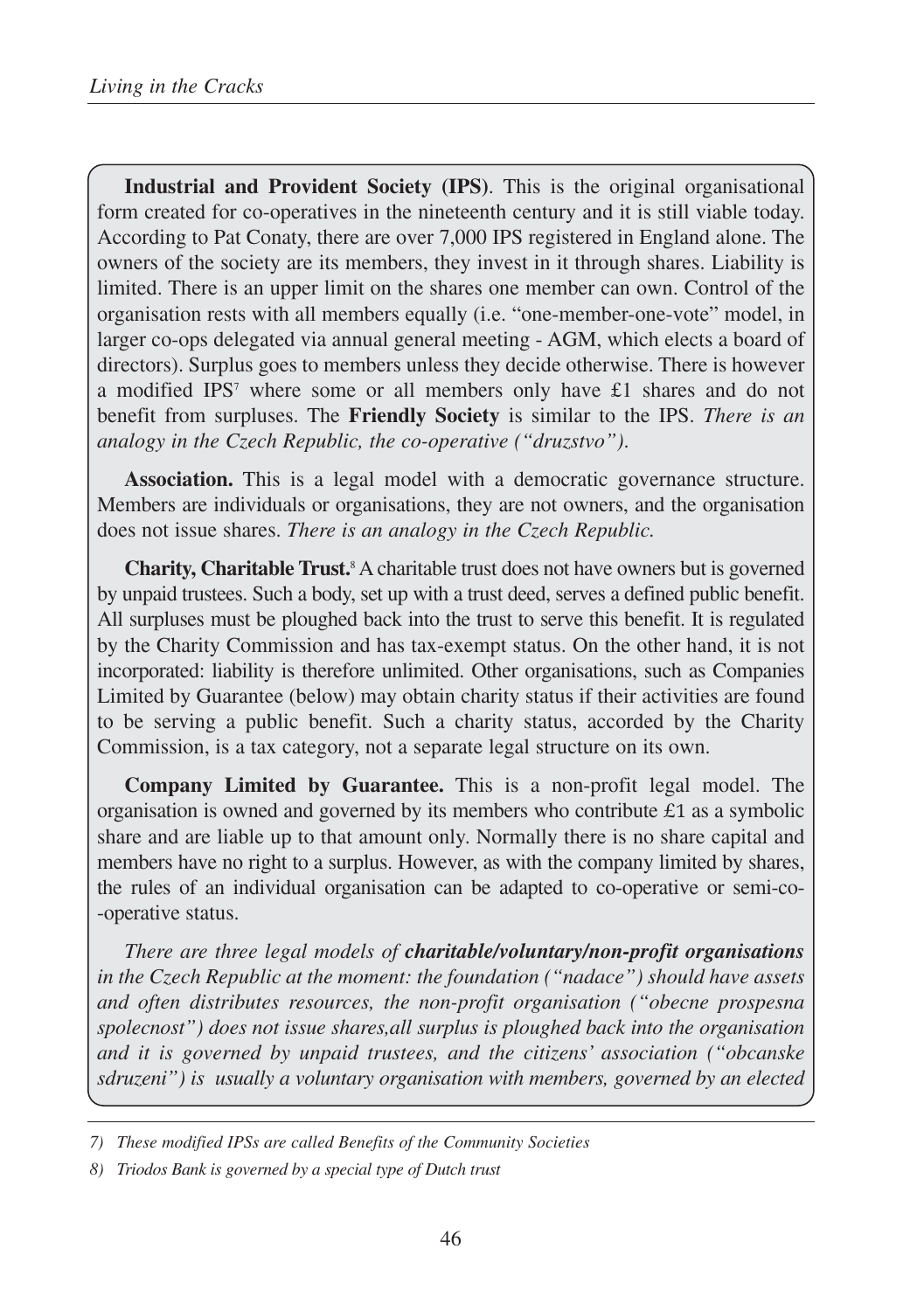*board and an AGM. In this text I will refer to them as "charities" for simplicity. The charity law as I write is changing. Some legal forms may be terminated and the British model of charity status granted on the basis of defined criteria may be adopted.*

*Among the Czech projects, several are part of the local village councils/ municipalities. I use the terms interchangeably since in the Czech Republic in theory at least the local administration of a small village and that of a city have similar rights and duties: they can have employees, own land, administer projects, produce their own by-laws, etc. See also Chapter 4.*

Table 1 shows the legal forms of the social enterprises interviewed in both countries. The structures they had chosen seemed to work well in most cases. Sometimes there were minor problems. In the case of the **Tablehurst and Plawhatch Community Supported Farms**, the Charity Commission objected when a charity which owned one of the farms wished to donate it to a newly formed co-operative group, although the step appeared to be a good thing for the farm, which at that point was facing bankruptcy. After several months, the issue was resolved by a compromise. John Bailey of **Chipping District and Memorial Hall** finds the charitable trust structure his project has chosen less onerous, less bureaucratic and restricted than other forms. "On the other hand," he emphasised, "as a trustee you are legally liable if the charity loses assets as a result of your decision. You would have to pay the money yourself. A charity trustee must act as a prudent man of business, do nothing reckless or illegal." **Strathfillan Community Development Trust**, on the other hand, is a company limited by guarantee. "It entails a bit of administration,

such as an audit, membership records, filling in forms and lodging them with the Companies' House," conceded Sue Wyllie, the development manager. "Since board members are not legally liable, we need to be transparent and accountable."

In contrast to Czech legal forms, which do indeed seem to resemble a bone structure, the British ones are surprisingly flexible. For example, while the IPS (or Friendly Society) model is meant for co-operatives and most of the "true" co-operatives in the sample do tend to espouse it (e.g. **25, 28, 29, 39**), it is also successfully used by the **Full Circle Fund**, the micro-credit initiative of the Women's Employment, Enterprise and Training Unit in Norwich (WEETU). The **Full Circle Fund**, which administers a small loan fund in a disadvantaged area mainly for women wishing to set up businesses, is registered as an IPS. However, it has not issued members' shares and the contributors to the loan fund (currently a bank and several charities) are not members of the IPS. Its only members are six (voluntary) board members who meet monthly to make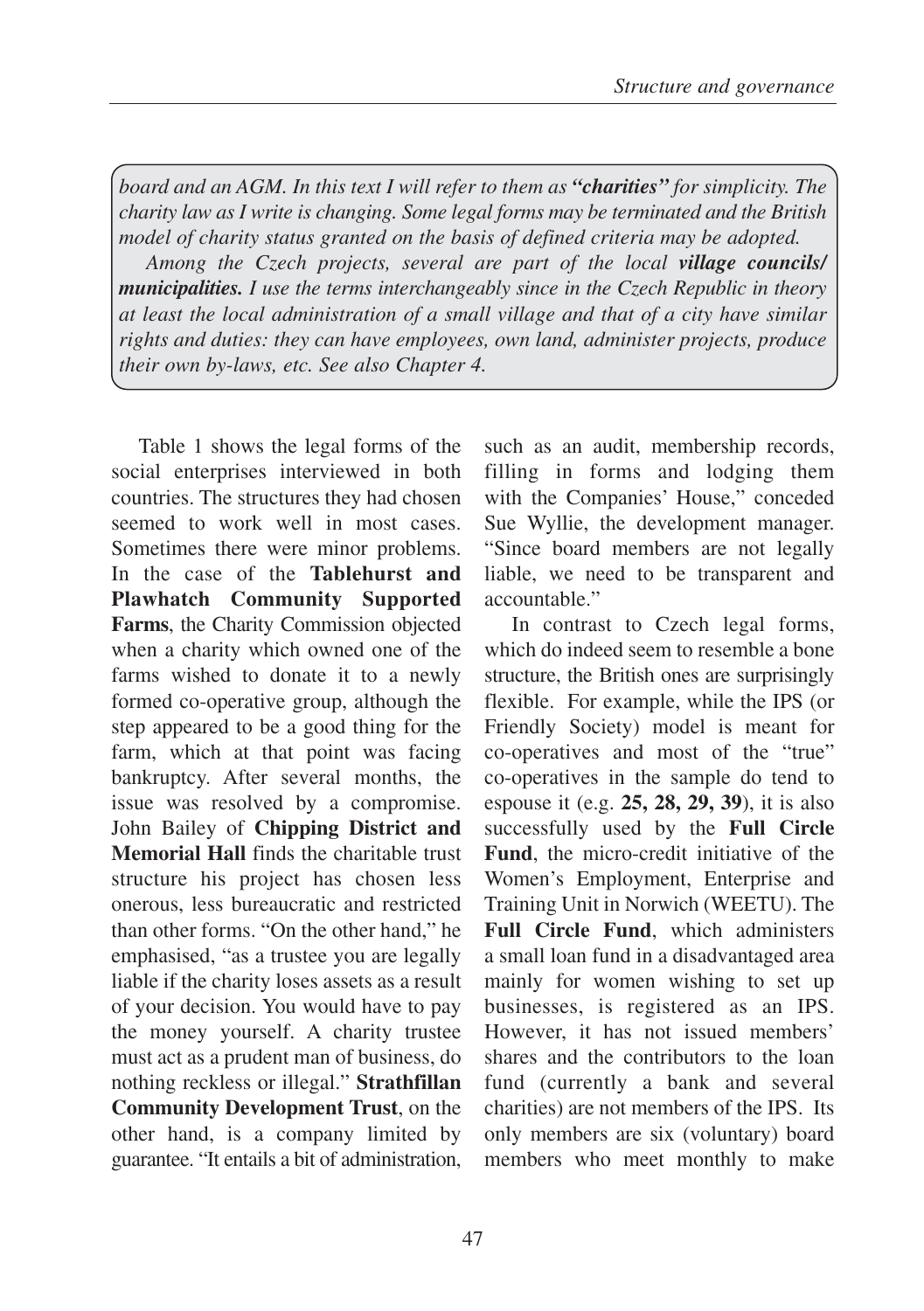## **Table 1**

# **Formal legal structure of interviewed enterprises in Britain and the Czech Republic including numbers of projects in each category**

| Legal structure<br>(see Box 2 on p. 45 for details) | <b>Britain</b> | Czech R.              | total                    | <b>Individual projects</b><br>numbered as described in<br>Appendix 4 (Brit.//Cz.) |
|-----------------------------------------------------|----------------|-----------------------|--------------------------|-----------------------------------------------------------------------------------|
| business enterprise                                 | 6              | 8                     | 14                       | 3/11/15/30/37/42//47/53/<br>56/57/58/60/61/68                                     |
| co-operative                                        | 11             | 5                     | 17                       | 10/12/13/18/19/21/25/28/<br>29/32/39//49/50/51/52/64                              |
| charitable trust                                    | $\overline{2}$ | $\mathcal{D}_{\cdot}$ | 9                        | 7/35//62/65                                                                       |
| comp. Itd. by guarantee only                        | 5              |                       | 5                        | 20/27/36/40/46//                                                                  |
| comp. Itd. by g. plus charity                       | 9              |                       | $\mathbf Q$              | 2/4/5/8/9/14/17/41/45//                                                           |
| IPS plus charity                                    | $\mathbf{1}$   |                       | 1                        | 44/1                                                                              |
| association                                         | 3              | 3                     | 6                        | 1/24/26/155/59/67                                                                 |
| local council projects                              |                | $\mathcal{D}_{\cdot}$ | $\overline{2}$           | 1/54/71                                                                           |
| do not have their own legal<br>status               | 6              | $\overline{5}$        | 11                       | 16/22/23/31/33/38//48/<br>63/66/69/70                                             |
| other                                               | 3              |                       | $\overline{\phantom{0}}$ | $6/34/43$ //                                                                      |
| total                                               | 46             | 25                    | 71                       |                                                                                   |

decisions on loans. Five staff members who work with the women, organising courses for them, etc., remain employees of WEETU, a company limited by guarantee. "The structure has worked well, although since we have come under the Financial Services Authority, it has become more bureaucratic," Janet Davies, the financial manager, told me.

While the **Full Circle Fund**, which is not a co-operative, has been using the IPS model, the **Made in Stroud** shop, definitely conceived as a co-operative, is registered as a company limited by guarantee. Located on a busy street in the small town of Stroud, it sells only the products of local crafts people and artists. These are members of the co-op, run the shop via a management committee and are entitled to equal shares in the profits (members' dividends), though, as Clare Gerbrands admitted, so far there haven't been any. Members, who now number 100, also help out at the shop 8 days per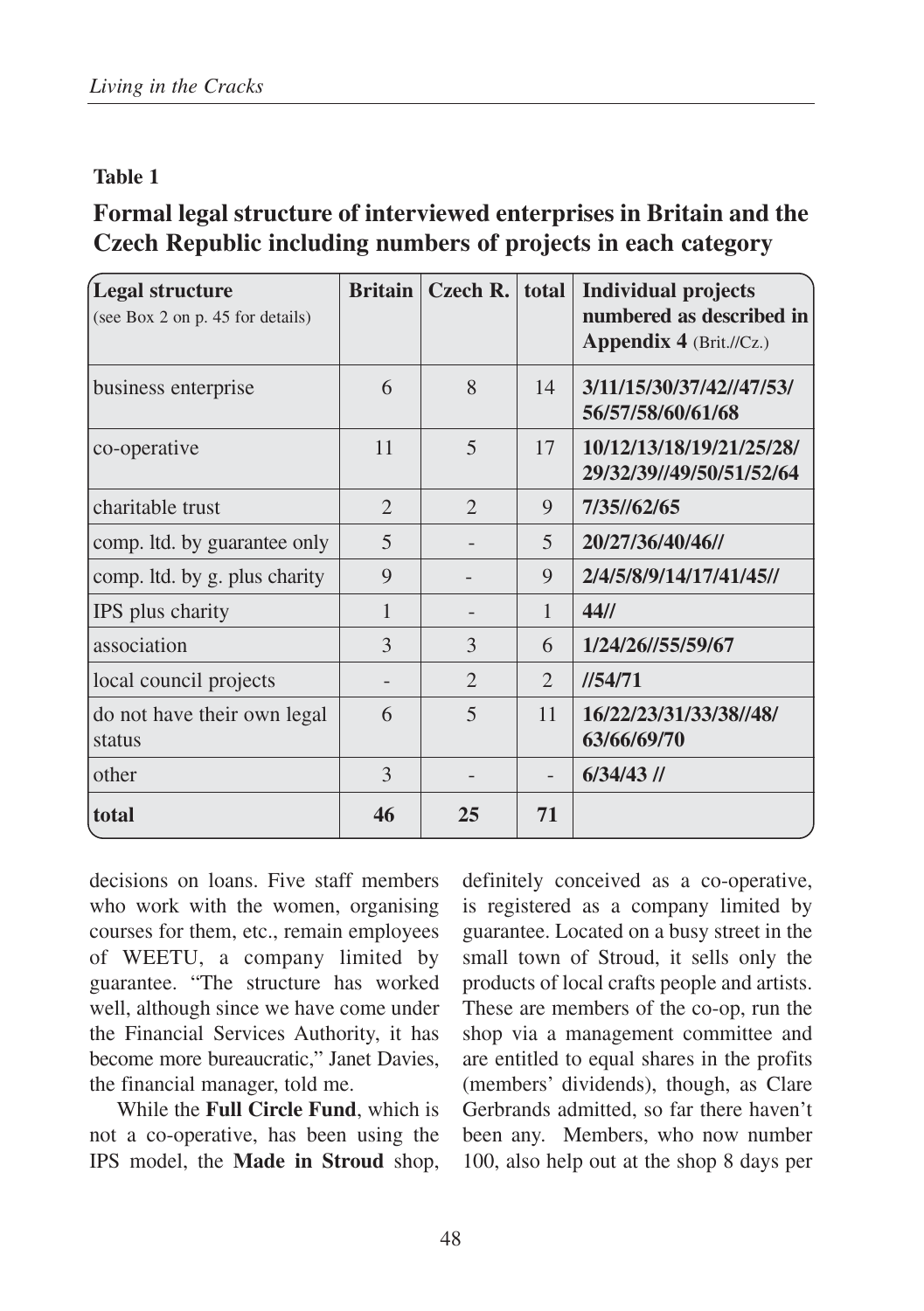year without pay. Clare and Kardien, who were instrumental in setting up the shop and now manage it, are not employed by the co-op. Instead, they have their own organisation, another company limited by guarantee called **Made in Stroud** Ltd, of which they are both employees and



*Kardien Gerbrands, one of the founders of Made in Stroud* 

directors. **Made in Stroud** Ltd. rents premises from the landlord, leases the shop to the co-op, and manages the shop for it on the basis of a management contract. In addition, it organises farmers' markets and works on many other local-food projects in co-operation with another organisation, Forest Food Links. (see Fig. 2 on p. 50). The system works well, though Clare says it took a lot of time to figure it out. Where did they find

the expertise? "We were helped by Cooperative Futures, a support body for new co-operatives", she explained.

The Charity Commission, to give another example of British flexibility (which has nothing to do with dishonesty), decided after long deliberation to accord charity status to **Charity Bank**, set up to give loans to charitable organisations otherwise not able to access finance. The **Charity Bank** (formerly Investors in Society), based near London, is a company limited by shares. It has a bank licence and is regulated both by the Charity Commission and the Financial Services Authority. "The objects, memorandum and articles of association, and our registration with the Charity Commission all restrict our ability to distribute profit. Only organisations with charitable purposes can actually receive dividends from their shares," Danyal Sattar, the bank's assistant manager, told me.

The double-barrelled strategy of registering both as a company and charity seems to have worked well for much smaller social enterprises than **Charity Bank**. The **Broomhouse Food Co-op**, a 150-member local co-operative shop selling fruits and vegetables in a disadvantaged area of Edinburgh on a volunteer basis, is a good example.

There are hurdles to overcome. "Charity law is not readily comprehensible, and philanthropic and benevolent activity is not necessarily charitable in UK law," Terry Clay, founder of the Somerset Community Food Projects Network<sup>9</sup>,

*<sup>9)</sup> Not in Appendix 3, but see 21 for contact*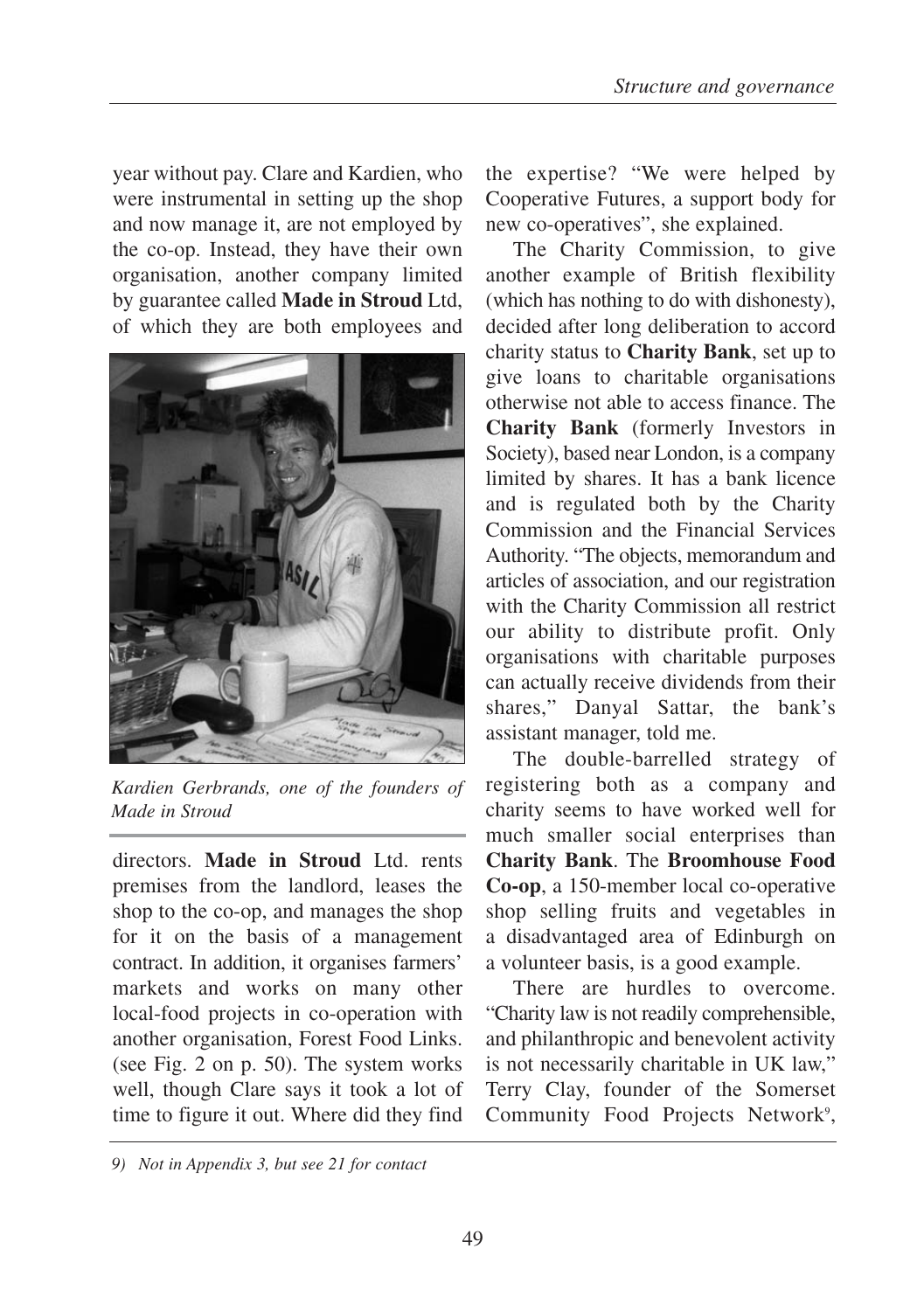

an umbrella group for local food projects, told me on the phone in early 2002. "They can say yes, and they can say no. We have been through this loop and have had to alter our aims to obtain charity status." He does see the charity plus company registry as a good idea, though, because the organisation is then more eligible for grant funding. Sarah Frankish of the Bristol **Centre for Sustainable Energy**, another company/charity focused on education, research and implementation in the field of renewable energy, agrees: "It is a good structure. We had access to charitable trusts and other sources of funding. Although now that our turnover exceeds one million, it tends to be more difficult to attract money from charities…"

Industrial and provident societies can also obtain charity status, as witnessed by the Radford Mill Development Group, a project set up by a group of farm workers from **Radford Mill Farm**. Their main aim is to renew the derelict mill that gave the farm its name, converting it to a farm shop, café and workshop space. When I met Kate Allport in March 2002, the project was still at an early stage. She described her current dilemma: "We will need access to public funding and are thus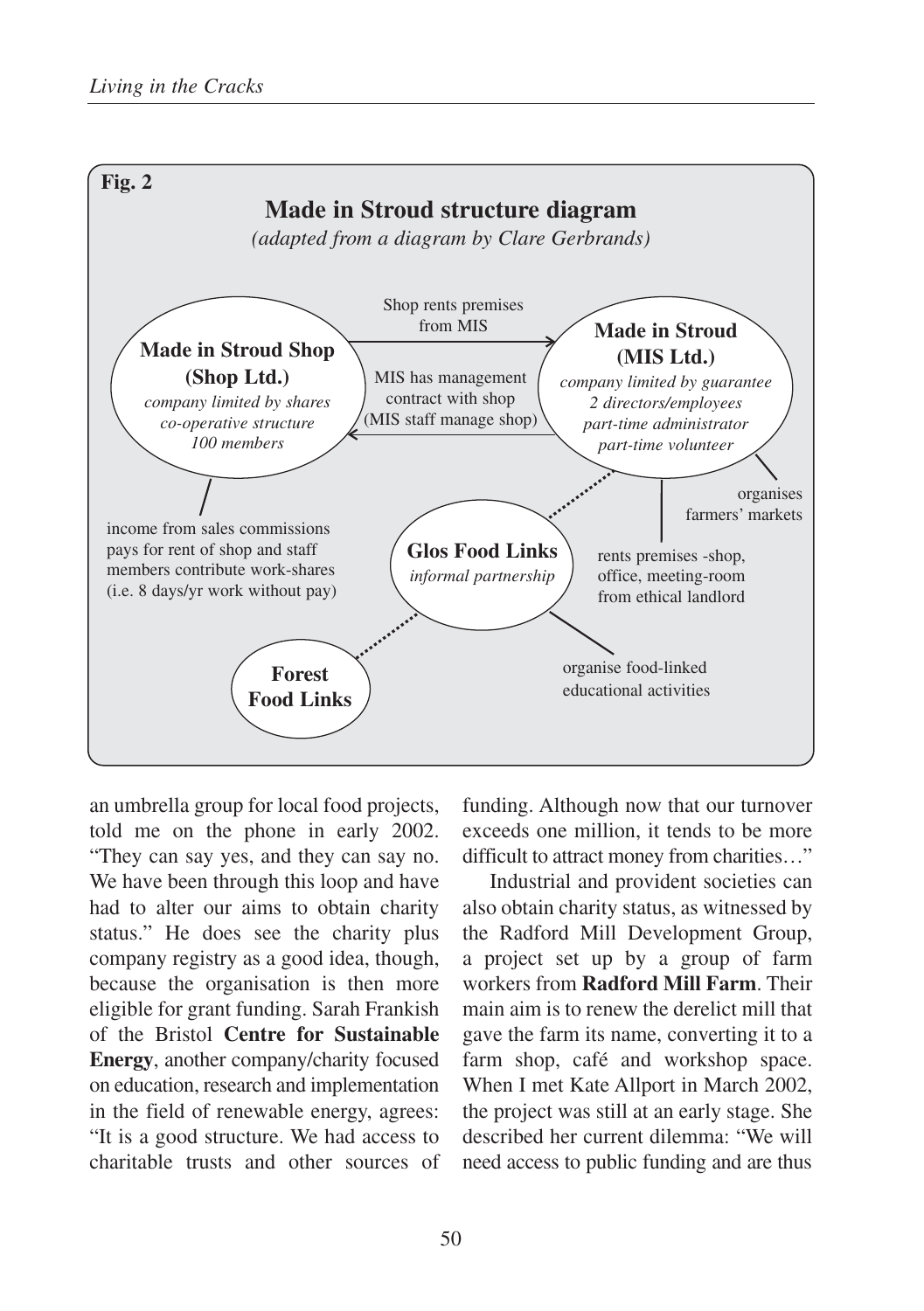considering becoming a charity. On the other hand, this would mean a separate tier of volunteer trustees while we would prefer to be more of a co-op, where the workers are also the managers and have a real sense of ownership for the business." In the end, Kate contacted a lawyer, who helped the group register as an IPS with charity status. Peter Jones, the director of another IPS with charity status, **ViRSA** (**Villages Retail Services Association**), told me: "Our organisation helps small shops survive. We started out in 1993 as an IPS, and in 1997 we obtained charitable status as an Educational Trust.



*Kate Allport found IPS with charity status a good legal structure for a project striving to restore derelict Radford Mill.* 

We have been able to persuade the Charities Commission that we are providing a service which is regarded as charitable."

Although social enterprises with an IPS structure voiced no complaints about its functioning in my interviews, one nascent project opted for a different strategy. The **Stroud Co-housing** project, probably the first of its kind in Britain, is a housing development not too far from the **Made in Stroud** premises. What makes it special is its communal dimension: each of 35 householders will be an equal shareholder in the Stroud Co-housing Company, a private limited company which will own the land and communal house. The shareholders will have 99-year leases on their homes. Decision-making will be by consensus, communal suppers will be cooked by rota, and special garden, parking, etc. committees will take care of other common issues. "Why have you chosen a public limited company if you function as a co-operative?" I asked. "It's a well-tried and tested off-the shelf structure, works well and is known to banks and lawyers," David Michael, the enthusiastic managing director of the company, e-mailed back. "IPS are from the  $18<sup>th</sup>$  century and hardly used these days. A limited company can look like an IPS if it wants but have more autonomy."

Guy Hooker of the **Ethical Investment Co-operative** voiced a similar opinion: "I don't believe that the structure of a company is that important. [What matters] is the quality of the people, the honesty, character, ethics of the company."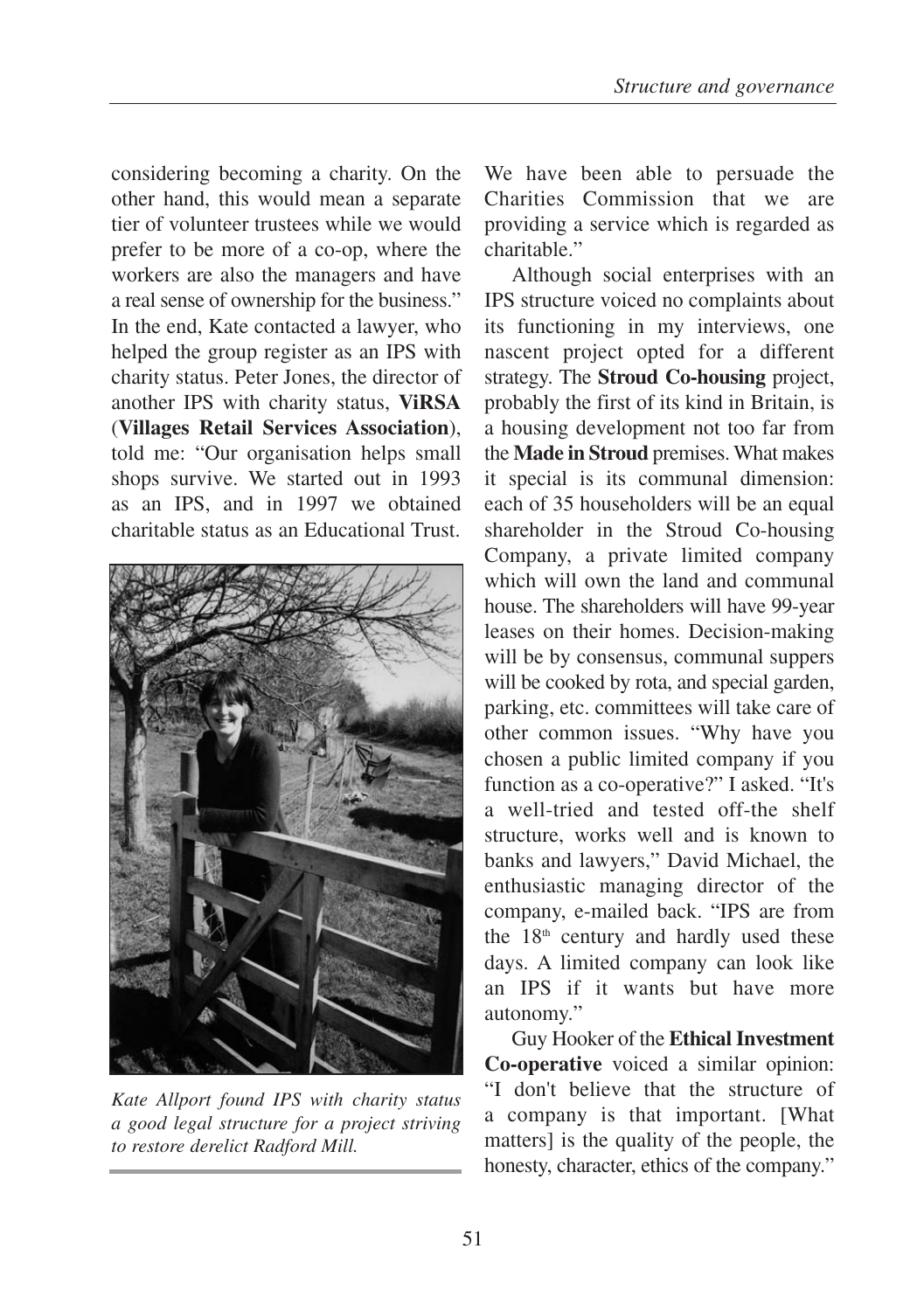Some would argue that another important feature is scale. While Czech co-operatives were destroyed or subsumed by a totalitarian regime in the fifties (see Box 1 in Chapter 2), co-operatives in Western Europe grew and flourished into the sixties and beyond. But there was a hitch: many have grown so big that they have lost touch with their members and ethical values and become indistinguishable from commercial enterprises. Can large co-operatives keep their soul?<sup>10</sup>

One that seems to have succeeded is the **Oxford, Swindon and Gloucester Co-operative Society**. Its roots reach to the 1860s when the first co-operative shops began forming in the area. Over the years they merged and today this regional giant has 3,700 staff, operates 85 food stores as well as a motor, travel and funeral division, and its membership has grown from 35,000 to 70,000 in the last three years. Is it too big?

Peter Couchman, the membership and corporate marketing manager, feels the size of his society is "just right". But how can they involve such a huge membership in decision-making?

"First of all, we use all the methods at our disposal for communicating with members. There are the meetings of course: each quarter we have four separate members' meetings in different venues, with the chief executive as well as the financial control people taking part in all of them. But members also contact us by e-mail and we actively survey a random 1% four times a year by phone to seek their views. In addition, we connect people around issues. There are twelve such active members' groups meeting locally and they help shape co-op policy. One issue has been a demand by members for local food sourcing and we are trying to act on this in tandem with the central supplier co-op. We have also banned tobacco advertising from our stores and sell many Fairtrade products.

Another important factor is involvement of members in the governance structure. The co-op is governed by a 14-member board of directors, which meets every three weeks and makes major decisions concerning co-op policy. Only four of these can be staff members. The directors are elected at the AGM, elections are held each year for a half of the posts. Although the AGM tends to be attended by no more than 250 people, another 10-12 thousand vote by post, Internet and telephone. We have developed rules to offset the built-in disadvantage of new candidates standing for election against current board members. One of them is that while new candidates have a right to attend all four of our quarterly meetings with members, current board members may attend only one. Another is that we pay for candidates' photos, which are sent out together with a brief text by each to all 70,000 members before the elections.

*<sup>10)</sup> My understanding of the elusive issue of a co-operative's soul was increased considerably in discussions with Johnston Birchall (2001) and Julian Morgan (2002). For more on the general issue of scale, see chapter 3.5*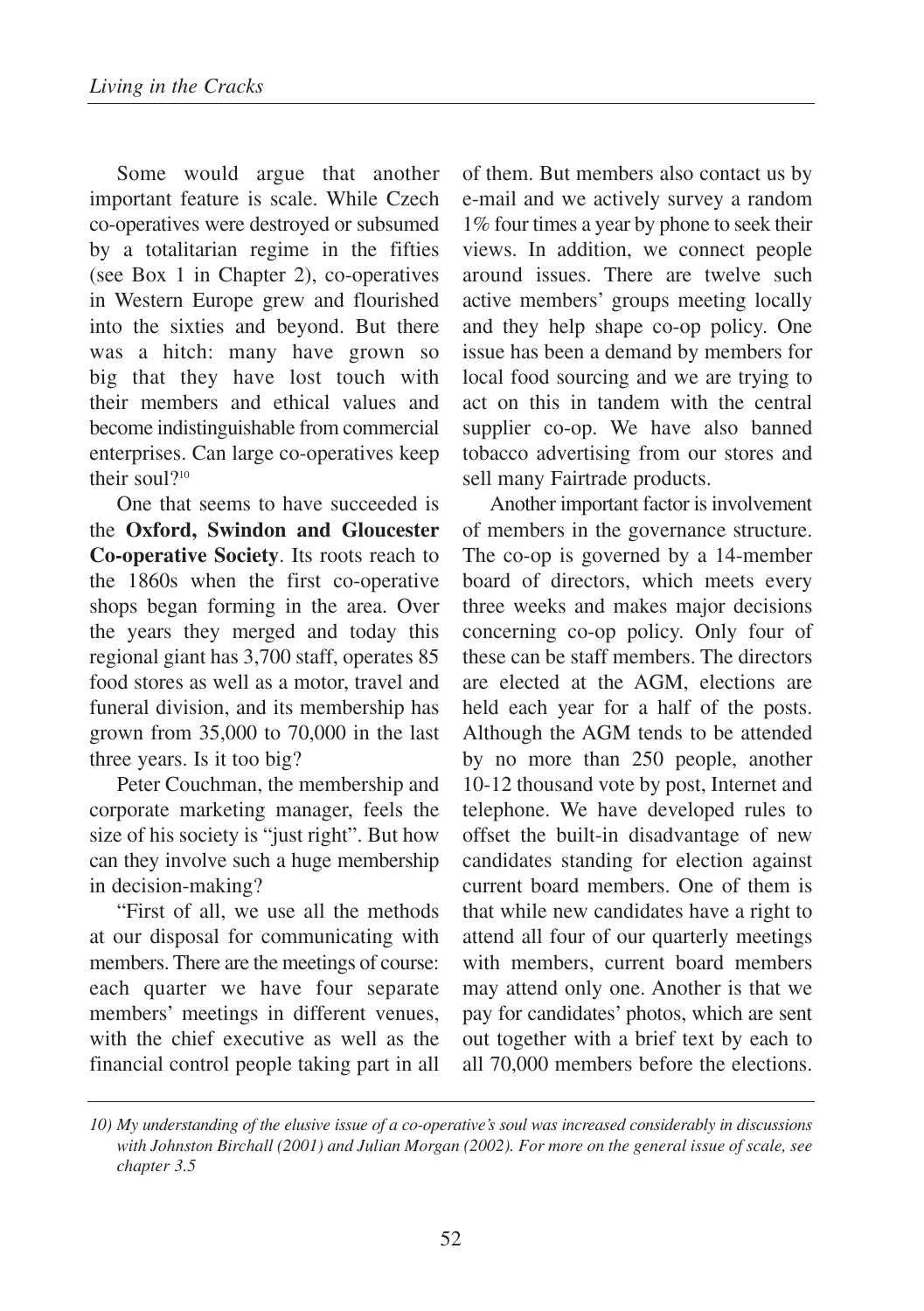We have achieved a reasonable turnover of the board this year, with twelve candidates for seven places, and two board members losing their seats."

Peter also told me about members' dividends. Members<sup>11</sup> get a yearly share in the company's profits (surplus) in the form of vouchers, a further 1% of profits is earmarked for grants to community projects (the "community dividend"), and another 1% goes to Co-operative Futures, the co-operative support and development agency which advised **Made in Stroud** (see above). Looking through the society's publications for members, I noticed that they are encouraged to use a freephone hotline as well as e-mail. The issue of local food and Fairtrade was a hot topic, and I read with interest a report on the annual general meeting which, far from being the boring talking heads event one would expect, seemed to be a lively all-day mixture of workshops and discussion groups.

Not all the co-ops interviewed have coped with growth as smoothly as the **Oxford, Swindon and Gloucester Society**, although certainly the **Phone Co-op**, based in nearby Chipping Norton, seems to be another fast-growing IPS worthy of emulation. As I was leaving Peter's pleasant office, I asked him, since he felt their size was just right, whether they were planning further growth. "We are still focusing on growth, but in a localised sense: for us, growth at this stage means more local shops in small towns and villages."

One feels that this large co-op society

has succeeded in keeping its soul, although it may be hard to define the soul of a co-operative and its requirements. How can it best be nurtured? Is it the quality of the people, honesty, character, ethics that count, as Guy Hooker would emphasise, or does soul reside in good governance structures and legislative form? Perhaps it needs both. The grim little cautionary tale from the Czech Republic in Box 3 brings home the risks of a double deficiency in this respect.



*The cover of a 1934 Czech credit union (Kampelicka) members' magazine. The slogan reads: What is impossible for one is easy for all together! (See p. 27-31.)*

*<sup>11)</sup> Customers as well as staff are eligible for membership*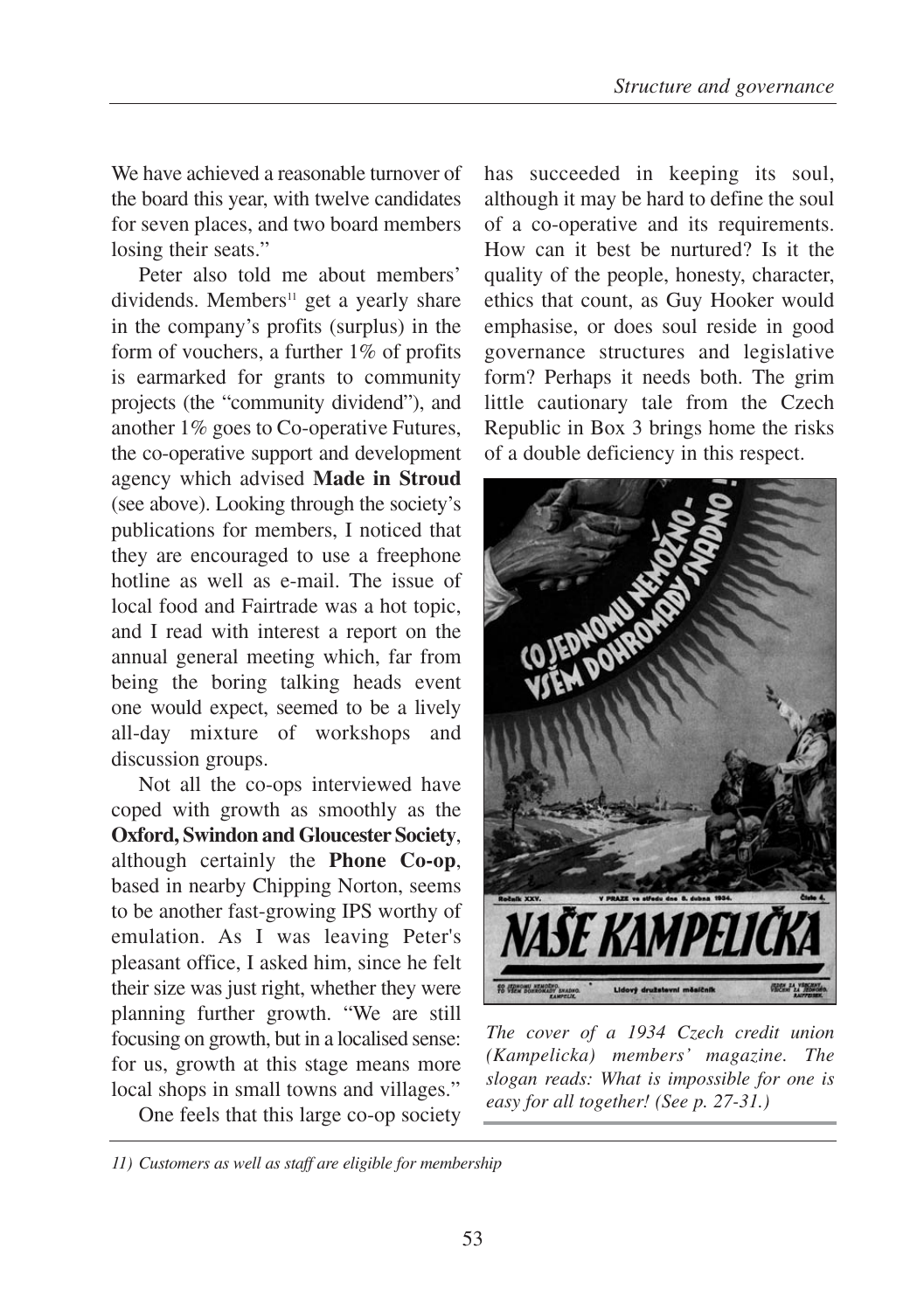## **Box 3 The last of the Czech credit unions?**

A benevolent new law in 1995 was the start of a boom of fresh-from-the-mint credit unions in the Czech Republic, which at their zenith in 1999 numbered about 136 with deposits totalling almost £200 million. "The problem was, there were 70 credit unions up and running before the credit union regulatory body even started work," Lukas Hampl, the deputy director of the Credit Union Supervisory Authority, told me. Another problem was that the law was rather toothless. It stipulated no common bond, no size limit, no screening and accreditation for initial board members. This, in combination with a low capital threshold (about  $\text{\pounds}2,000$ ), meant that scoundrels saw their chance to get rich quick. The largest "credit unions" opened branches in district towns across the country and started an advertising campaign invoking the glorious Kampelicka tradition and promising very high interest rates. In practice, however, members' savings often disappeared into "daughter companies". The regulatory body stood helplessly by, unable to take action as the credit union law, which had not foreseen such a development, had nothing to say about how the money of such "daughter companies" should be invested.

The law was finally changed in 2000, but not before most of the Czech credit unions went bankrupt, tens of thousands lost their savings (although the government refunded a large part eventually) and the name of the new Kampelickas $12$  was dragged through the mud in the Czech media. Reasons for the bankruptcies were complex and in addition to the inadequate regulation enabling unchecked criminal behaviour of some of the protagonists<sup>13</sup>, they included the financial inexperience of board members and perhaps also a lack of credit union ethos and vision, whereby new credit unions often tried to emulate ordinary banks, opening professionally- -staffed and furnished branches and investing in expensive services for members, rather than going for the low-profile and financially cautious approach of simple premises, limited services and low overheads. Once people lost faith in the credit unions, of course, the "run on the banks" phenomenon must have been a cause for the demise of an unknown number of them.

Since then the dust has cleared and as I write 47 Czech credit unions remain. They have passed through the fire and quietly continue to take in deposits, give out

*<sup>12)</sup> See Box 1 in Chapter 2*

*<sup>13)</sup> The case of the small First Frensch Credit Union whose leaders rounded up Prague pub regulars to make up the number of 30 required for the founding meeting and who then used member's savings (£800,000 from 400 people) to start their own restaurant (it was not even a French one) is vividly described in* Sto tricet sest kampelicek a zadny Kampelik, 2001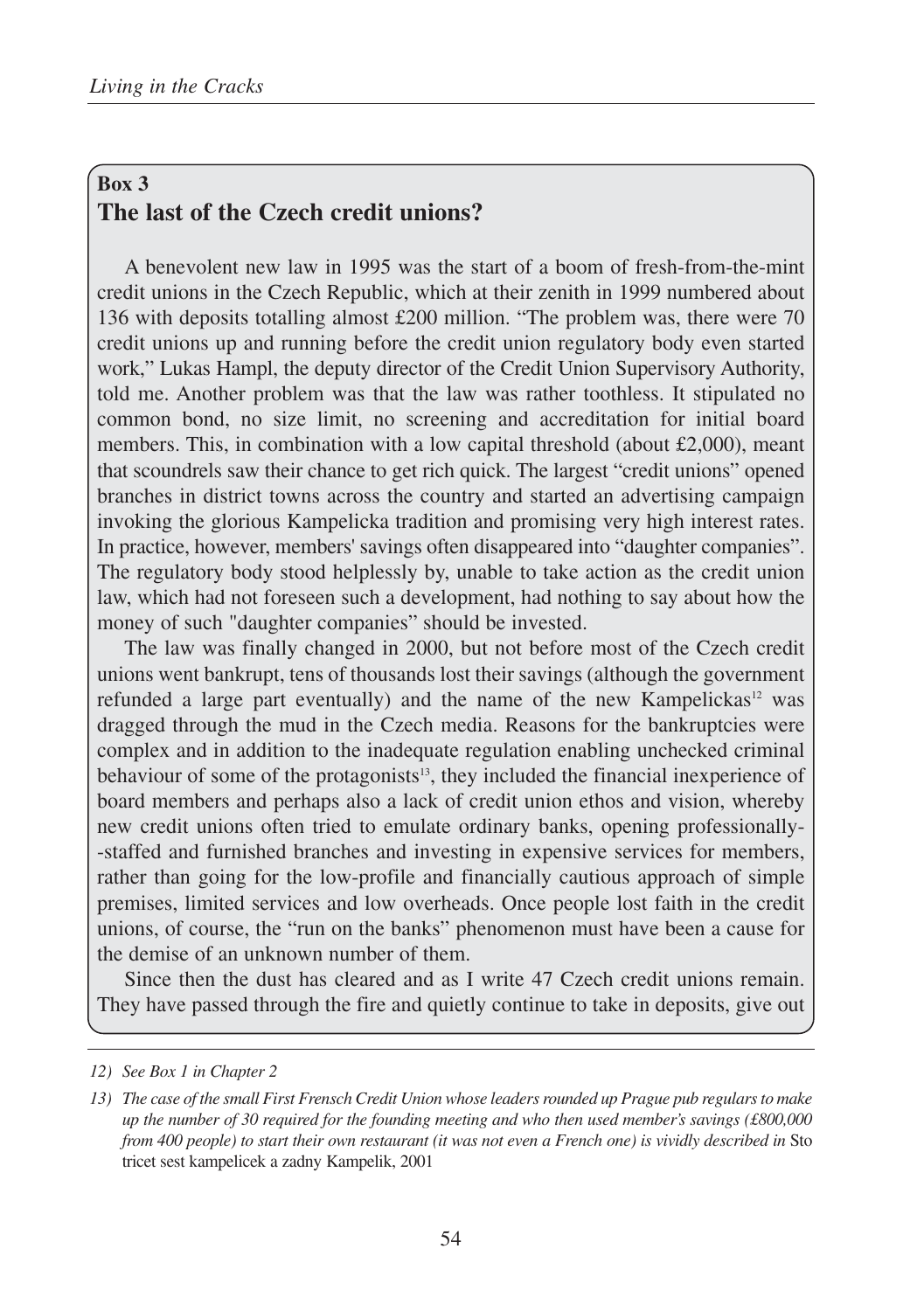loans and recruit new members. They tend to be small and work locally. Many, such as the **Chotebor First Credit Union** have in fact become "real" credit unions, a tool of economic empowerment and a localised alternative to high-street banks.

Unfortunately, they have also become islands under siege: most are in grave danger of disappearing if a proposed amendment to the credit union law goes through. The amendment, based on an EU financial directive, would oblige all CUs, regardless of member numbers, to have an initial capital of 1 million euro, thus effectively squashing an authentic Czech credit union movement. Other regulations which have already weakened the remaining credit unions include a rule whereby new board members must have several years' practice in a financial institution and another which obliges credit unions to pay five times more into a common guarantee fund than banks do.

Although bankruptcies of Czech banks in the nineties have cost the government and citizens more sweat and tears than the Kampelicka debacles, the reputation of the credit unions seems to have taken the bigger plunge. Almost no-one, even among my enlightened friends, appears likely to mourn the imminent passing of those that remain, the small gallant institutions which have quietly weathered the storm and passed morally unscathed through the maelstrom.

Besides their reputation, another major casualty has been the credit unions' confidence in associating with each other. According to Lukas Hampl, there are two umbrella groups at the moment, neither of them very active and numbering less than ten members each. When I spoke to Jaromir Hosek, manager of the **Chotebor First Credit Union**, he had heard of neither. "There is no association," he said, "and we don't even have informal contacts with any other credit co-op." He looked me full in the face and added with a smile: "We are completely alone".

As this was going to press the law had been passed. See Appendix 4 for an update on Chotebor First Credit Union.

According to one respondent, even in an uninterrupted democracy such as Britain with co-op traditions dating to early Victorian times, most co-ops don't tend to survive long. They have financial problems, lose a charismatic leader, and then either fail or go into decline. While this may be true of many or even most co-ops, on my travels I found several social enterprises that belie such a trend. In addition to the **Oxford, Swindon and Gloucester Society**, described above, there are two other projects, **Port Appin Community Co-operative** and **Laurieston Hall Housing Co-op**, both smallish projects in rural Scotland, which have survived quite well for decades. While the first was a co-operative registered as a Friendly Society from the beginning, the second evolved slowly from a radical commune into a well-regulated system of checks and balances, resembling in some ways the local democracy of traditional villages as described e.g. in Norberg-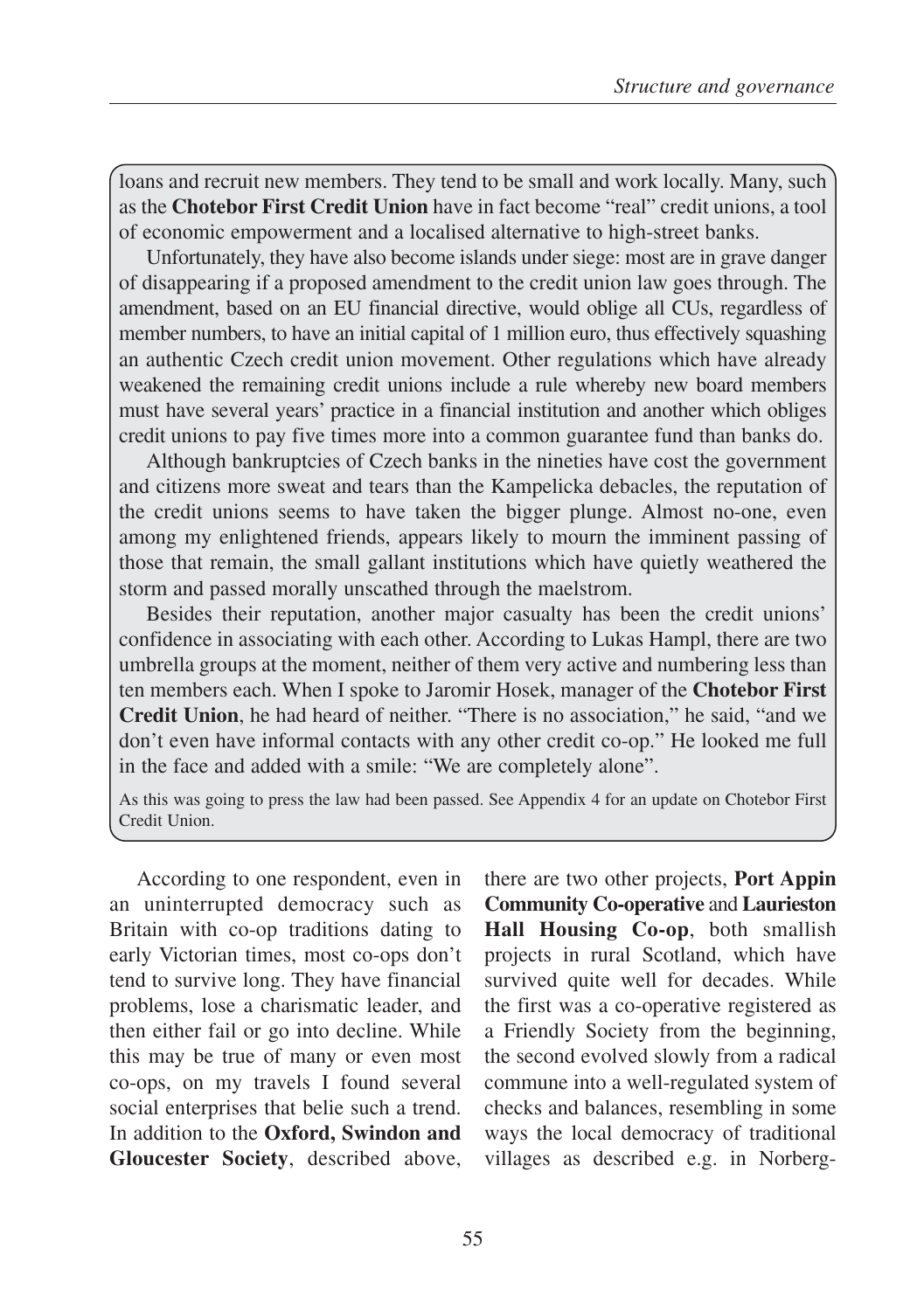-Hodge (1992) or in my own tradition. The legal structures of both are examples of the intricate and functional British networks of different legal forms linked through ownership, governance, lease or contract arrangements, which we have touched upon in the **Made in Stroud** project and which serve to maintain financial transparency, clarify power relationships and keep in balance the "money-making", "altruistic" and "mutual" poles of the enterprise (see also Chapter 4).

**Port Appin Community Co-operative Ltd.**, although listed in Table 1 under "co- -operative", is in the Platonic world of registered legal forms a cross between a Friendly Society and a Company Limited by Guarantee. In the real world it is a thriving co-operative, started in 1983 by the people of a small coastline village (400 residents) in the Scottish Highlands. It has 250 members, and its main remit is the support and management of the local shop, which had been threatened with closure, though it has achieved much more than that. Besides owning the shop which it has completely rebuilt recently, it owns



*The Port Appin co-operative village shop (2002)*

land on which it supported the building of housing for locals as well as a playing field and a van. The co-operative is managed by an 8-member voluntary management group, whose main task is overseeing the shop. It appoints the shop manager/ postmaster who in turn employs four part-time staff.

Like a growing plant, the co-operative has sprouted new shoots according to what it had set out to do (Fig. 3). One offshoot is the Appin Community Trust, a charity with two trustees appointed by the general public and two appointed by the co-operative. The co-op members, who have fixed value shares in the co-op, have voted to waive their dividends in favour of the trust, which has thus over the years been able to support many projects and events, adding light and colour to local life.

Another offshoot has been the Appin Community Enterprise, founded so that members' dividends could go towards financial support for local young people starting their own business. The young persons' savings were matched by the community enterprise, the resulting sum was matched again by the local government agency for business support, and the Prince's Trust would match that again, giving the young man or woman a substantial start-up grant for an independent existence.

This now-defunct system of matching funding was a good thing, argues Ian McNicoll, the local doctor whose father had been a doctor in the area before him and who has served as chairman of the co-op since its inception. What will the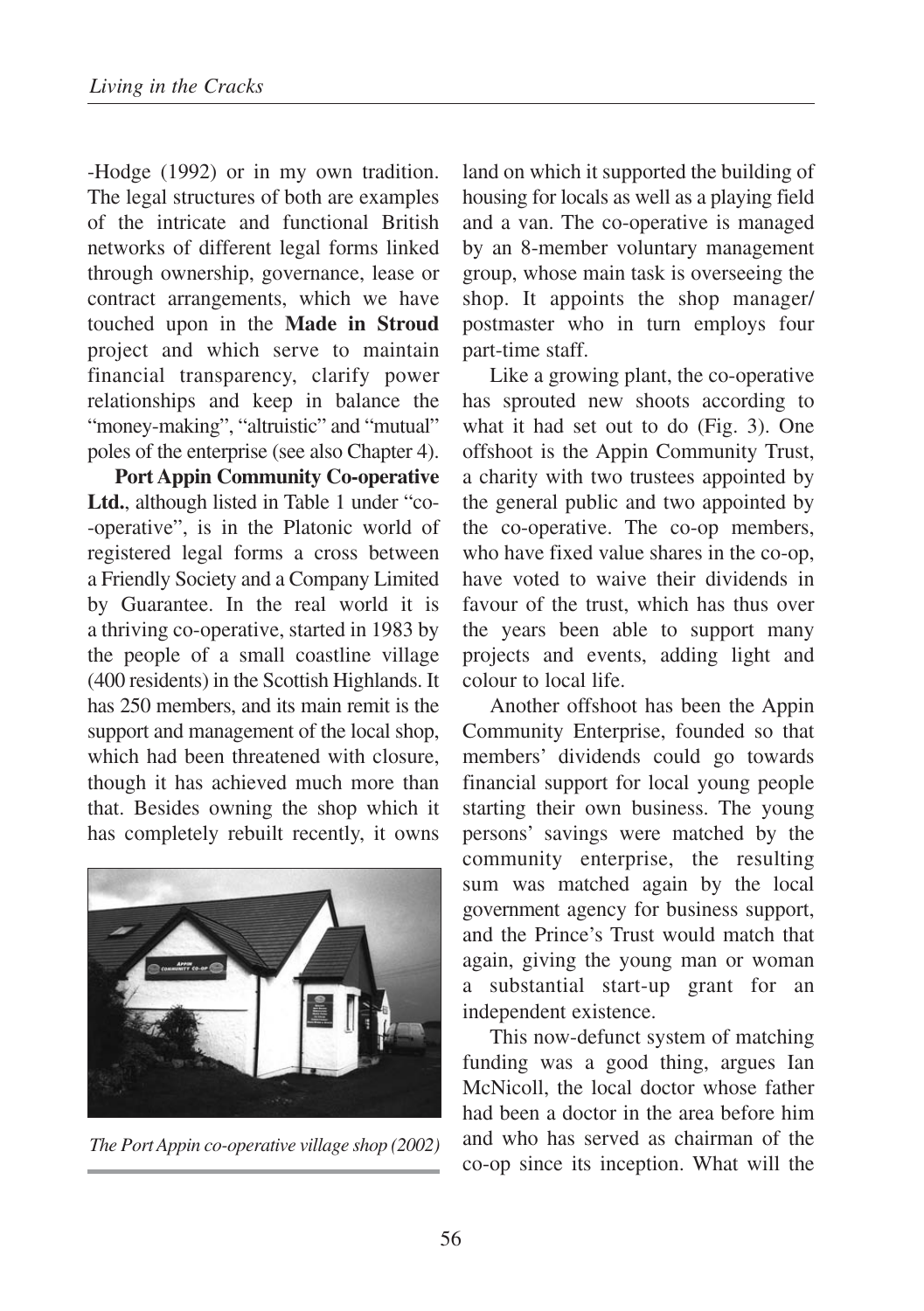

future of this social enterprise look like? "We have laid the groundwork for the next generation," he told me as we sat with his family over a large pink salmon in their pleasant home, "In the future, they may decide to lease the shop to the manager, in which case the profits will remain with him, and although we will get the rent money, we will lose control of what is happening. Or they may decide to take up the cudgel and run it as we do, on a voluntary basis on behalf of the local customers."

Before I was allowed to do an interview

at **Laurieston Hall Housing Co-op**, I had to write a letter explaining what I was up to and wait for a reply. Later, I found that my letter had been discussed at the regular Monday meeting of the co-op, which is its principal decision-making body. Lesley Vine and her partner Richard Langley, who had agreed to be my hosts, welcomed me in their cottage on the manor grounds. "We never vote," explained Lesley, who has been a part of the project almost since its beginnings in the early seventies. "Instead, we operate by consensus. If people hold out and don't agree, a veto is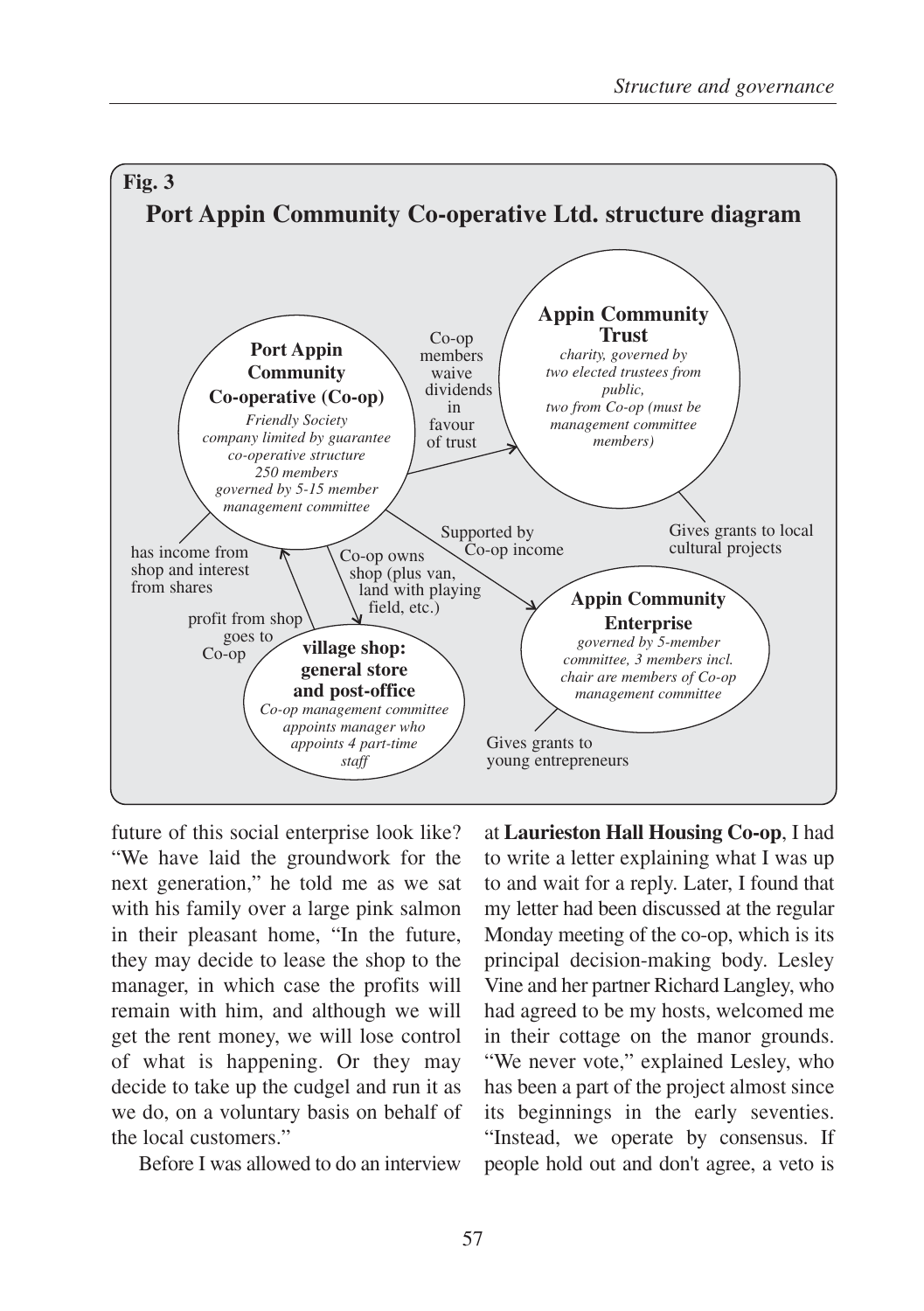effectively possible". Her story of how a radical commune evolved into a complex co-operative structure deserves more space than it can have here.

Essentially, for some years after the group of young people from London bought the old manor house in the remote countryside of Southwest Scotland, there were no formal rules at all. Kitchen, car, income… all were shared. "We didn't have much income," Lesley added, laughing. Almost from the beginning though, the group would organise weekly events for different target-groups, such as disadvantaged city children, and by 1977 the hall had become an established venue for events. The members got more organised, renting out cottages on the grounds for the holidays, and established a housing co-op to integrate the commune members and tenants: "The housing co-op gave us a recognised legal structure, and we borrowed money and paid off the original buyers of the house, who had mostly left by then."

The original group gradually split into smaller "living groups", some people moved into caravans or little houses on the grounds. The income-sharing system came to an end in the mid-eighties. The commune ended but the co-operative remained and, as with **Port Appin**, sprouted new branches as needed. (Fig. 4). When I spoke to Lesley in June 2002, there were two companies limited by guarantee linked to the co-op, Green Cupboards and Woodhall Events, though they were thinking of merging into one. "To be employed in one of them, you need to be a member of the co-op," Lesley

explained. "It is a way of generating paid employment for the members." Green Cupboards takes care of catering during the events for the public, which take place between Easter and the end of September, while Woodhall Events organise the events themselves. Green Cupboards uses food grown on the co-operative grounds in the walled garden, and pays the co-op for it. Woodhall Events pays the co-op rent for rooms the guests use. The two companies are themselves organised as co-ops. There are few disagreements about the programme. As Lesley says: "Woodhall events take their planned calendar of events to the Monday meeting and ask: 'Does it look good to you?' It always does."



*Work-share at Laurieston Hall includes cheesemaking from the milk of co-op-owned cows.*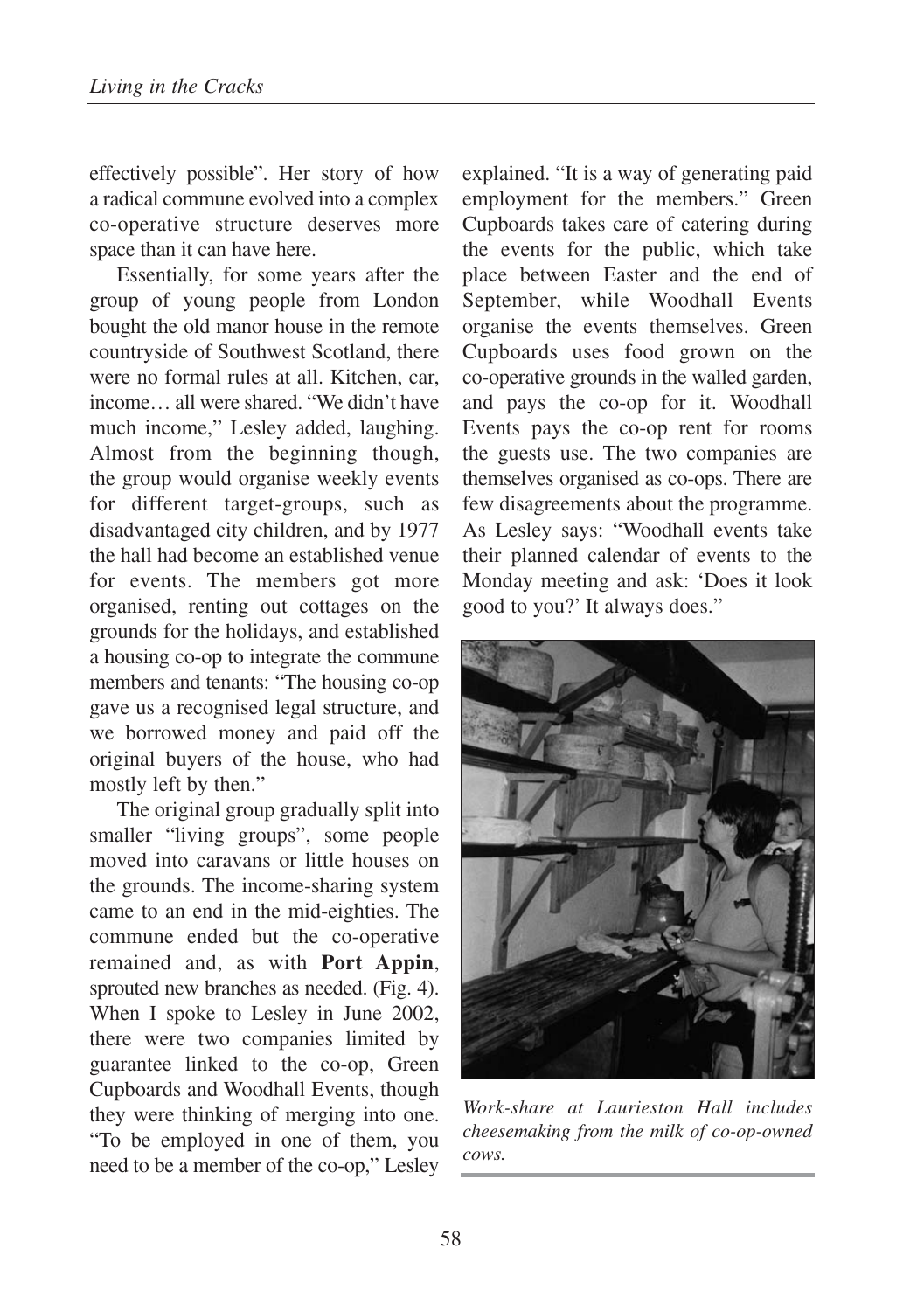

Since the income-sharing system stopped in the mid-eighties, members have been paying a small rent to the co-op to pay off the mortgage and for maintenance costs. "When we stopped being a commune, all the members decided what the rent would be. We also decided that we would all work here two and a half days a week to subsidise the rent, keep the garden, and keep the lifestyle going," Lesley explained. "Each co-op member is in two of several committees. The finance committee meets once a month and pays the bills, the wood committee organises the gathering and cutting of wood for heating. The garden committee meets more often in spring and not at all in winter. But

there is no dairy committee, although we do make cheese and yoghurt. The people who do it are too idiosyncratic!"

There is a long-drawn out process of accepting new members who only pay one pound when they join and get nothing if they leave. This naturally makes leaving more difficult with age. Most of the thirty-odd members are in their forties and fifties. Pavlina, one of the younger members of the co-op, showed me around the common rooms, dairy and shop in the main house with her baby on her back. She did not seem too concerned about being in a house with a lot of old people. "Somehow, they all seem a generation younger than most people their age I know," she shrugged.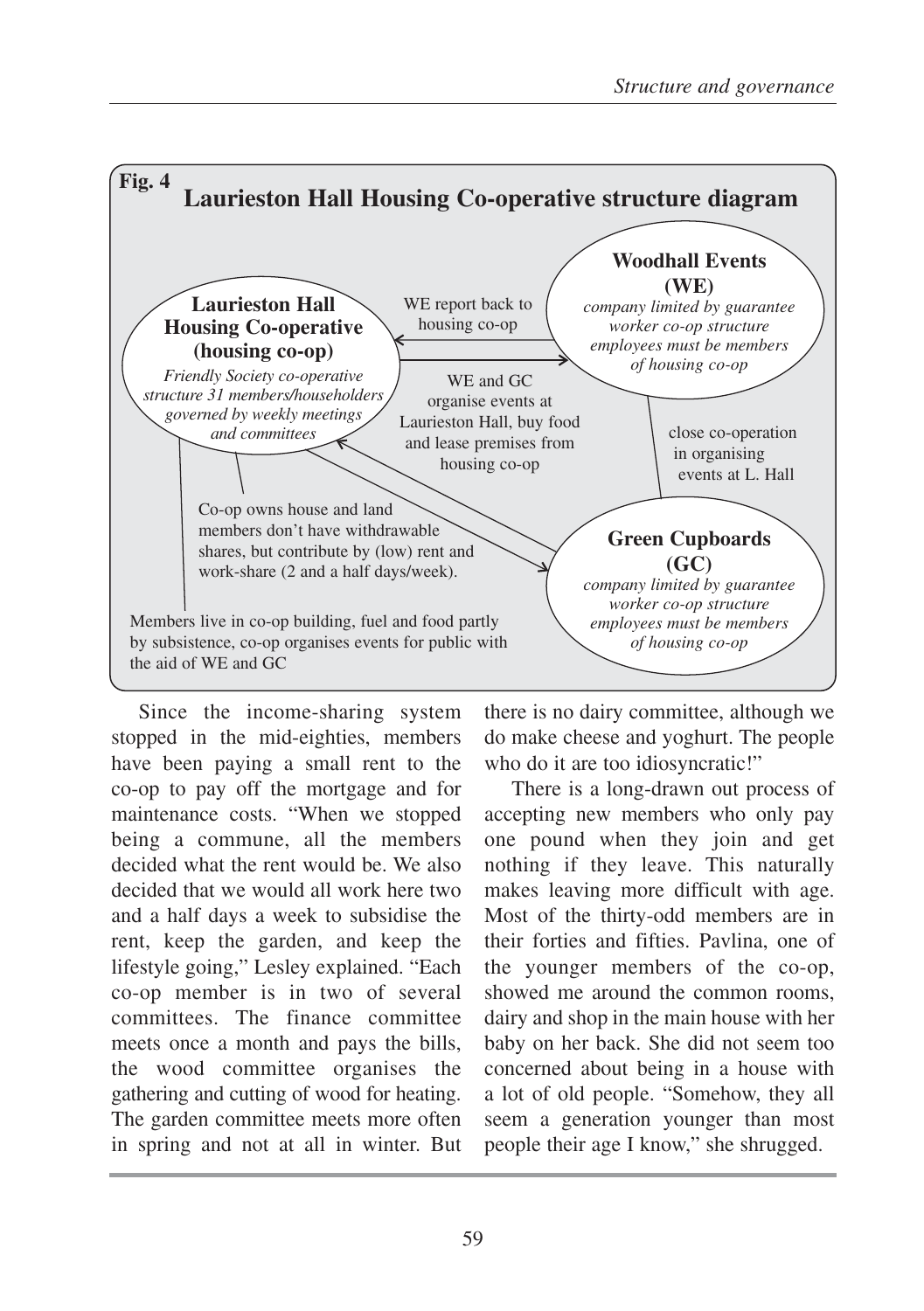## **3.4 Finding the muscle: Financial and other survival strategies of social enterprises**

Stretching the metaphor of legal structure as skeleton, we might think of money as the muscle of an organisation. Money makes possible staff recruitment, buying or renting premises, printing leaflets, etc, giving the organisation more power to do things. Of course, one could argue that this is the bias of a society obsessed by money, that quite a lot can be done *without* money and that money in some cases can even be dangerous. It may, as mentioned in chapter 3.3, cause a social enterprise to become a giant, losing its soul in the process. Money at the wrong times and in the wrong quantities is not always good at the other end of the size-scale, either (MacGillivray et al. 2001).

Perhaps a better approach then would be to take a broader look at the projects interviewed to see how, through what approaches and strategies, they have started up and survived in the current economic environment, still doing the things they see as meaningful. Where do they find funding or in-kind support? How do they cope on a practical level? How do they make a living, or livelihood? In short: how do they do it? $14$ 

Looking at both countries, it is obvious

that the social and economic environment projects are born into is quite different in each case and this colours their survival strategies. First: in Britain, and most especially in England, the government takes a back seat, channelling its financial support for projects through a maze of quangos, enterprise and countryside development agencies, etc., while in my own country, government resources are more centralised, distributed according to more rigid guidelines, and fewer. What does this mean in practice? Taking the negative side: there is for example only one government fund available for the projects of village councils under 3,000 residents<sup>15</sup>, and successful applications have until recently been chosen at the level of central government. On the positive side, the situation tends to be clearer: all half- to full-time agricultural and forestry enterprises, for example, are entitled to a subsidy of their interest payments on loans (see point 2 below). Second: while in Britain there are many large and small charitable trusts and wealthy individuals contributing to good causes, such resources are very limited in the Czech Republic. Non-government enabling and umbrella organisations as

*<sup>14)</sup> This chapter is mainly based on answers to questions 6, 7, 8, 11, 13 and 14 (questions 4, 5, 6, 11 for finance organisations and 4, 5 for telephone interviews - see Appendix 2). The fifteen main survival strategies at the end of the chapter are not exhaustive, for this they would need to include donations from banks, industry and local businesses, membership dues, restitutions payments in the Czech Republic for property confiscated under Communism, etc.*

*<sup>15)</sup>* "Program obnovy venkova" *- Programme of countryside renewal, administered today by regional governments*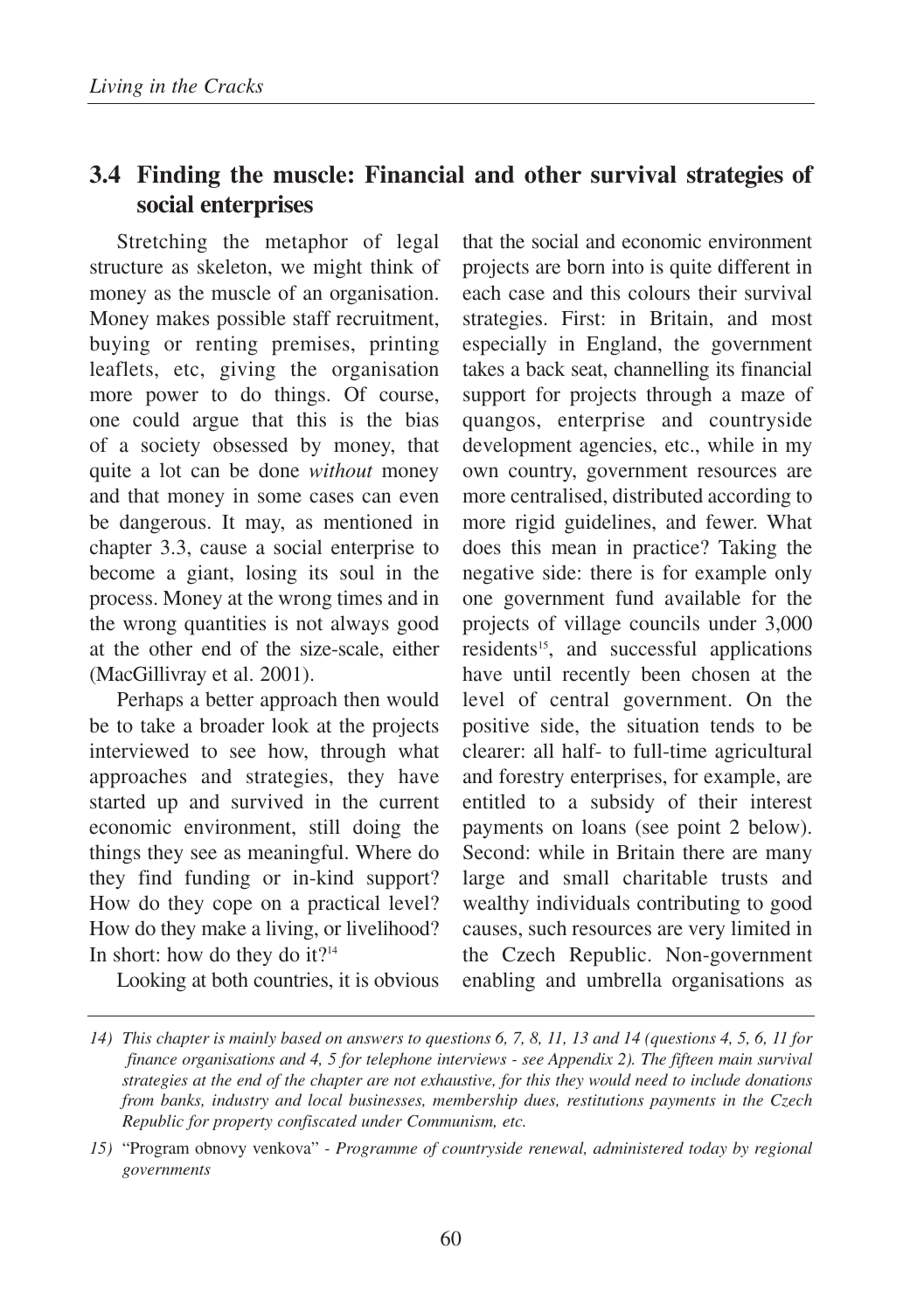well as ethical finance bodies are practically non-existent. On the other hand, funding from abroad and from the EU goes a longer way<sup>16</sup> and seems to be more visible and generous here. Third: the Czech economy is less monetised, land ownership is more equitably distributed, mortgages are not yet a widespread phenomenon, the mobility of people and assets is lower and links to place and family tend to be stronger (see also Chapter 4 and Summary).

Keeping the above in mind, the answers suggest that many survival strategies in both countries are broadly similar. In the following text, I have collapsed the distinction between start-up and ongoing support, as it was often blurred in the projects themselves, and grouped the strategies into fifteen categories, beginning with financial ones and broadening out to the more comprehensive:

### **1. Personal savings and no-loans approach.**

Starting-up slowly, without loans or grant money, or at least avoiding loans before the enterprise is firmly established, is one approach with a low risk factor and many rewards. Personal savings are often used for start-up capital. Projects **29, 30, 32, 42, 46, 57** and **61** partly or fully fall into this category and seem happy with their strategy. Ian McNicoll of **Port Appin Community Co-operative** told me: "We've been lucky at not having had to take out any loans. That has been the secret of our success!" **The Phone Co-op**, a middle-layer enterprise, has a no-loan policy to avoid higher costs to customers.

#### **2. Drawing on grant support**

from EU, central, regional, local government and charity sources either for start-up or for ongoing activities was a feature of most projects in both countries, though to varying degree. "We got a grant from the district council, bought one second-hand bus… and grew like any other business," Bill O'Sullivan, general manager of **Trans-Fife Transport**, told me about their start-up



*Bob O'Sullivan: We got a grant from the district council, bought a bus… and grew like any other business.*

*<sup>16)</sup> The Czech Republic still has considerably lower salary levels (and land and some other costs) than Britain and all or most other "older-generation" EU countries.*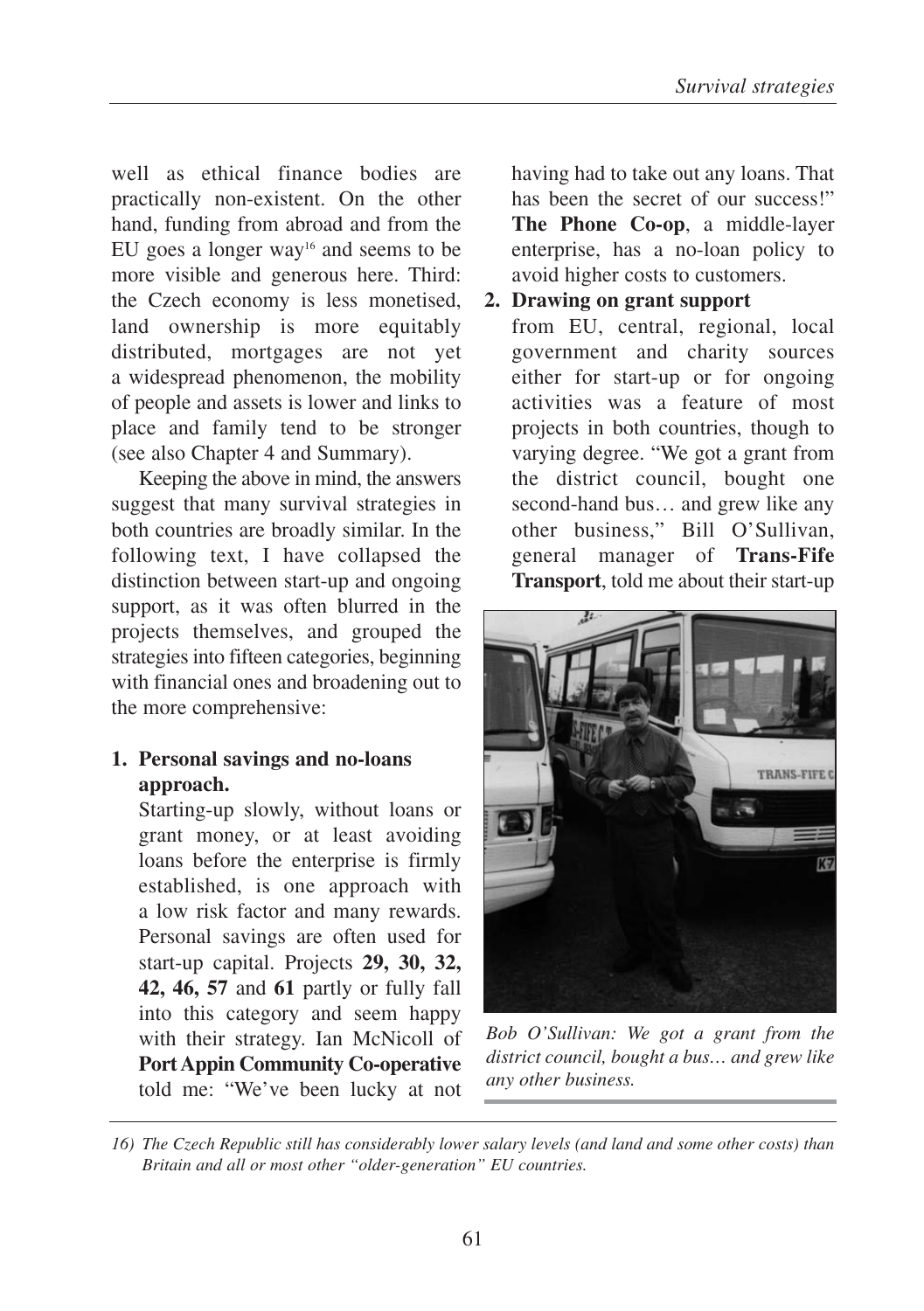strategy. **Trans-Fife**, a rural Scottish project which twelve years later has 17 buses, 20 paid staff members, and serves local residents in a variety of useful ways, is about 50% financially self-sustaining, with the remaining expenses covered by a mix of grant funding.

Most of the enabling organisations interviewed are predominantly grant- -supported. One example is the Scottish **Rural Environmental Action Project** (**REAP**), which helps local groups achieve their goals in support of the environment. "We live on grant income," project manager Kevin McDermott told me, "but we have done a social audit of our work and we try to show that this money is an investment which brings benefit to the area."

The Czech **Zahradky Arts and Crafts Workshop**, on the other hand, located in a small village (270 residents) and administered by the village council, started life with a predominance of grant funding but three years later is 90% financially sustainable.17 Mayor and project co-ordinator Eliska Novotna points to the rigidity of the government support system which will not give grants for ongoing support of local council projects, even though, as with REAP, they may bring complex benefits to an area. A similar complaint was voiced by Robert Blizenec, whose little rural enterprise (**57**) in a remote part of South Bohemia has been using

its profits to restore lost and broken stone pillars, important cultural symbols in a landscape devastated by the forced evacuation of German peasants in 1946. "As a business, I have no chance to get a subsidy, tax credit or any other support from the government, even though my goals are social and environmental," he said, citing with approval the more differentiated approach espoused by the Ford Foundation, whose award his project won in 2000: "They don't care what you are, but what you do." While Robert's point is valid in principle, the truth is that as a part- -time farmer he does get government farming subsidy. A mixture of subsidies including headage payments and a land- -management subsidy accounted for 10 to 30% of the turnover of projects which had a farming component in the Czech Republic (**47, 49, 57, 60, 61, 64**) and seemed to be an important survival factor. In addition, all enterprises whose earnings from farming and forestry exceed 50% are eligible for a government subsidy of interest payments on loans. "We

have thus been able to pay a stable 1% or 2% interest on our loans, regardless of the real rates," Milada Bockova, economist of the **Borovany Agricultural Co-operative** (app. 7,000 acres and £2 million turnover), told me. "The enterprise would not have survived without these subsidies. Why, at one stage, interest rates were 133%!"

*17) See Appendix 5 for a rough guide to the financial sustainability of the enterprises interviewed*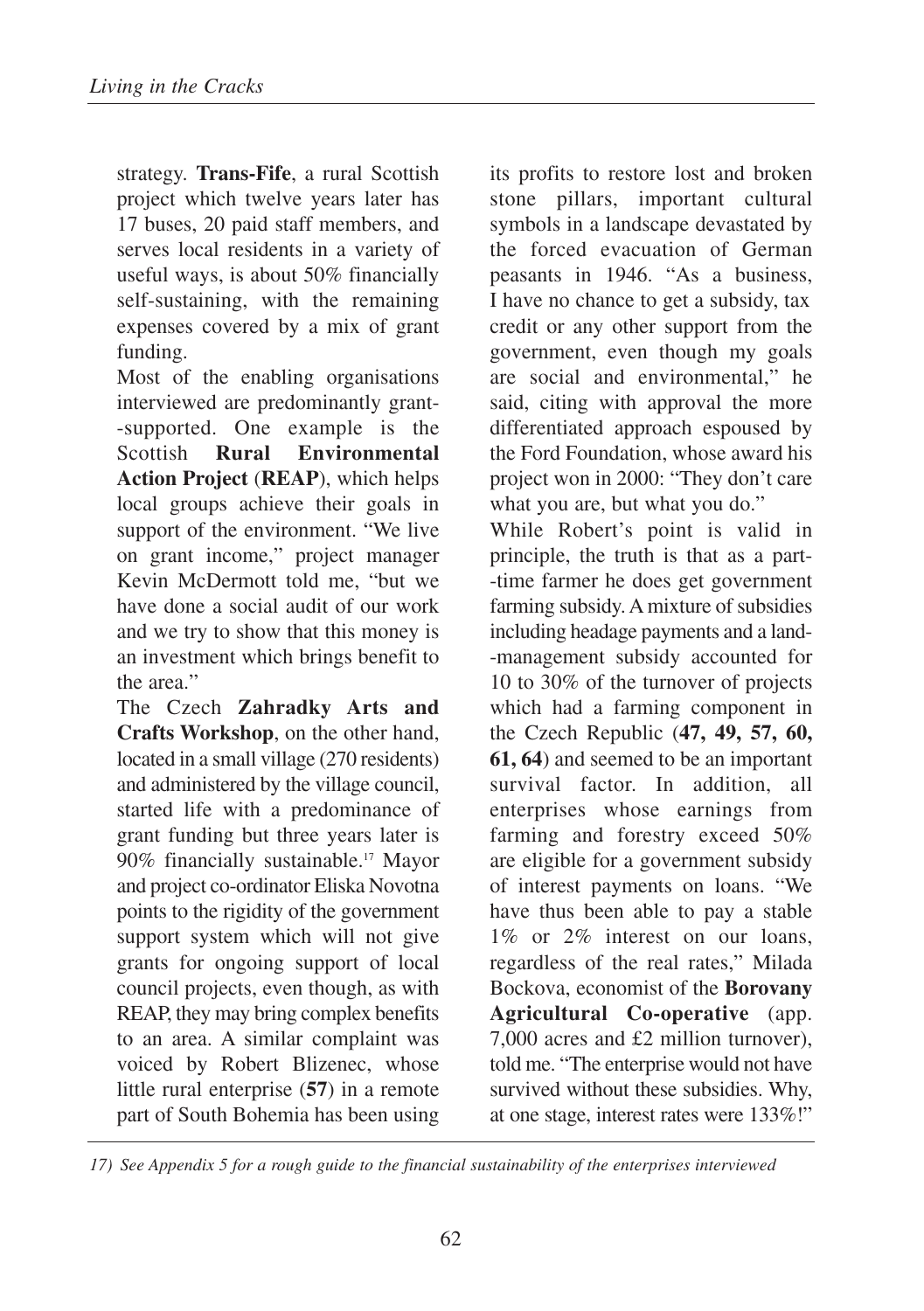## **3. Government procurement.**

There is a difference, albeit sometimes fuzzy, between a grant from government and payment for a service that the government needs to have done in any case. **WyeCycle**, the local-food-and- -recycling business introduced in chapter 3.1, sources a large part of its funding from the regional and local government for the services it provides. **WyeCycle** Director Richard Boden told me: "Ashford Borough Council has become our ally overnight since mandatory national recycling targets came into force. They pay us the rates they would pay the bin man, who now comes only twice a month as opposed to once a week. In addition to that we get a disposal credit from the county council. They pay us £37 for every ton that they did not have to put into the landfill."

### **4. Landfill tax and other levies.**

The new landfill tax has made a difference to several social enterprises in the study. For example, **Mendip Vale Recycling** received its main start-up grant of £30,000 from the local waste disposal company as part of the landfill tax scheme, enabling it to buy a cardboard shredder for £15,000. In a similar levy known as the "energy efficiency commitment", energy supply companies are obliged to deposit a percentage of their income in a fund offering a source of funding which organisations such as the **Centre for Sustainable Energy** then bid for. "Normally, the government

tends to grab taxes for its own use but this time it has been unusually forward- -thinking," Neil Montgomery of **Mendip Vale Recycling** comments. Working with a partnership of government, the tourist industry, and non-profit organisations (**38**), Jenny Holland would like to introduce a similar albeit voluntary levy system whereby the tourist agency federations would agree to deposit a small percentage of their income into a fund earmarked for research on making tourism more environmentally and socially sustainable.

**5. Loans from institutions and others** While some have tried to avoid credit, for others it has been a *sine qua non* of their existence. Did those who applied get credit easily? How satisfied were they? "It wasn't a problem. We have taken out several loans for purchasing buses. We now have a loan from the Royal Bank of Scotland, with stable interest rates and a five-year repayment rate," Bill Sullivan of **Trans-Fife Community Transport** told me. Similar satisfaction with high-street banks was expressed by Sue Prince of **Beechenhill Farm** ("We needed a loan to buy cows - got it the next day") and several others, both in Britain and the Czech Republic. The key was often property or land ownership. As Camille Dreissler of the **Isle of Eigg Trust** said, "It wasn't a problem - we have the island as an asset!"

Others turned to less mainstream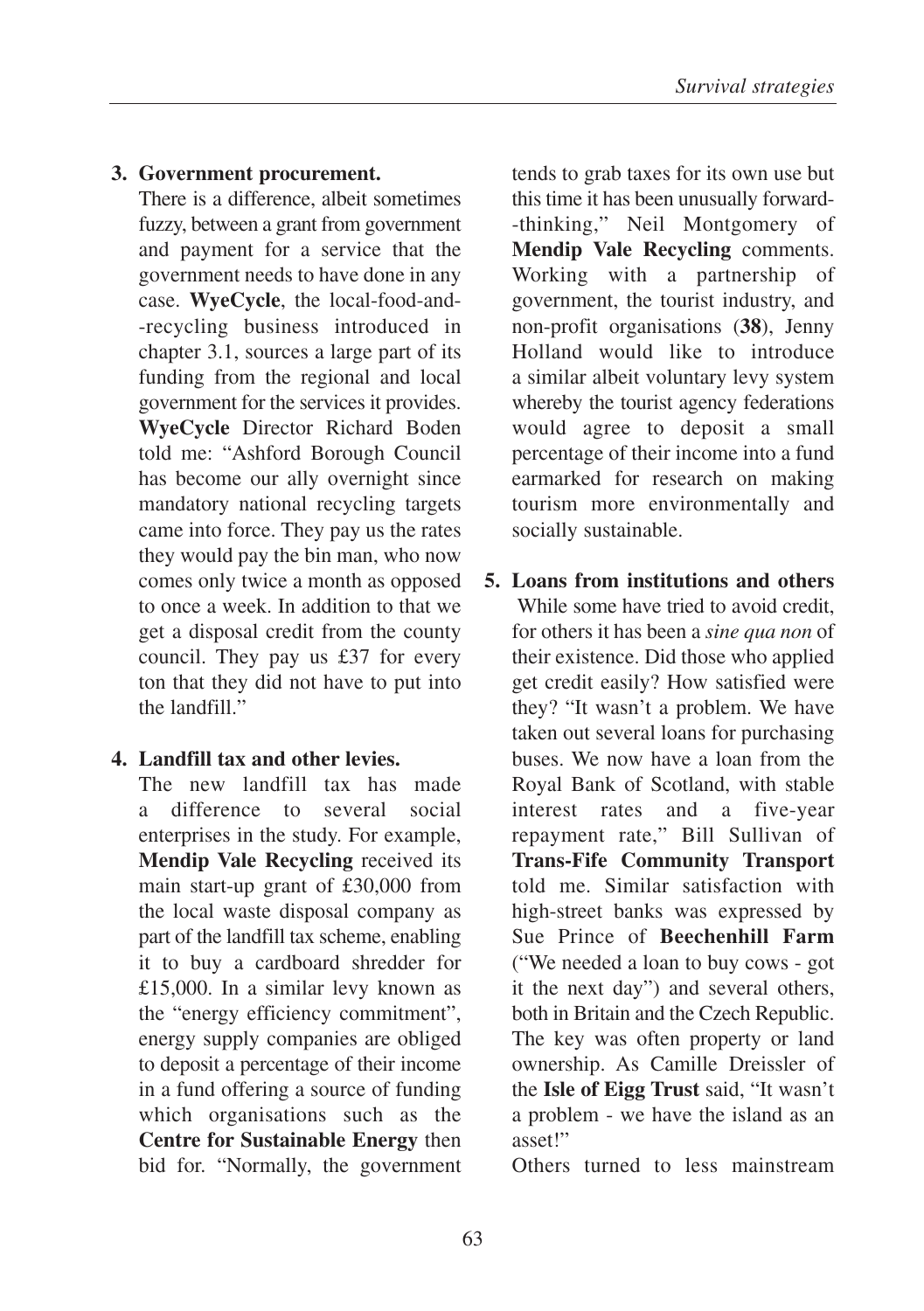institutions. The **Strathfillan Community Trust** as a new non-profit organisation would probably not cut ice with a bank. Luckily, it got a loan from Investors in Society (see **Charity Bank**) for buying properties for local affordable housing. After several years it will have acquired a track record and will transfer to a high-street bank. The Luxembourg Alterfinanz credit initiative lent money for building the Czech **Hostetin Apple-juice Plant** after a partner organisation in Luxembourg guaranteed the loan. (In both cases, the loan was only a minor part of a total funding package comprising mostly grants.) **The Phone Co-op** obtained part of its seed funding from ICOF (Industrial Common Ownership Finance), a multi-million pound community development fund. "This is government money and share issue from the public who are not interested in a big return," explained Vivian Woodell, the **Phone Co-op** chief executive. According to Naomi Kingsley, who set up the pioneering **London Rebuilding Society**, there are quite a few non-mainstream credit organisations in Britain and the potential membership of the Community Development Finance Association, a recently formed umbrella group, is close to a thousand. (See also **6, 12, 13, 21** and **43**).

Ivan Karbusicky, the man behind the

**Hutzul Farm** in the Krkonose National Park, had not been able to get a bank loan when he wanted to buy land, which the farm had already been using, from the government land authority<sup>18</sup>: "Luckily, the authority agreed to lease the land to us and we have paid for it in instalments. The interest was 12% on the reducing balance." This helped the farm survive the difficult transition from annex of the local state farm to independent business.

"I got all my start-up money from friends as zero interest loans," Ivo Stehlik of **Stehlik Publishers**, farmer, publisher and book distributor, told me over a home-grown home-made meal in the old family farmhouse, cooked by Jitka, his wife and partner in all undertakings. "I think I would not have received credit from a bank and if I had, I would probably be bankrupt by now." When Kardien and Clare Gerbrands were not able to access bank credit for setting up the **Made in Stroud** Shop, they borrowed money from their parents. Private loans as well as donations were important for the start-up of the **Tablehurst and Plawhatch** farms, while loans from members - the organisations who had become clients of the **Phone-Co-op** were an important factor in its early success. "All the loans have now been repaid or

*<sup>18)</sup> Most land in the Czech Republic used to be state-owned until the democratic revolution in 1989. It then passed to a government authority* (Pozemkovy fond) *which has gradually been selling it off into private hands.*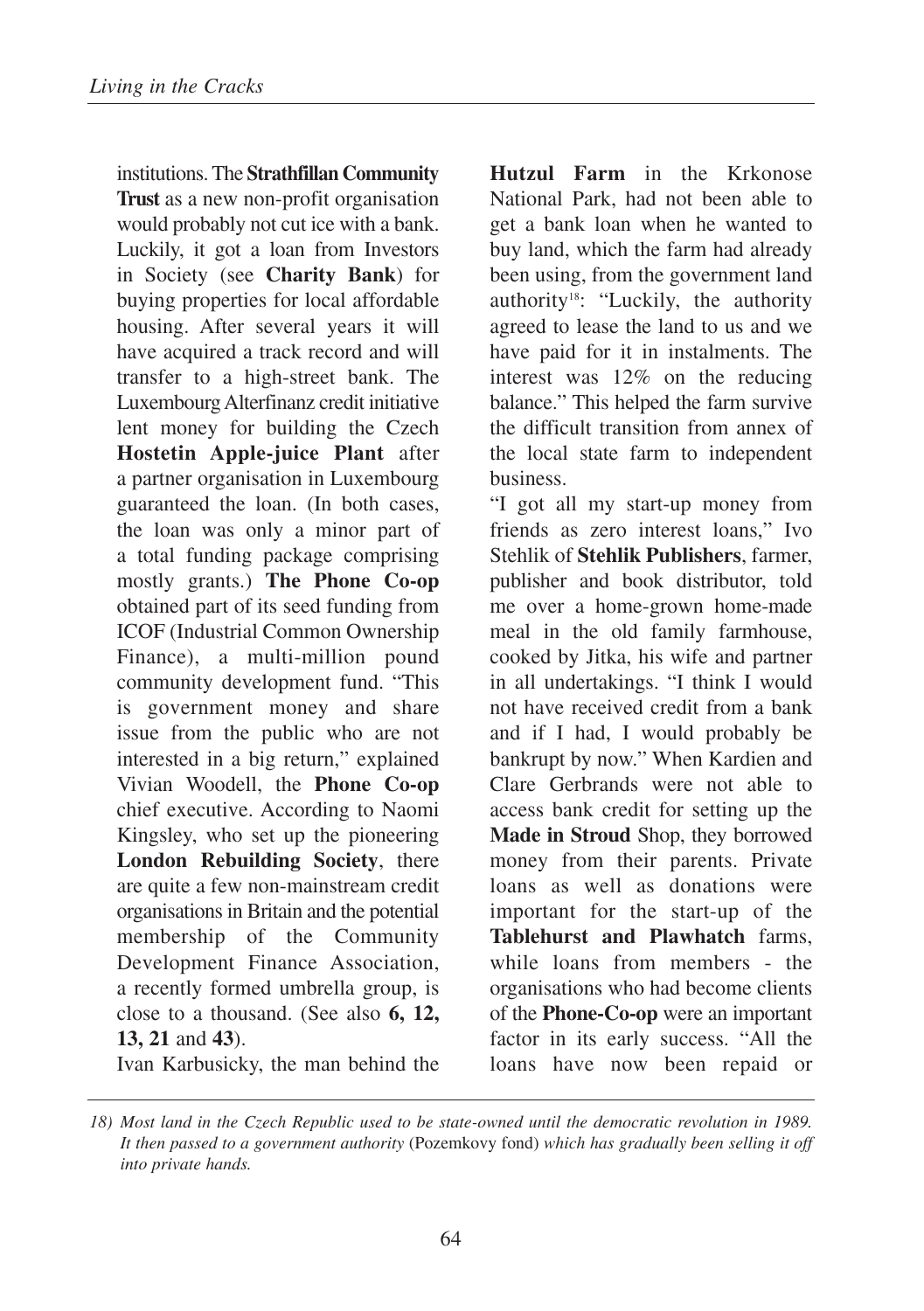changed to withdrawable share-capital," its chief executive told me. The line between shares and loans, like the line between loans and family help and support (see points 8 and 10) is fuzzy. Box 4 tells the story of the **Stonesfield Community Trust** (introduced in

chapter 3.1), which over the years has built 12 houses for local lower-income residents in rural Oxfordshire, and shows how wisely used credit combined with grants, donations and in-kind support can help create a thriving rural social enterprise.

#### **Box 4**

# **The financial strategies of Stonesfield CommunityTrust**<sup>19</sup>

It all started in 1983 when three friends became concerned about the lack of affordable housing in Stonesfield village for young local people and decided to do something about it. In 1983 they founded a charitable trust, one of them donated land and the company of another donated £3,000 to pay for setting up the trust and for architects' fees.

"The trust obtained planning permission for four houses. This drove up the value of the land from £3,500 to £150,00! We took it to the bank as security and took out a loan. We also got a loan from the Quaker Housing Trust and other small loans. Another loan came from the grandmother of a family already living in one of the houses, who had sold her flat elsewhere and wanted to come and live with them. We added on a granny flat, secured her money on it and paid her 10% interest, which more than covered her rent until she died, aged 97, seven years later,"



*Tony Crofts would like to see the future rental income of the trust go towards improving local social services.* 

Tony Crofts, one of the three who started the charity, told me. Tony, who describes himself as a cross between a Liberal Democrat and an anarchist, still lives in Stonesfield and actively participates in the trust he helped found twenty years ago.

"We ran the building operations ourselves instead of hiring a building company,

*19) See also Douthwaite, 1996, p. 303*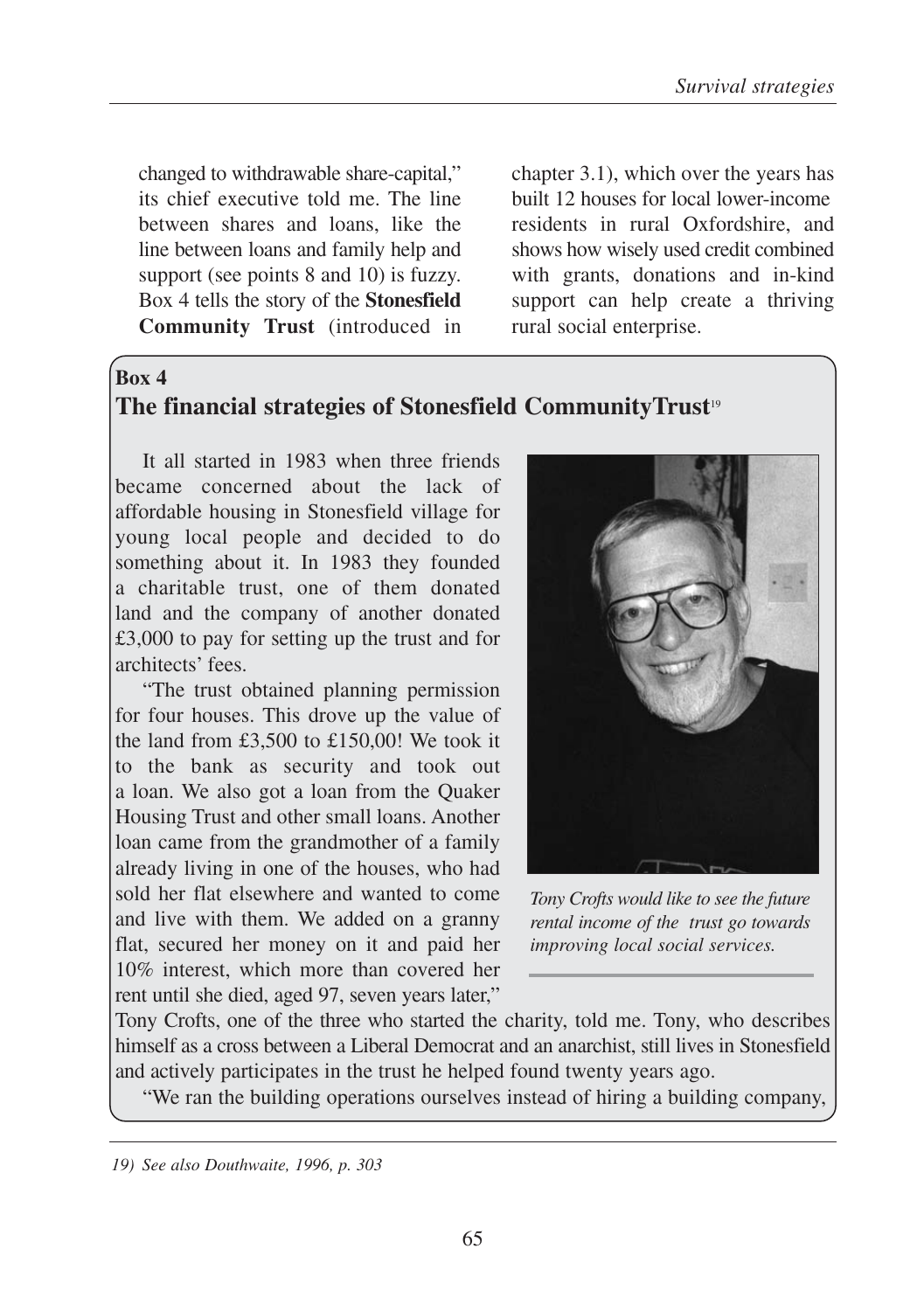saving 30% on costs. Local craftsmen donated their work at special rates, and 15- to 18-year-olds from the local school helped as well. We got the buildings completed by the skin of our teeth in 1989.

By now there were six dwellings, as we had added the granny flat and divided one house into two flats. We were paying off the loan from the rent. Then another plot of land became available, and the Oxfordshire County Council Education Department was going to sell it by sealed bid. We explained to the District Council that we needed the land for affordable housing, and asked them to help. They did, and lent us £80,000 interest free for 12 months. We were thus able to buy the land. Later, the council reduced our debt to  $£70,000$  and extended it for another 6 months while we built.

We had the land but the challenge was to find money to build the houses. We obtained it by thirds. The first third as a grant from a large charitable trust and local government agency, the second third as a loan from **Triodos Bank** (then Mercury Provident) and the Ecology Building Society, and the third as loans and donations from local people and from Quakers both locally and nationally."

The trust advertised in a Quaker magazine and asked people for loans. "We pledged to pay them a fixed interest and pay back the capital after twelve years," he explained. "This fixed our finance costs and brought the lenders, who were often elderly people, a guaranteed income. The scheme has worked well, one couple even told us they got more from us than from government bonds. In addition to this, we suggested that local residents pledge to pay us the price of one pint of milk per day. Twenty-five people covenanted to give us £7.50 per month for four years, this meant a total of £500 from each, including the tax recovered on their charitable giving."

The trustees also sent out mailings to hundreds of local Quakers and spoke at Quaker meetings. "Quakers as far as Derby raised money for us, the National Council of Voluntary Services made leaflets for us. Many local people were committed to the project and many supported us from the outside," Tony, a Quaker himself, says when asked about the ingredients of success of the project.

Within a few months, the money was in place. Five new houses, this time built by a builder as prices had gone down, were finished in 1993 and cost £134,000. Then one of the original founders died and left his house to the trust. "We now have twelve dwellings and have decided it's enough," Tony says, "We have a waiting list, but people don't wait long. Most people move in, stay two or three years, have children, then move on as they become eligible for council accommodation."

The third instalment of the story unfolded as we walked through the village to Glover's Yard. Formerly a small silk-screen factory, it is now converted to a post-office, pre-school, tele-cottage and two houses, and owned by Tony and his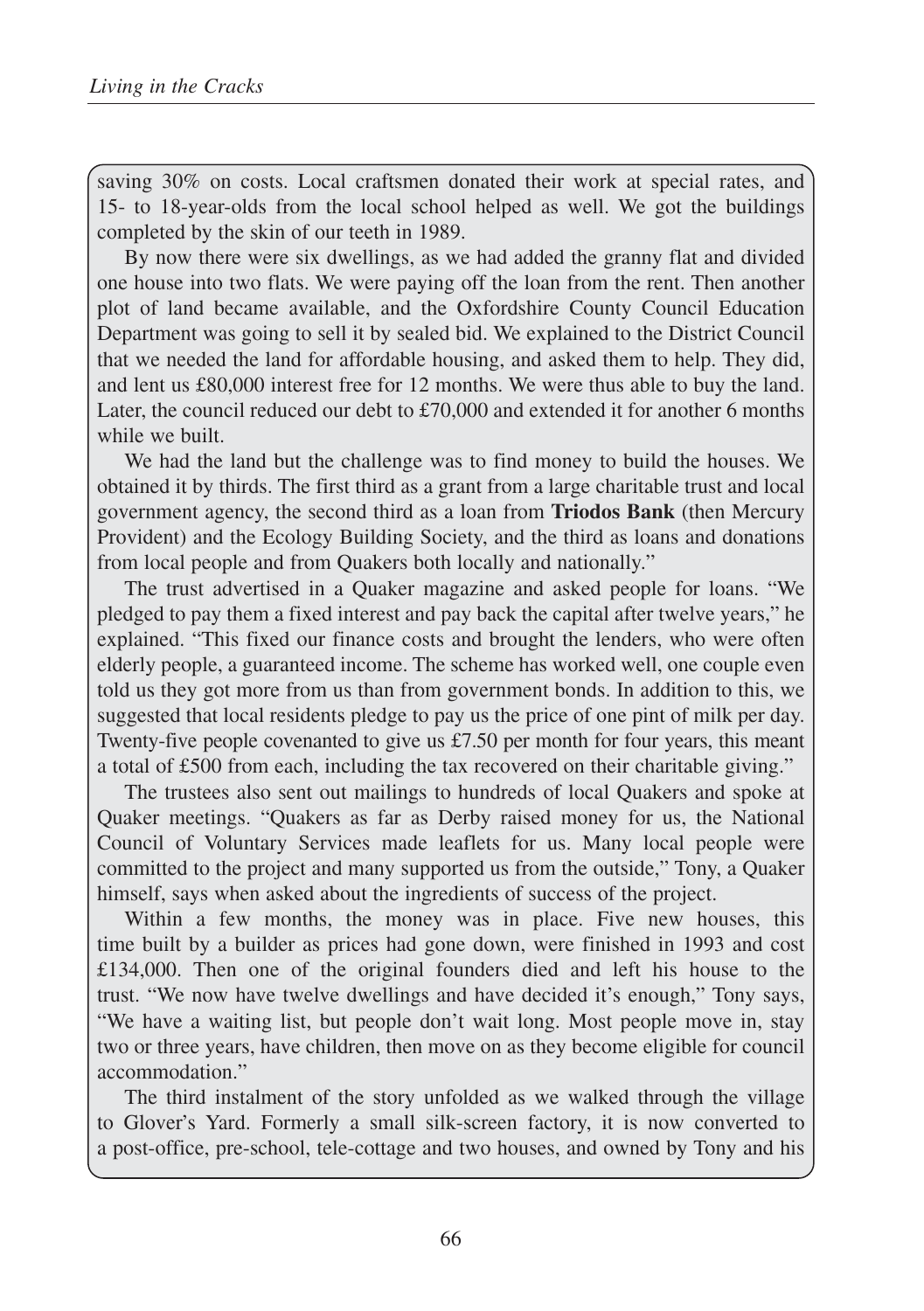wife, Randi Berild: "We took out loans and accessed a government grant to create workspace, converted the property and are now repaying the loans from the rent payments. We have already repaid part of the loan and the bank released its charge on the pre-school so we donated it to the trust. We plan to keep the houses, with the rent for our pension. When we die, they will go to the trust as well."

When the trust is out of debt, around 2007, Tony would like to see the rental income used for improving the social services in the village: "In the eighties, the council provided home carers for elderly people. My mother could live and die in dignity. Perhaps we could return to such a high standard, this time paying for it ourselves instead of having it handed down from government. I believe in devolution and local democracy… but we have a long way to go yet."

As my bus pulled out of Stonesfield, the village which gave Oxford its distinctive slate roofs, I thought about something Tony had said: "If you go forward in faith, you are often given the means." There must definitely be something to it.

#### **6. Direct selling and adding value.**

These strategies were an important factor in the success of **Growing with Nature** (box scheme) and **Tablehurst and Plawhatch farms** (farm shop and added value). In the second case however, a substantial investment (£50,000) was needed to make one of the farms viable. With **Radford Mill Farm**, which has a box scheme and sells produce through farmers' and other markets, the financial bottom line was less clear and a new organisation (see chapter 3.3) was being set up to deal with the issue. Farmers' markets (see **20, 24, 33, 46**) are a new phenomenon: in 1997 there was one in Britain (started by **Envolve**), in 2002 there were over 450. As James Pavitt, then co-ordinator of the **National Association of Farmers' Markets (NAFM)** told me, about half of those selling at farmers' markets are small and medium farmers



*The farmers' market in Wells is one of several run by Somerset Farmers' Markets Ltd., a company limited by guarantee. All who sell at the markets are members (33).*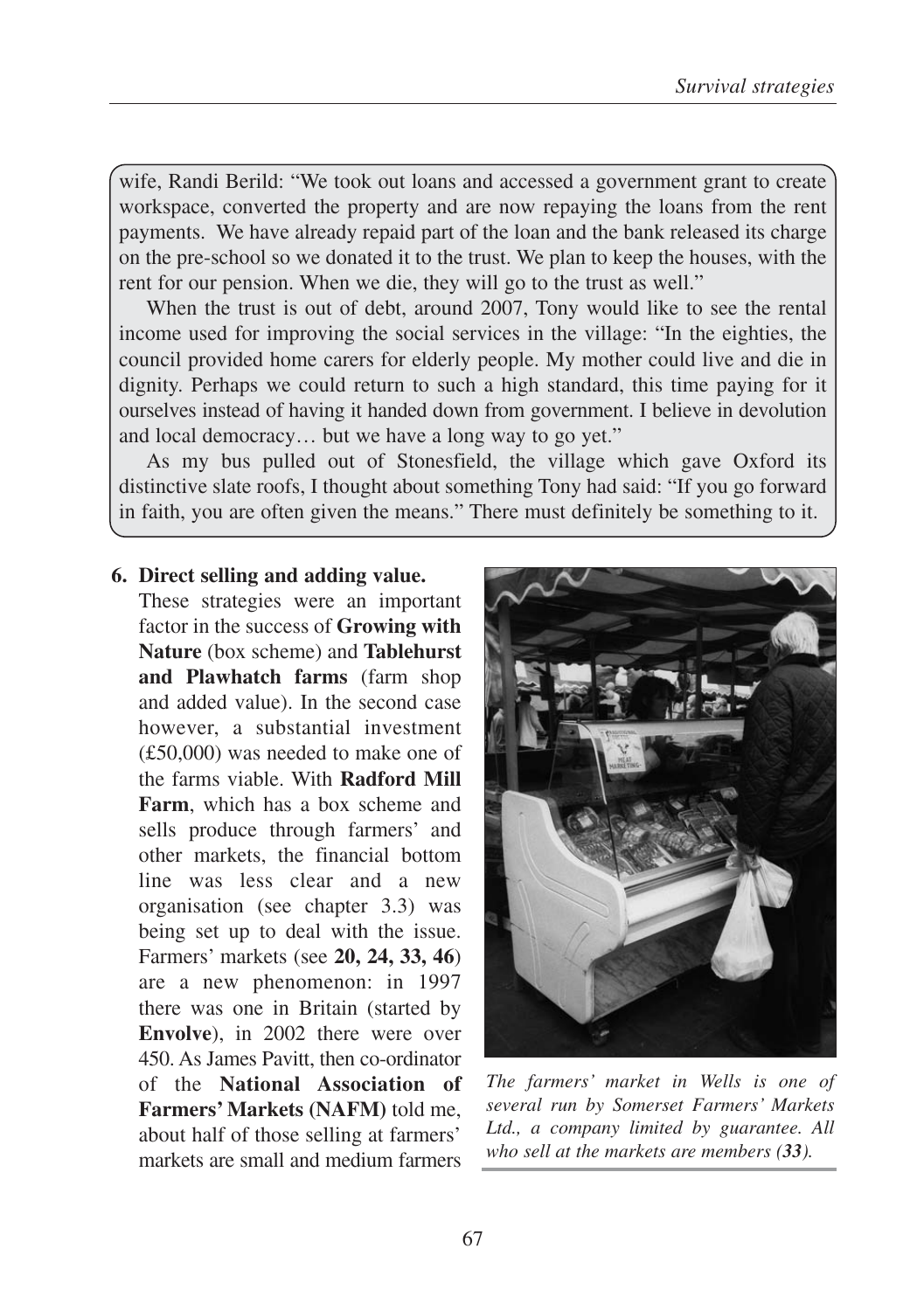(up to about 200 acres), the rest is a range of small businesses. From various discussions on the subject, I gathered that the farmers' markets have indeed made a substantial difference and helped the survival of small farms, though in some areas strict rules and high fees were perceived as a disadvantage.

In the Czech Republic, such innovative trends do exist, but they are few and far between. What direct selling there is tends to be done on an informal basis through relatives and friends and often as part of the shadow economy. One Czech farmer told me: "I sell about twenty of my sheep to local acquaintances each year, but though I cull them, officially they are sold as live sheep. I am legally allowed to cull sheep only for my own use." Another organic farmer I know does the same with his cows, giving compassion for the animals as the main reason, as there are no abattoirs nearby. A unique Czech example of adding value is the **Hostetin Apple- -juice Plant** (see chapters 1.1 and 4). However, despite their pronounced localist ethos, they have had to bow to circumstances and sell a large part of their produce through a supermarket chain.

On the other hand, it must be said that some Czech towns and cities at least have retained an unbroken tradition of "farmers' markets". There are two within 20 kilometres of my village. The larger one (in the city of Ceske Budejovice - see Appendix 3) sells

fruits and vegetables, herbs and flowers, tomato and other seedlings, eggs, dried mushrooms, honey and grave wreaths. Much of this is seasonal and produced and sold by locals: "The market is held on Thursday and Saturday mornings in a small square in the centre. The town hall pays a pensioner, who arrives at 5 a.m., two hours before it starts. He makes sure only agricultural produce and food products, etc. are sold. Yes, this has gone back as far as anyone remembers. No, there are no other rules. No stalls, people bring their own folding tables and chairs, or come by car. Yes, there is a charge, but you would have to ask the economic department about that. I only oversee the organisation," Mrs Marsicova, town hall employee, told me in a short telephone interview.

Although such vestiges of a bygone day remain, no one as yet thinks of them as harbingers of the future. The local gardeners' association had its own store in the city, which marketed its own and bought-in produce. Last year it closed down. I have not been able to find out why.

### **7. Marketing and buying groups.**

Since at least the days of the Rochdale Pioneers, an important strategy for small sellers and buyers has been forming groups to make up for their small size on the market. Of the two established small local marketing groups I interviewed (**26, 27**), both were working well, with members'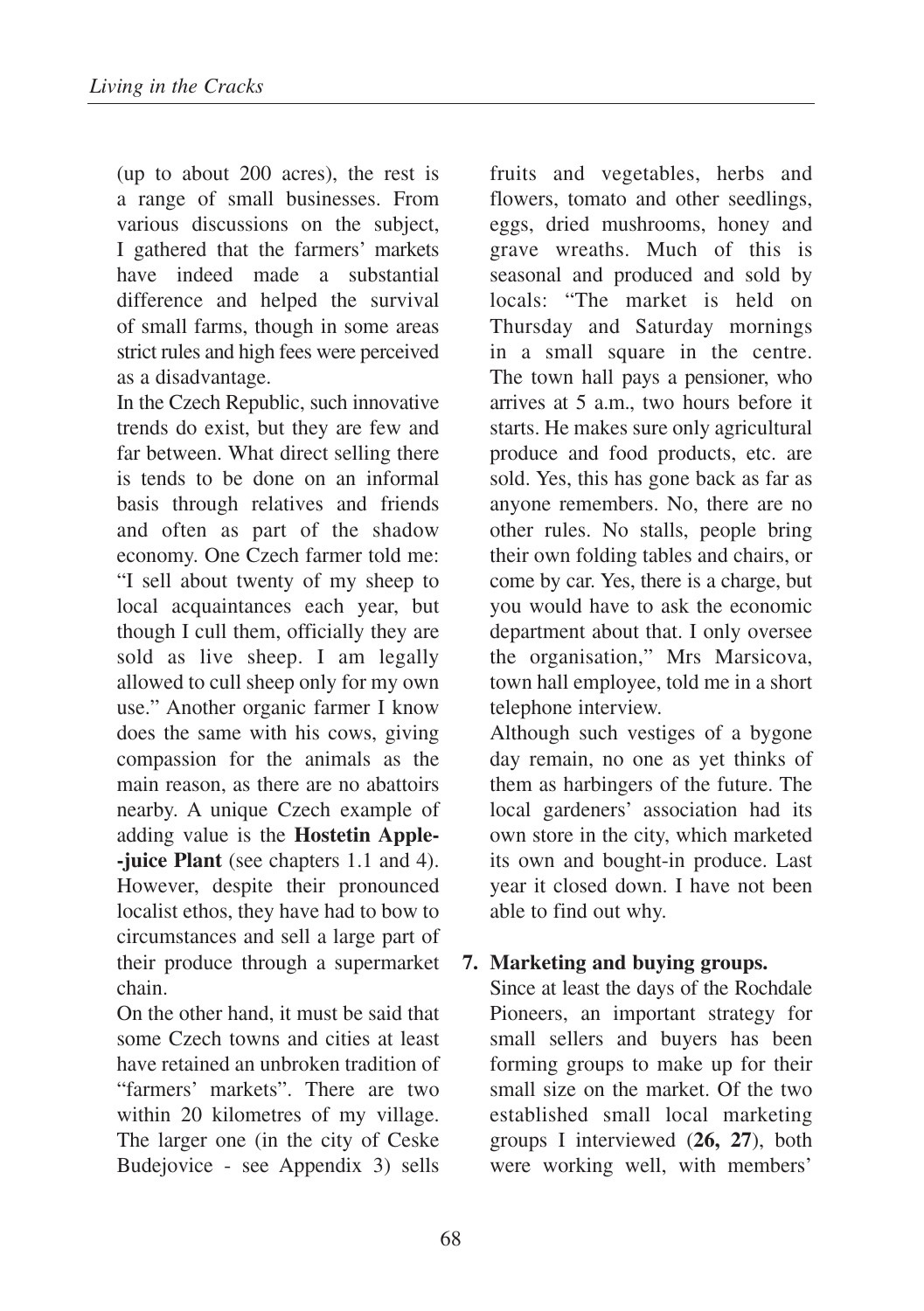contributions and voluntary work an existential mainstay. Other interesting local and organic small marketing co-ops were forming on the periphery of my vision, supported by two unusual enabling organisations, **Somerset Food Links** and **West Dorset Food and Land Trust**.

The only buying co-op I interviewed, the **Seven Y Rural Services Network** in Herefordshire, was named after the rivers Severn and Wye. It started from the kitchen table twelve years ago and grew into a farmers' co-operative with 550 members and a £1 to £2 million turnover. It serves its members in many ways besides being a buy-and- -supply centre. Although the co- -operative was prospering, manager Julian Morgan did not try to hide his disenchantment with the situation of farmers in Britain today: "The pressure on farmers is terrific. The prices of wheat and potatoes are at an all- -time low, but costs have gone up fivefold." He attributes this to global competition, where British farmers are at a disadvantage because of much cheaper land prices in other countries. "Farmers are desperately trying to reduce costs. Many may soon not be able to afford the commission charge for our services. I see that as our major problem".

There are obviously other marketing groups out there, for big farmers as well as small. Maidencastle Farm in Dorchester (1,400 acres), a non- -organic farm supplementing its income with a B-and-B, sells its milk

through a farmers' co-operative with 1,400 middle- and larger-sized members. However, the co-op, which has its own milk transport and employs 35 people, still sells most of its milk through middlemen, thus losing a large part of the profits. From the farmers' words, the battle cry seems to be similar to that of the smaller farmers: "We are looking to 'cut out the middle', by making cheese and other end products ourselves."

In the Czech Republic, the large **Borovany Co-operative** depends on three regional organisations whose roots probably go back to Communist days. These sell the co-op's meat and milk, buy inputs for them and help with building plans and permits. While two are nominally co-operatives, I have not been able to find out their true structure. The **Hruska Family Farm** co-operates with another post- -Communist enterprise: "It is a limited company, and we depend on it for artificial insemination and for the sale of meat. I phone up the person in charge of our area. I tell him how many animals I need culled. He rings abattoirs in the whole country, chooses the best price. He organises the transport personally, and gets a small provision per kilogram of meat. I don't think they can get rich on it, but it works," Jaroslav Hruska told me. Two of the sheep farms (**47, 70**) do sell their sheep and wool through a members' association and a co-operative, respectively. "Local" is not a consideration, though: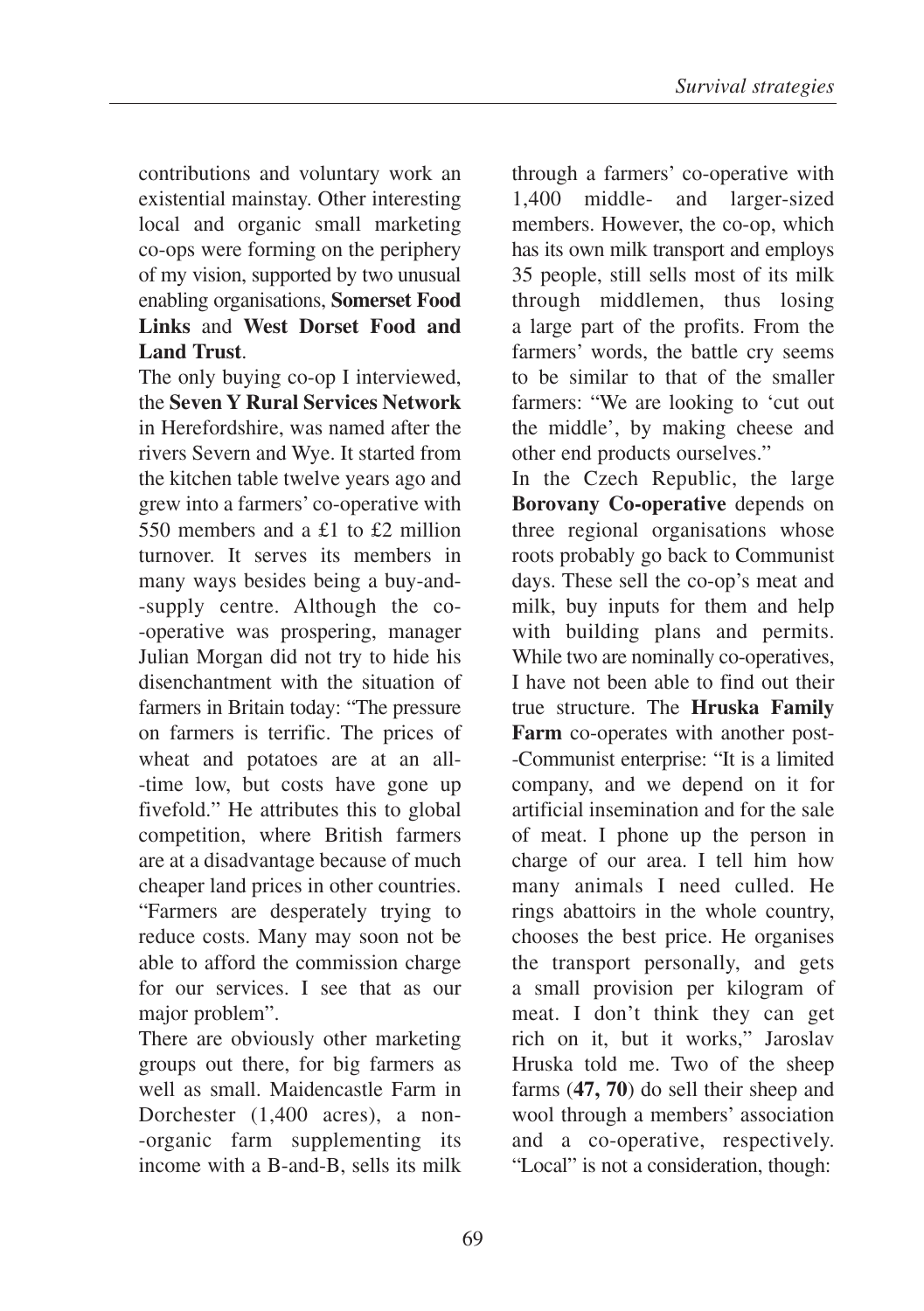the meat goes to Italy and the wool, unbelievably, to Britain.

### **8. Share issue.**

For some projects, shares from members (or shareholders in the case of **11** and **56**) have been a crucial source of capital funding. This was true especially of some of the larger organisations (**6**, **10**, **11**, **19**, **28**), which could either be expected to make a profit (**10, 11, 28**), or where the shares went into a revolving ethical loan fund (**6, 19**). In the unique Czech **Firemen's Insurance Company** (**56)**, which is registered as a public limited company, 86% of shares are owned by firemen's organisations, and it has quietly stuck by its practice of donating its profits to local fire brigades. The fire brigades, which survived Communism and have a more than 100-year history in many small villages, are a local mainstay, and the importance of this unobtrusive and effective funding for rural culture cannot be overemphasised. A very unusual Czech share-issue project, with members' loan-shares secured on sheep (**70**), is described in chapter 3.1. Moving from Bohemia to the Scottish Highlands, another example of self- -financing for a good cause is the small **Port Appin Community Co-operative**. Shares have been a centrepiece of its financial strategy, or rather survival strategy, because it

was the survival of the village shop that called it into being. "Without the shop, the heart goes out of the village," said Ian McNicoll, pointing to the many hidden social functions of a village shop. The local people contributed a total of £18,000 in shares. This was matched by another £18,000 from the Highlands and Islands Council, enabling the co-op to buy the shop and still have £15,000 left over. They deposited this in a post-office account and drew a yearly interest. The shop soon showed a profit<sup>20</sup> as well, leading to the creation of a community trust and enterprise (see p. 56-57).

"Our members' shares have a fixed value of £50 each," explained Ian, "though many people own more than one. In practice this means that, although the shop is thriving and the value of the co-op has thus gone up, so that the actual share value is several times higher than the original £50, the shareholders can claim back only the original value of their shares. The shares are also non-withdrawable, and this means the management committee is obliged to agree to a withdrawal if you either die, move away, or claim hardship. Other than that, you have the right to claim your share, but the management has the right to refuse it. However, if the co-operative ever disbands, the members have the right to divide the

*<sup>20)</sup> Partly due to procurement from the superquarry across the bay, which gave the shop turnover credibility.*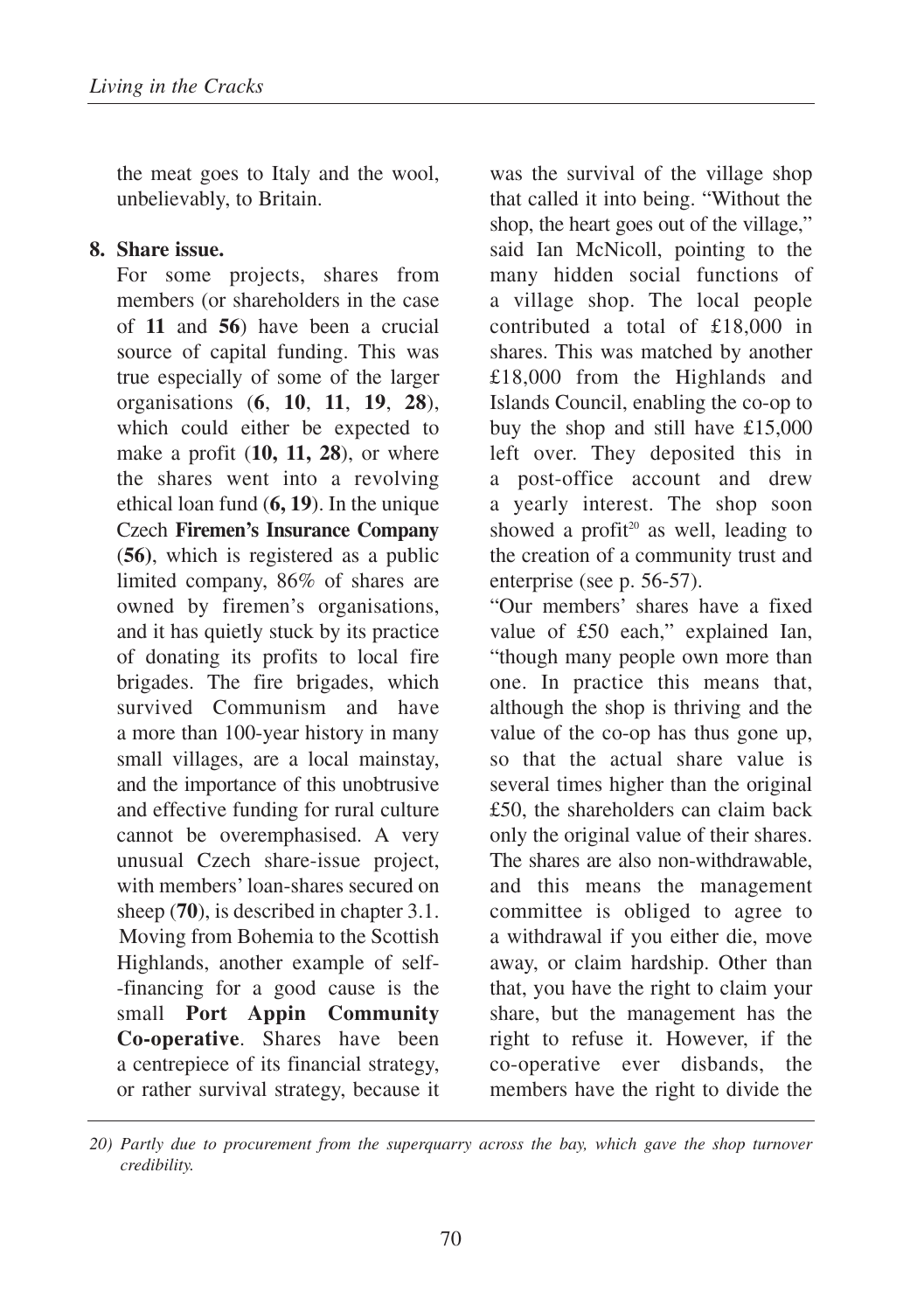assets among themselves." The system has worked very well in Port Appin. Is this because its heart is just where it ought to be?

#### **9. Shrewd business sense**

I was impressed with the business acumen of the British social entrepreneurs. For example, Alan Schoefield of **Growing with Nature**



*Alan Schoefield (Growing with Nature) combines vision and principles with shrewd business sense.*

distributes his veggie bags only to people who live in close proximity to each other. "If someone lives in an area which is not on the way, I twist their arm and ask them to become a drop-off point for others if they want a home delivery," he explained. Although the **Chipping** village hall is a charity, it is run like any other enterprise, with precisely formulated charges for using the meeting room, hiring the kitchen, etc., for different user groups. The examples of blending a social and environmental ethos with a clear-headed business approach are many and inspiring. Obviously, a shrewd business sense is a good survival strategy for social enterprises, and is useful even for predominantly grant-funded ones.

Having said that, let me hand the microphone for a moment to Renata Vaculikova and Milan Drgac, who work in one of the few Czech enabling organisations, the **Kopanice Development Information Centre**. The Czech Republic has its share of sophisticated townies, shrewd entrepreneurs, even idealistic reformers. But the Kopanice region in the White Carpathians (a total of 1,500 residents in four villages) is a remote mountain area, and its values are different.

## **Box 5 Kopanice: A different world**

Milan: We had an American Peace Corps volunteer here, her name was Anne. She set the centre up. She could find money for anything… she was very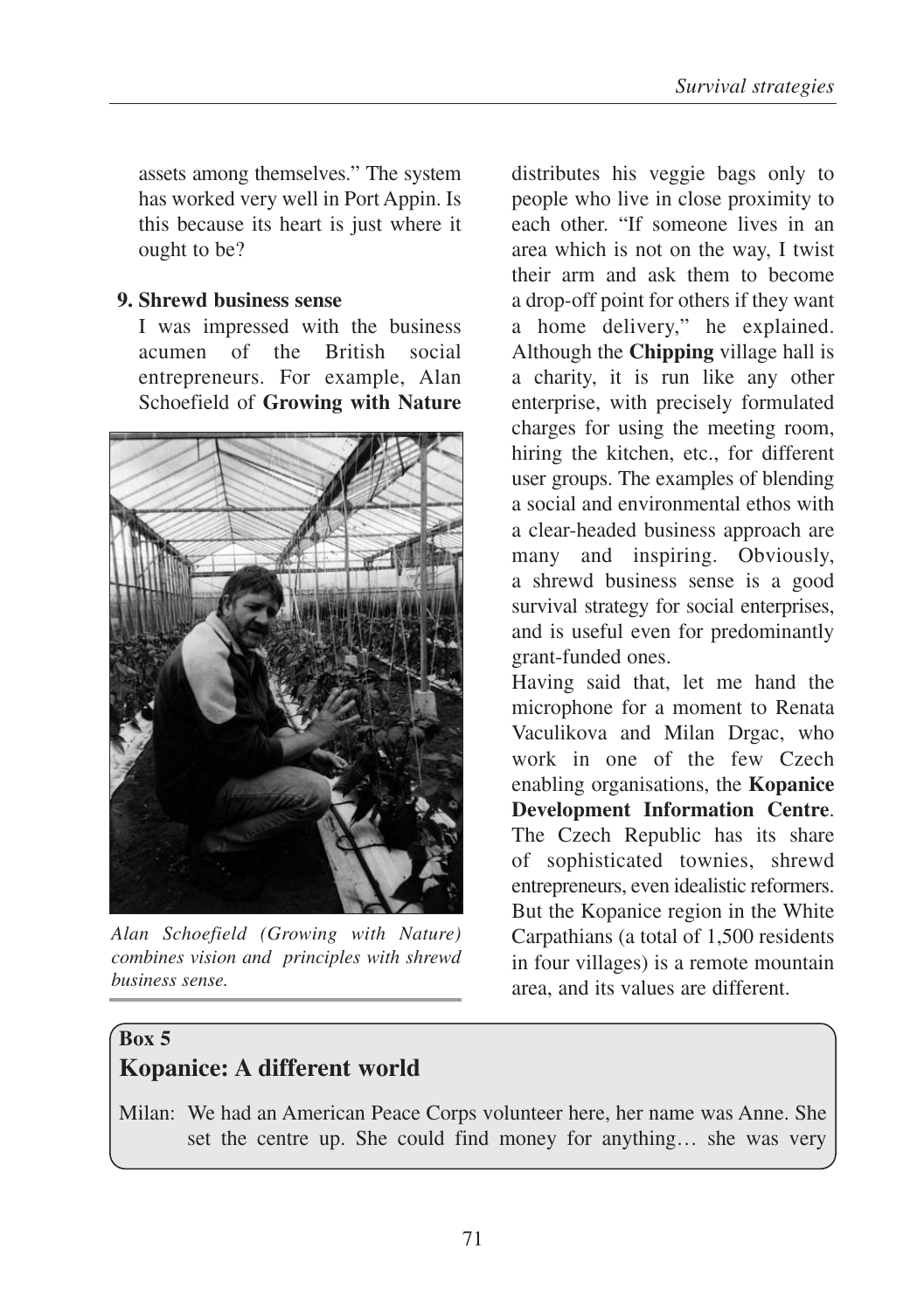competent. She tried to get the people involved. Sent out invitations to a meeting, but only two local drunkards showed up. She was unhappy…

- Renata: I was born here. We have a small field and some sheep… I studied French and psychology before I came back to work here.
- Milan: Anne was always trying to produce leaflets. I told her: "These people aren't mentally adapted to attending meetings. Let's go and pay them a visit instead. We'll walk across their garden and then they'll come out, shout a bit and then they'll tell us what their problems are."
- Renata: The people here have different values. They have always tilled the soil. But not for profit. Rather, it is something basic to their existence.
- Milan: Everybody still has a garden, a field. For how long? The old people are dying out.
- Renata: The locals have their peace, their serenity. This is more important to them than the entrepreneurial spirit, which is in vogue now. These people are afraid of entrepreneurship, it is not in their nature.
- Milan: Anne tried to start up a craft shop. The people here know how to make baskets and other things. But it didn't work. They would have had to register as entrepreneurs and maybe lose their benefits. Besides, they were used to making the things for each other rather than for sale.
- Renata: Our friends, the environmentalists from the city, come with fresh ideas. They come up against what they feel is indifference, indolence. But it is just a different view of life, a different language almost. Custom is important here, it has more force than ideas from the outside.

### **10. Financial and other support from family, friends, locals and like-minded others.**

In the Czech Republic, the support of the family tended to play a larger role than it did in Britain, though this may have been because there were more small and rural projects among the Czech interviews. In one case, the entrepreneur's as-yet-unmarried brother agreed to waive his half of the inherited family farm and settle for unbuilt land, on the promise that his brother would later help him build his own house on it. Parents tended to become involved more often, contributing money and unpaid work. On the other hand, British projects were more likely to be members of supportive umbrella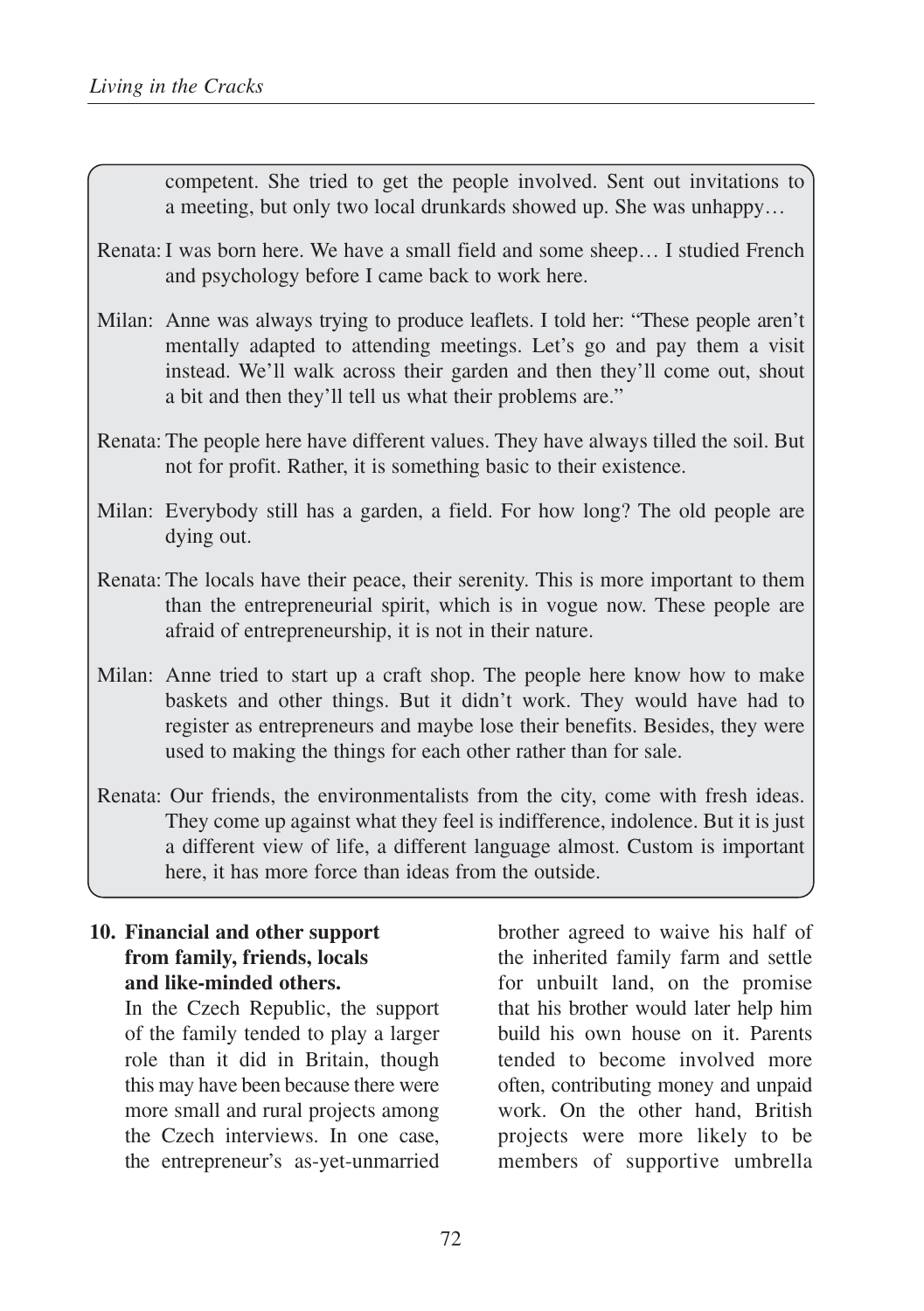groups, and to obtain help from enabling organisations.

The **Strathfillan Community Development Trust**, for example, was helped at its inception by the Corrom Trust, which was on the lookout for active community councils and had money and expertise to help them start up a trust, while the Scottish Council for Voluntary Organisations provided legal advice and training.

Several respondents in both countries named a network of friends as very important for their work. Locals and neighbours were another pool of help and advice. Then there were the like- -minded others, such as the Quakers in Box 4. In some cases, there was a fuzzy line between "friends" and "like-minded others": **Laurieston Hall**, for example, was able to buy land thanks to a request for funding to friends/former participants on their summer events.

In other cases, a like-minded miracle donor appeared out of the blue. During the public campaign by the **Isle of Eigg** community to buy their own island, an unflattering article in *The Guardian* appeared describing the drunkenness of one of the trustees on the morning after a ceilidh. This touched the heart of an English millionaire, who ended up donating £1 million to the trust, enabling the buy-out to take place<sup>21</sup>. A similar miracle funding

story concerns Lida Chrastanska, who single-handedly organised the attendance of 1,600 people at the Transpersonal Conference in Prague. When an American participant learned that she had managed this without even direct access to a telephone, he volunteered a substantial donation that enabled Lida to buy the farm (with telephone) that has since housed her social enterprise (**65**).

## **11. Internal cross-subsidies, property and other commercial activities as source of income.**

Several projects used income from one part of their activities to finance another. "Our priority is breeding Hutzul horses," Ivan Karbusicky of **Hutzul Farm** explained. "We support this with income from tourist accommodation, horse-riding and subsidies for grazing and cutting grass in the National Park."

The **Stonesfield Community Trust**, as we have seen, may in the future use rental income from houses it has built to enhance social services in the area. The **Glastonbury Trust** also owns property or, more precisely, owns a limited company that is the landlord of the property. This property, called The Glastonbury Experience, is a distinctive building with a courtyard in the centre of Glastonbury, with nine shops and a café on the ground floor. In addition to using income from the property to

*<sup>21)</sup> See McIntosh, A., 2001, p. 270*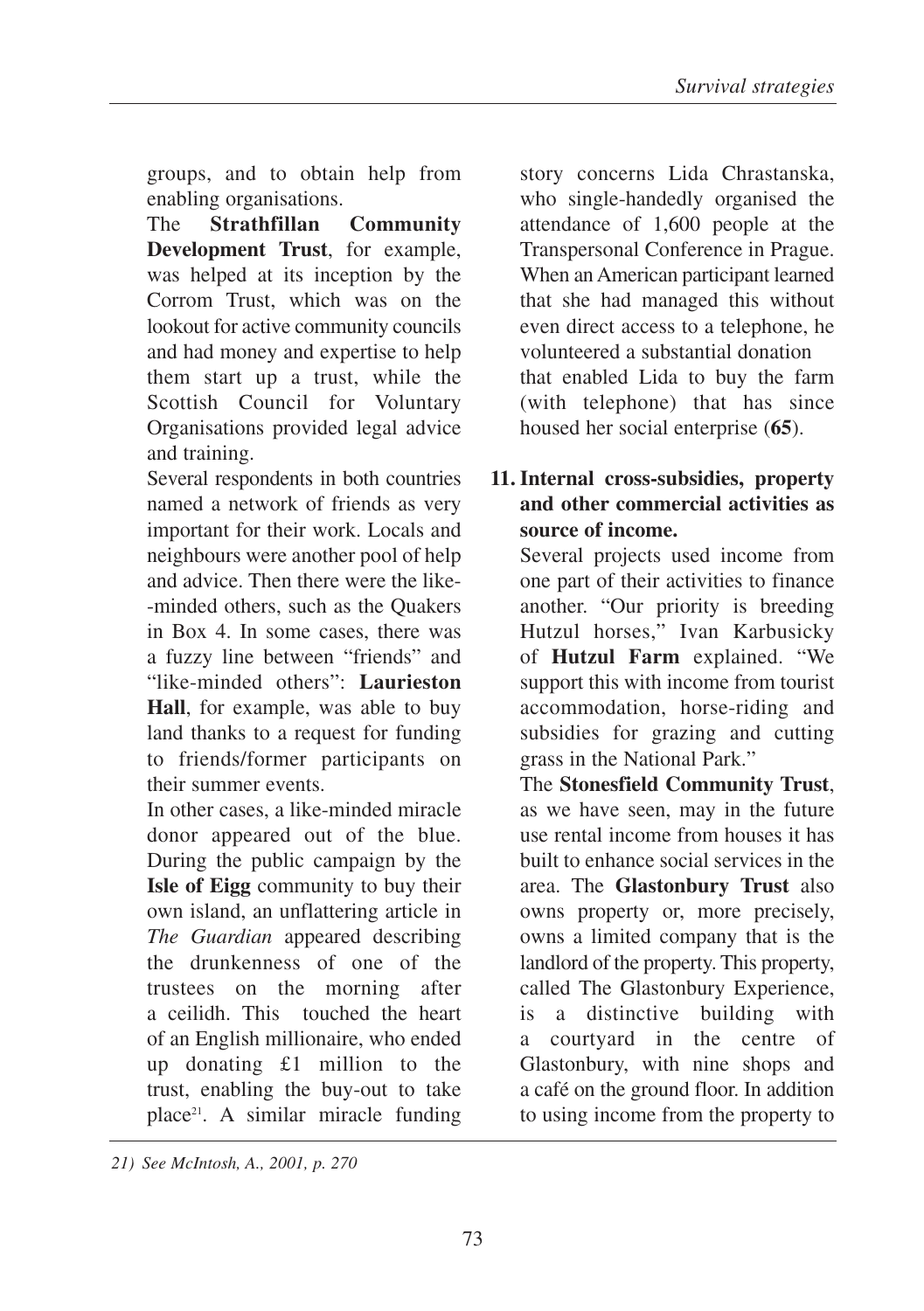fund educational and religious projects, the trust also differentiates between market rent, which it charges the shops and café, and subsidised rent for non-commercial enterprises on the top floor.<sup>22</sup> Other organisations which use or plan using commercial activities to subsidise the non-commercial include such varied projects as the **Isle of Eigg Trust, Port Appin co-operative, Hostetin Apple-juice Plant,** the **Firemen's Insurance Company** and the **Gemini Farm and Workshop**.

On the level of enabling and umbrella organisations, co-operatives such as the **Oxford, Swindon, and Gloucester Co-operative Society** contribute a percentage of their income from commercial activities (dividends) to funds for co-operative development and other causes, and Tim Crabtree of **West Dorset Food and Land Trust**, though emphasising that research and enabling organisations aren't as a rule financially self- -sustaining, proposed the interesting idea that, by and by, the commercial organisations they have incubated and launched might help support the Trust financially.

### **12. Ethical landlords, subsidised rent and land in trust.** Several projects



*The Gemini Farm and Workshop use their commercial activities to cross-subsidise the restoration of old stone Christian symbols in the local landscape.* 

in the study benefited from a less-than commercial rent. **Made in Stroud** are charged only two thirds of the market rent by an ethical landlord. The Southside Food Co-op in Bath, a project of **Envolve**, benefits from the support of the local council, who lets them use a shopfront one day per week rent-free. Similarly, the **Kopanice Development Information Centre** uses the premises of the village council in Stary Hrozenkov.

*<sup>22)</sup> A variety on the cross-subsidy theme may be the strategy of the "global economy" subsidising the "local", as in the case of the family who live on the commercial rent of a Prague flat (too expensive for most Czechs) in a remote rural area, caring for horses and growing their own food, or the man who works for a transnational pharmaceutical firm three days a week, spending the rest of his time with his family in the Czech backwoods, keeping a flock of sheep and honeybees (neither is in my survey).*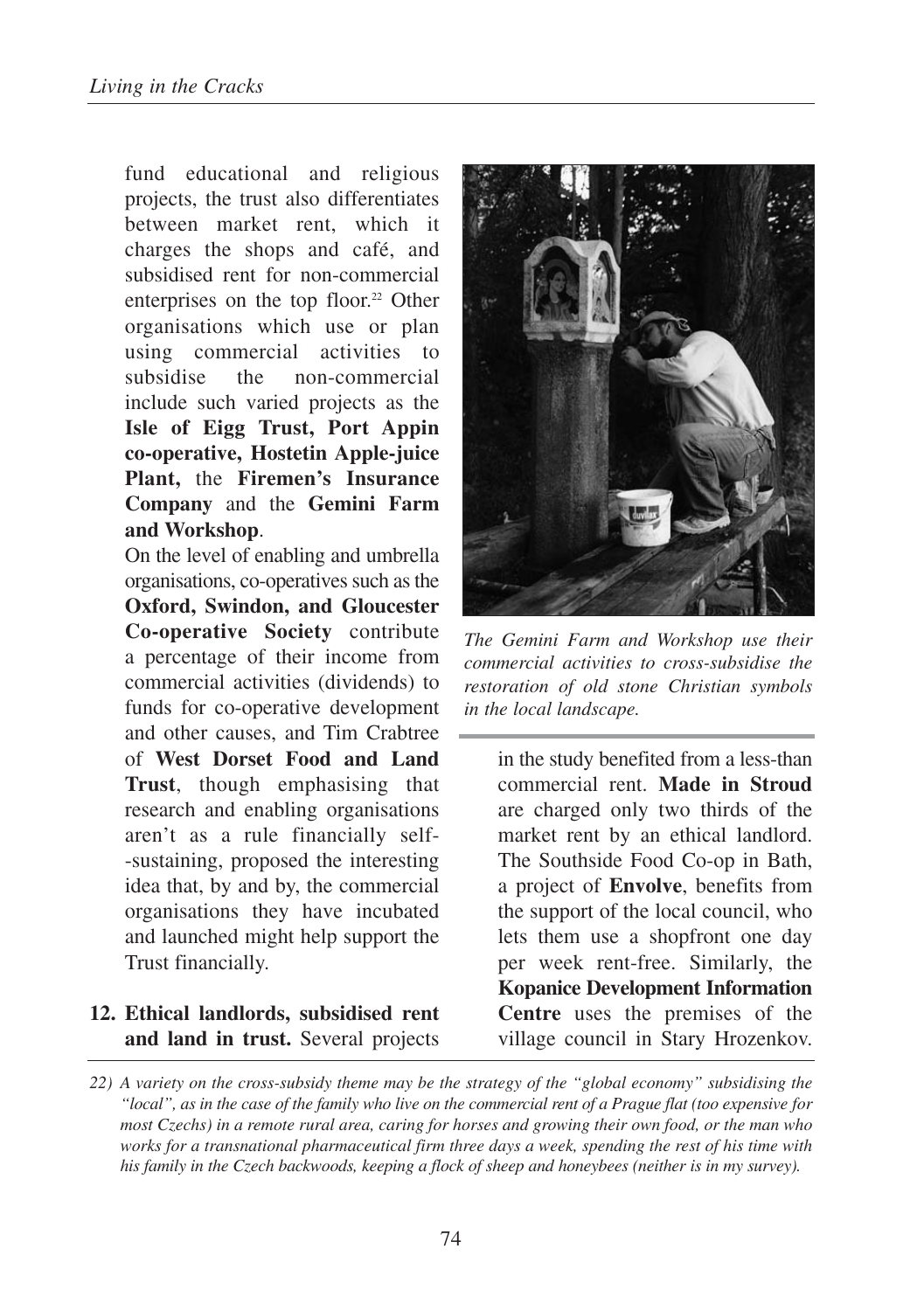Sharing premises with other organisations tends to keep costs down (**5**), and the **Ethical Property Company** specialises in providing affordable properties for groups of non-profit and social enterprises. The idea of land and assets held in trust by the community rather than in private hands (**2, 17, 29, 35, 36, 37, 39, 45, 59**) is an old and powerful one and I will come back to it in chapter 4.

### **13. Sweat equity: Work-share, the volunteer ethos, low-paid and hard work.**

Two organisations used the term "work-share" to describe unpaid work. In **Laurieston Hall**, members regularly worked on the maintenance of the hall, in **Made in Stroud**, they spent eight days a year selling their goods in the shop. In these organisations working on a co-operative basis and sharing the risks and rewards of their work, "work-share" was a better word than "volunteering", Kardien and Clare Gerbrands explained, though members of the **Made in Stroud Shop** sometimes did not see it that way. The **Bioclub** is a good Czech example of a micro-workshare project.

As mentioned in chapter 3.2, several founders subsidised the start-up of their organisations with unpaid or low-paid work (**28, 32, 51**). While some organisations have turned fully professional, most continue to rely to a smaller or greater extent on

volunteers. Both British transport projects (**34, 41**), for example, have volunteer drivers, and **Radford Mill Farm** in Britain and **Hutzul Farm** in the Czech Republic rely strongly on volunteers. The British volunteer ethos was the stronger, at least as far as active board and management group members were concerned. **West Mendip Credit Union** (**21**), with 240 members and £40,000 in savings (members' shares) is one of several British projects run entirely on a volunteer basis and proud of it. Having said that, the Czech yearly **Traditional Market in Valasske Klobouky** is a miraculous feat of volunteer activity, with 450 on-the- -spot organisers, who do everything from cooking the 900 litres of traditional cabbage soup to clean-up afterwards, and many unpaid local groups adding flavour with traditional music.

Many social enterprises were obviously subsidised not only by voluntary work and DIY, but also by hard work and long hours put in by staff. On British farms especially, hard work coupled with low pay seemed to be a problem, and two respondents said that if surplus were available, the farmer's pay would be raised.

## **14. Low-cost operation as a complex strategy.**

Jaromir Hosek, manager of the **Chotebor First Credit Union**, told me that they had a conscious strategy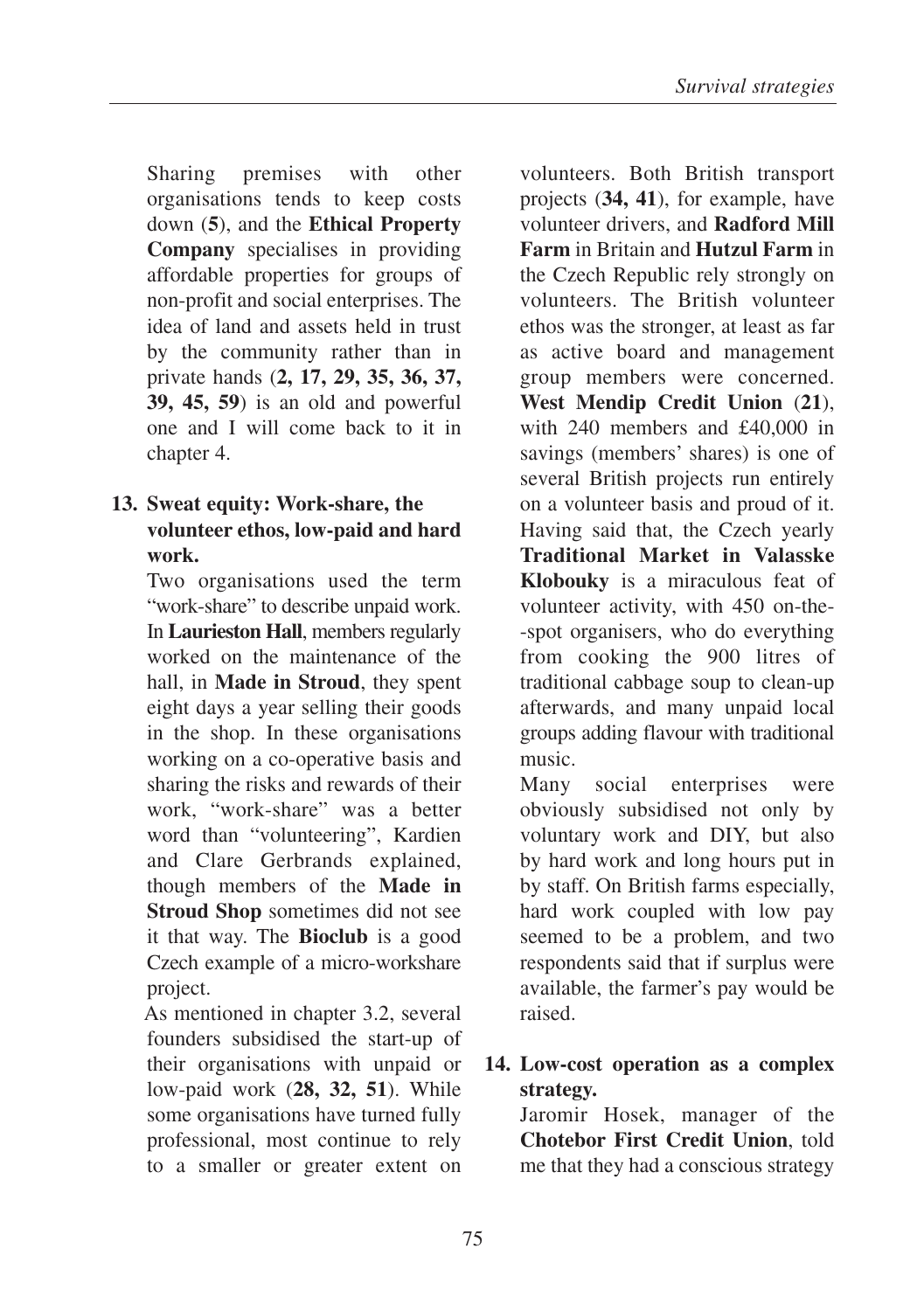of cost-minimisation: "The members put together an initial sum of £5,000 and since then, we have been concerned with spending as little as possible. In the first two years I drew no salary and the credit union paid no rent for its small office in the building of our family business. Today we continue to have low overheads, which translates into a better financial deal for members." A similar philosophy was expressed by Matthijs Bierman of **Triodos Bank**, when asked how they can lend to ethical projects with low return rates and still make a profit: "Our secret is: we offer normal interest rates to our members - and make smaller profits ourselves." In some cases, while low cost was not a verbally expressed strategy, it was still implemented in practice, with surprising results: **Radford Mill Farm** became organic by default, simply because inputs were too expensive.



*The Phone Co-op headquarters are situated in a business park to keep down costs.* 

## **15. Subsistence, barter and reciprocity as alternatives to the monetised economy.**

The members of **Laurieston Hall** need less money because they produce much of their food and fuel themselves, and do most of the repairs of their spacious home through DIY. According to the original philosophy of the co-op, this is more than a "lifestyle decision". "For us, the personal was political and the way to change society was to change yourself," Lesley Vine explained.

In an ad-hoc case of Czech local barter, Petr Novak of **Agrica Tour** gives his wool to a factory and gets finished blankets in return, which he then sells directly to clients who come and stay at his farm.23

In-kind help can be another path out of the money impasse, and tends to be more stable if it is oiled by a local money system (which I did not come across) or long-term friendly relations and reciprocity. In the White Carpathians, Rostislav Travnicek, a staff member of the Kosenka non-profit organisation, described to me one way the **Kosenka Environmental Land Trust** goes about its task of managing valuable mountain meadows: "Early in the spring, the meadows need to be harrowed to remove last year's grass. The other day a local small organic

*<sup>23)</sup> This barter system was not the result of choice, however, but came about by default, due to failed wool markets in the whole country.*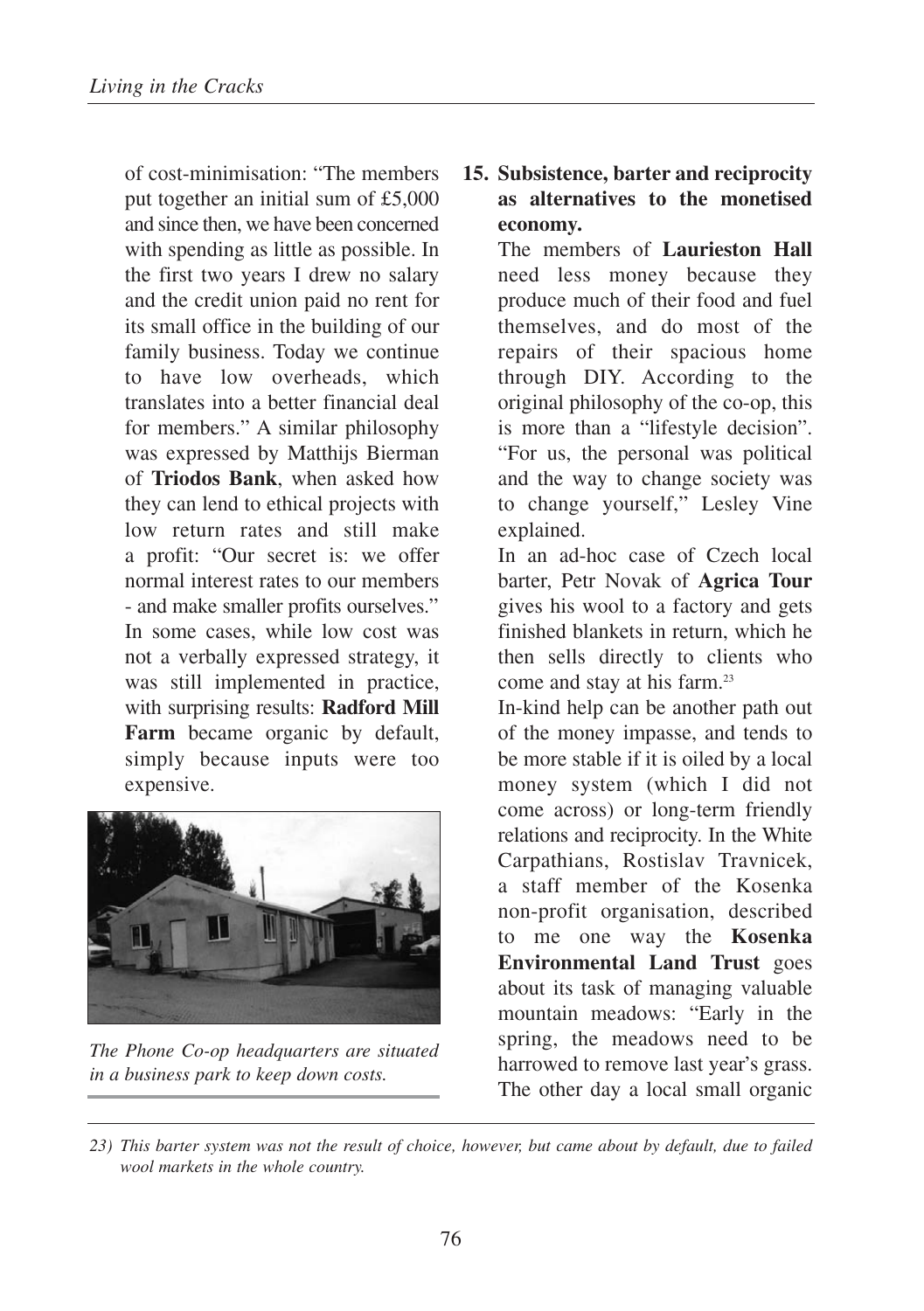farmer rang up and asked me to come and help him get his papers in order, as he was expecting an inspector from the certification authority. I spent the morning with him, going through his questionnaires. As I was

leaving, he said: 'When the weather is good, I will harrow the nature reserve for you."

Not all is as rosy out there as it might seem from such cameo portraits, however.

## **3.5 A threat to the small? The perceived challenges**

Though I have in places touched on the problems my respondents were facing, the risk remains of painting an unrealistic picture with few shadows. The shadows were there of course, and the problems of social enterprises were many.<sup>24</sup> Erratic, hard-to-access and inadequate funding was a problem with most projects dependent on outside resources, and "too much to do, too little time" was another refrain, despite the fact that many people enjoy their work and say so. Some problems were specific for the projects concerned. "Who will work-share when we get old?" was an issue in **Laurieston Hall**, while James Pavitt (**24**) was a bit tired of questions like: "Why can't you sell Harry Potter toothbrushes at farmers' markets?"

National and local government was both praised and criticised, with British local government near the positive end of the continuum and the Czech national government close to the other. "There is no feedback or consultation process, all is top-down, and there is a perverse trend to scrap whatever seems to be working,"

a Czech local councillor told me. "DEFRA speak another language than anybody else in the universe," a British farmer sighed, describing stacks of forms filled in triplicate. Another British government critic cut deeper: "We have a government elected by an urban majority, and Tony Blair views farmers as the enemy. We have been called 'the forces of conservatism'! Rural people feel misunderstood and oppressed."

Economic and global issues appeared again and again in interviews. Late payment of bills ("nobody pays anybody"), corruption, and highly taxed human work making employment difficult were specifically Czech complaints. Advertising of junk food was identified as a factor undermining the work of the **Edinburgh Community Food Initiative**. When asked what their main problem was, Kate Allport of **Radford Mill Farm** answered without hesitation: "competition in the global economy". A globalised free market was indeed the common thread linking such complaints as the crash of the Czech wool market (including infrastructure) and producers' dependency

*<sup>24)</sup> This chapter is based mainly on questions 9 and 10 (15 for credit organisations and 7 in telephone interviews). I have included some answers from people not in Appendix 4 (See Personal Introduction and Acknowledgements).*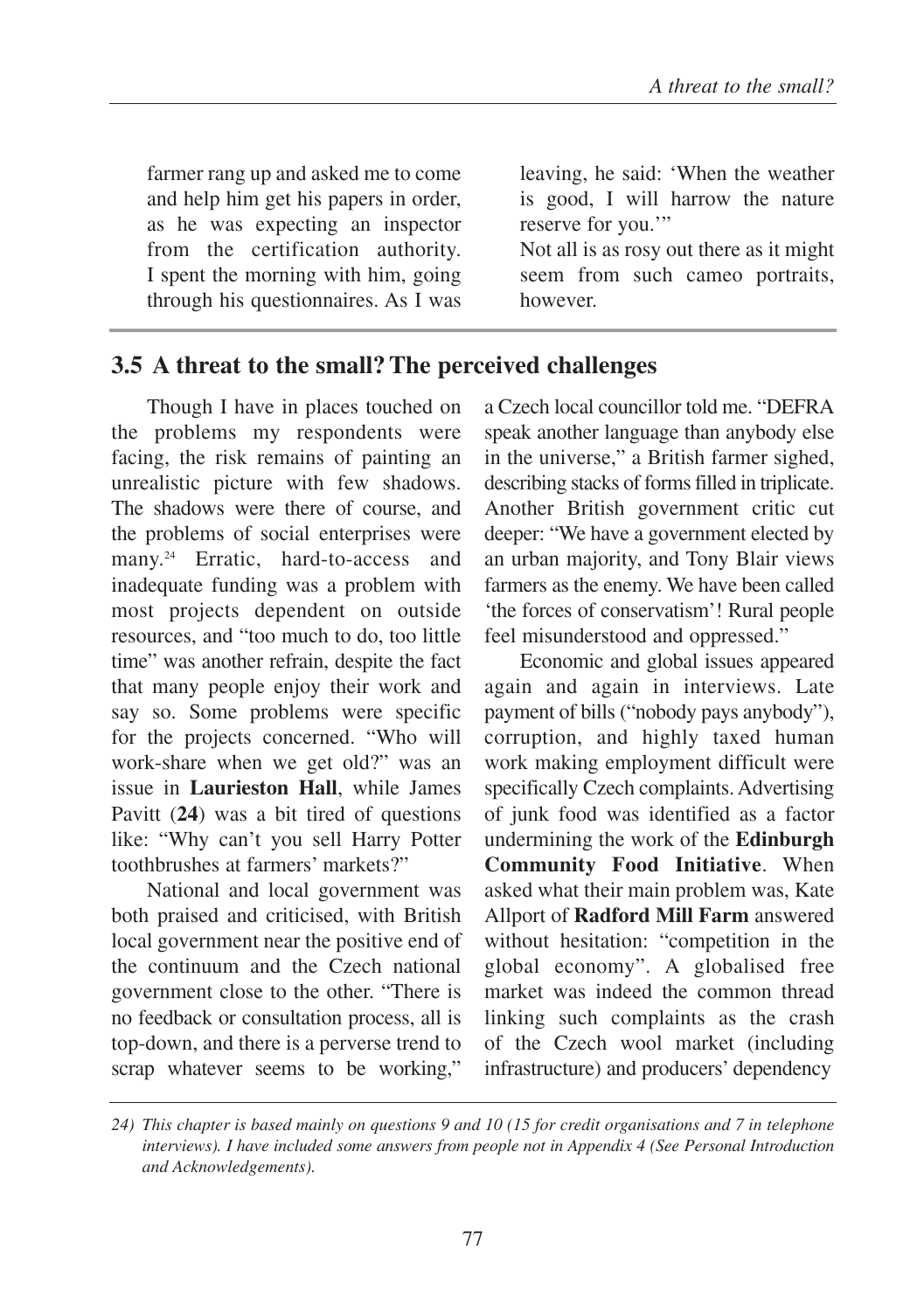on world milk prices, as well as bitter comments on the situation of agriculture in both countries. "It can't be worse than it is now," a Czech small farmer said, when asked if he felt any fears of imminent Czech EU membership. "I've been in the United States," Milada Bockova of the **Borovany Agricultural Co-operative**, told me. "They just dig a hole in the ground to get rid of their dung-water. We have so many environmental regulations. How can we compete?"

A localisation that we take for granted in my country was a distant dream in Tyndrum and Crianlarich. According to Sue Wyllis (**36**), children from these Highland villages have fifty miles to go to secondary school, the same distance needs to be covered if you need a dentist or have a sick pet. "People take their cars and drive fifty miles to Oban once a month for shopping," she said. "But what if you are old, or don't drive?"

The pervasive issue of scale cropped up again and again in the interviews and both countries scored equally on this one. For lack of better words it could be described as "a threat to smallness". But what is it really? It seems to be everywhere, yet is as hard to grasp, contain and define as the "Nothing" in *The Neverending Story*. Let us look at some of its manifestations to see if a common thread can be found.

Unless you own a helicopter or a private yacht, the only way to reach the Hebrides is by ferry. When I visited the **Isle of Eigg** in 2002, the ferry stopped in the bay, we crossed on to a smaller boat and this took us to the pier. Once in the smaller boat, the sea seemed much more real, and my landlubber's soul brimmed with excitement. However, I soon found that the days of the small boats were numbered. New large piers were being built on Eigg and other islands to comply with EU regulations which stipulate that, for safety reasons, changing from a big to a small boat offshore is not allowed.



*Enlarging the harbour at Isle of Eigg to comply with EU regulations (2002)*

Ferries must come to the pier. "One lady did hurt her ankle many years ago crossing, but she was soon well again," a local reminisced, explaining that the new pier would be big enough to accommodate the even bigger ferry soon to replace the current one. Local people feared that while the small boat had been agile enough to negotiate almost any weather, the big ferry was likely not to risk landing when the sea was rough. By then the people manning the small boat will have lost their jobs - a precious asset on the islands - and perhaps their expertise. Who will then come to meet the ferry?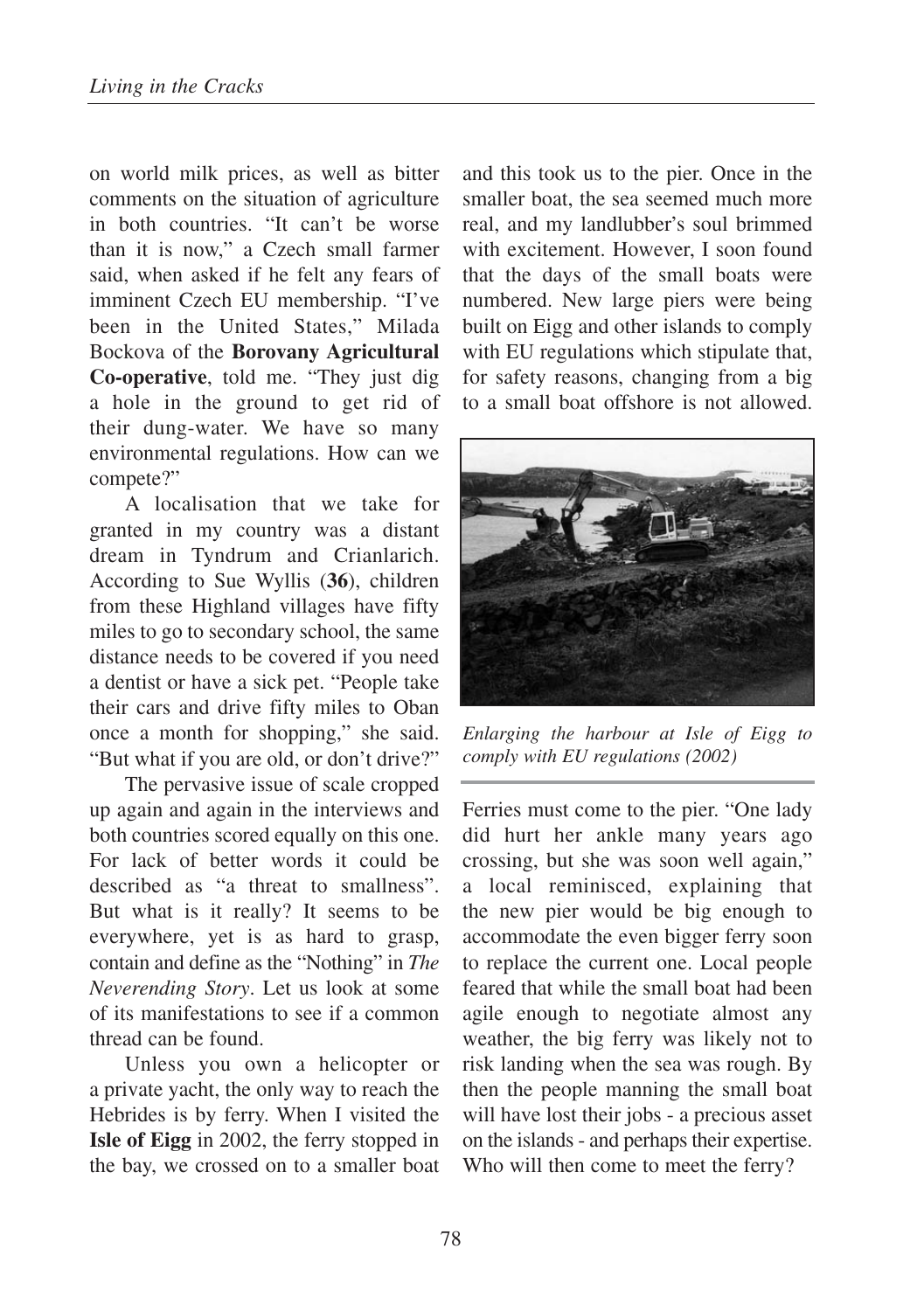"As a large buyer, we get a 16% reduction on fertiliser, seeds, pesticides and chicken feed," Milada Bockova of **Borovany Co-operative** said. "And while small farms might need smaller machinery, the only machines on sale are the big expensive ones. I'm really sorry for the small guys. Another thing is, they can't weather the fluctuations of the market for long. I think they haven't got a chance." "The local agricultural co- -operative has 11,000 acres," said Roman Carek, mayor of Cizova and chairman of **Cizova Housing Co-op**. "It is gobbling up the smaller agricultural enterprises and getting even bigger. Centralising production, scrapping cow-farms in the villages. The problem is, cow-farms were all that remained there. So now there is nothing."

"The Disability Discrimination Act will come into force in 2004," John Bailey of **Chipping** village hall told me, explaining why they had decided to build the new hall instead of refurbishing the old one. "It would have been too expensive to install the large aerial in the ceiling that people can tune their hearing aid into, and other implements to enable equal access for the disabled. The Act is a threat to small rural communities: if public buildings such as cafes, shops or pubs don't comply with this law, which may well happen for financial reasons, they will be closed down."

When I first discovered the **Chotebor First Credit Union**, based in a small Czech town, I was overjoyed. Finally a true co-operative, with an ethical approach, low overheads, a common bond policy and a democratic governance system! But my joy turned to dismay on finding that this was in fact a threatened species due to a proposed Czech law, based on an EU directive<sup>25</sup>, stipulating a minimum capital requirement way above the reach of small co-ops. (See Box 3 in chapter 3.3, p. 54). According to Brussels finance expert Christophe Guene<sup>26</sup>, this EU banking directive is a threat to British credit unions as well. Although they, like their Irish counterparts, have obtained an exemption, the British authorities, under subtle pressure to comply with the EU rule, have been pushing small credit organisations (such as **12, 13, 21**) to comply with ever stricter requirements. British credit unions are now regulated by the Financial Services Authority (FSA), the institution governing banks and building societies. Rosemary Britten of **First Dorset Credit Union** comments: "While there are some advantages, such as an insurance policy, our new voluntary board members will have to fill in 24-page forms with some intrusive and personal questions. It may make them change their minds about applying."

"We've quintupled the sale of fruits and veg in this village. But recently we got hassle from Environmental Health. They said we had to grade fruits and put names on them. I think everybody can

*<sup>25 &</sup>quot;The second EU banking directive", now subsumed under EU directive 2000/12.*

*<sup>26)</sup> personal communication, 2003*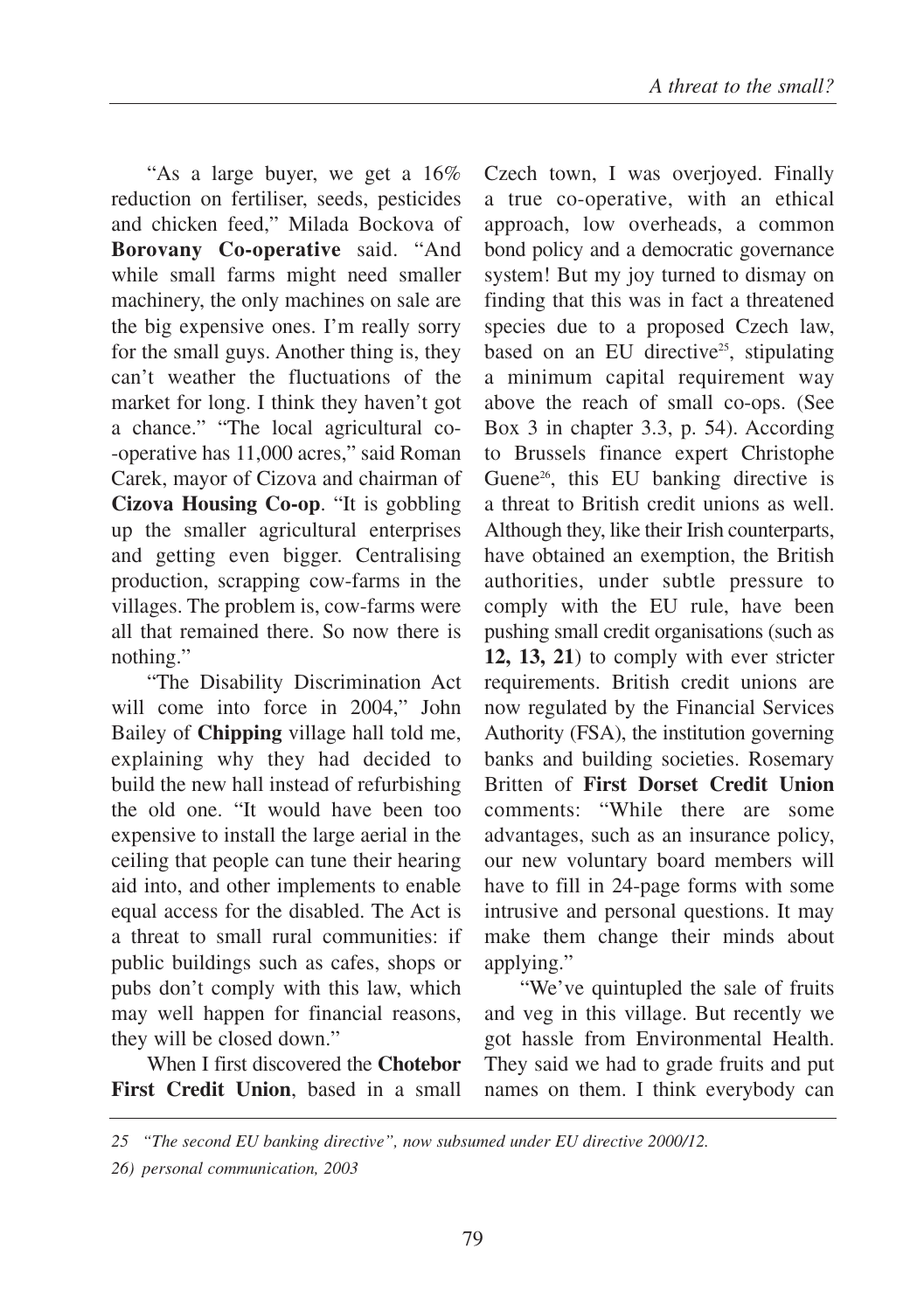tell an apple is an apple, don't you? This imposing of European rules designed for large supermarkets is out of place here!" Ian McNicoll of **Port Appin** told me. "The computer has been a double-edged sword, too. Putting a bar code on each item including each newspaper takes time. Each time the price changes, you have to change the bar code. Work is more skilled so it is harder to employ casual labour. And since we have been marking debts on the computer, instead of writing them in a book where everybody could see them, credit has exploded. So now we've had to start sending out bills."

While the small social enterprises are threatened the most, the bigger ones are not always immune. Jogging in the woods a few months ago, I met Vaclav Zizka from the **Firemen's Insurance Company**. He is not only a voluntary fireman himself but also a member of another important rural network, the Hunting Association<sup>27</sup>, and disappears into the woods for long walks on some mornings. We started chatting about threats to his enterprise, which has 116 staff, a capital of £5 million, and 300,000 clients. "It is a disadvantage to be small," were his words, "there is always the danger of being bought up by a much larger company. So far we have been able to refuse all such offers. We can afford to,

as we are surviving well. But we may be pressured into it if, for example, the re-insurance companies raise their rates from  $0.5\%$  to, say,  $1\%$ , and we lose our price niche in the market. We might be forced to look for a financially strong foreign partner. Then, of course, we would stop being the Firemen's Mutual Insurance Company."

The litany goes on: Vaclav Nemec (**64**): "Milk sale conditions have been getting stricter. If they find micro organisms, body cells… we get 4p instead of 16p per litre. Better to pour it into the drain in that case." Douglas Murray (**1**): "The Highlands and Islands Council has a contract to repair faulty items in schools. One school on a small island needed a light bulb changed. The contractor lived on the mainland and had to cross by ferry. He had to comply with health and safety regulations, which meant extra insurance. Altogether, it cost the council £250 to have that light bulb changed." Lenka, **Zahradky** course participant from the village of Strmilov<sup>28</sup>: "I used to keep a small general store in Strmilov. When the supermarkets came, my turnover went down by 50%. Besides, I was pressured to buy a new freezer because new regulations stipulated that vegetables, meat, and ice-cream all had to be in different compartments.

*<sup>27)</sup> After the 1948 Communist take-over, hunting and care for game animals became a voluntary activity implemented by local people. The system has survived Communism and most villages continue to have their local hunting groups. See item 8 in chapter 3.4 (p. 70) for more on the Firemen's Insurance Company.*

*<sup>28)</sup> Personal communication, July 2003. Lenka told me she has three children and three jobs: she works in a factory, does book-keeping for several small businesses and sells snacks in the factory cafeteria. In her free time, she paints pictures.*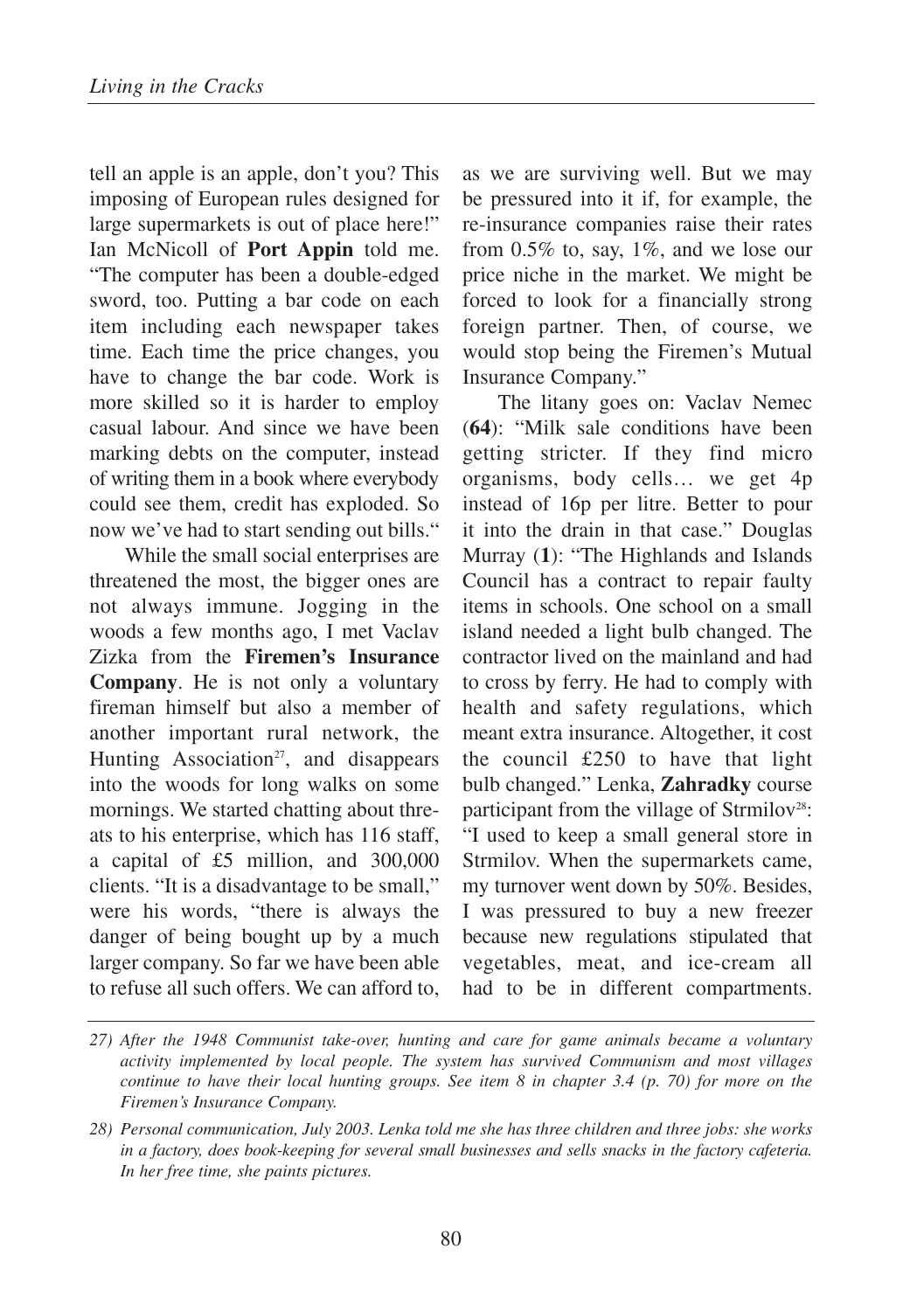I couldn't afford it. Had to close shop." Sue Prince (**26**): "Our small B and B marketing group accessed an EU grant for Internet development, capital development, and a publicity campaign. I was in charge of the administration. It was out of all proportion! I spent most of my time on it.



*Sue Prince: EU grant administration was out of all proportion!*

All the participants said they would not do it again." Renata Vaculikova (**63**): "I will never bid for an EU Phare grant again. Everything in six copies. I spent half a year writing it, but we didn't get it anyway. Forty pages, and you had to keep rehashing the same old thing. It was not normal!" Ian McNicoll (**29**): "We set up a door-to-door car service. People

booked at the surgery, and drivers were volunteers. All they got was the petrol money. It ran for seventeen years on an informal basis. It collapsed when the Red Cross took it over, arranged regular hours and started paying the drivers. The drivers disappeared!". A staff member of the local government tax authority in a small Czech town<sup>29</sup>: "It is not clear how long we will keep the institution viable. This is an agricultural region with few small businesses. And the bigger companies have merged with larger ones and no longer pay taxes in the area." Yvonna Gaillyova (**59**): "Last year, we had organic and non-organic apple juice. The non-organic one was cheaper, tastier, and more environmentally friendly, as it was pressed from the traditional varieties owned by small local growers. They were organic, too, but not certified, so we could not sell them as such. The certification process was too cumbersome and expensive for them." Jane Burnham (**42**): "We don't stock organic milk at the moment. A lot of organic milk is produced here in Wales, but it gets processed in a factory in England, and the logistics of getting it back to Wales are forbidding."

I have intentionally listed these many examples gleaned from my interviews to the point of tedium,<sup>30</sup> because I believe such "threats to the small", though everybody may know about them, go unnoticed because we usually don't see them as linked, as part of one trend or concept. Many appear to us as strange

*<sup>29)</sup> Personal communication, March 2003*

*<sup>30)</sup> And there are quite a few more, besides we could probably all furnish several from our own experience.*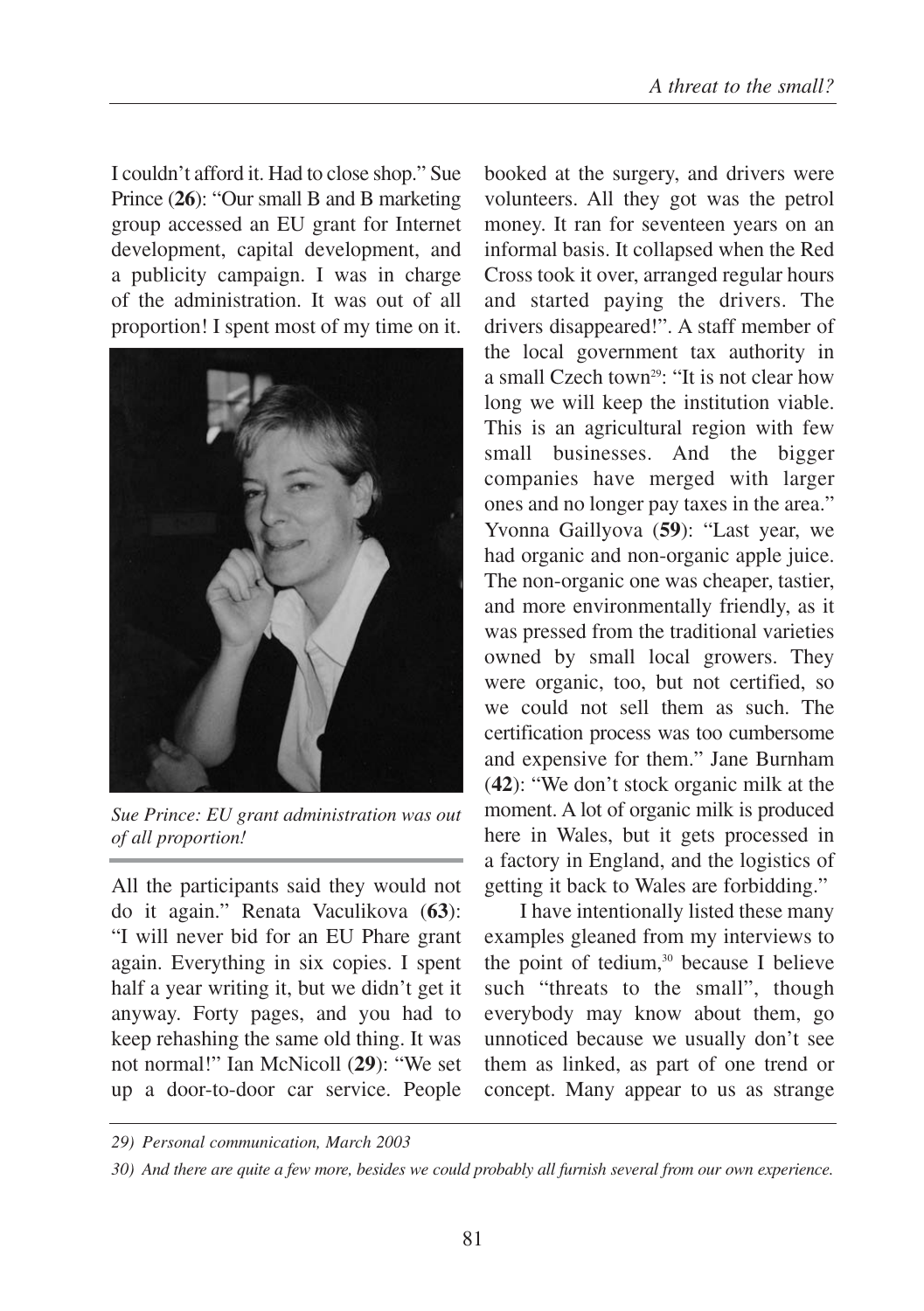paradoxes which make us laugh, but then we let them be, muttering something about "bureaucracy", "economies of scale" or "the global economy". They are, however, linked in at least two ways: First: they always threaten the "small" and they often threaten the "rural". Second: They are intimately connected with power. The power of the faceless, the power of the seemingly unavoidable. These are reasons enough not to cast them off with a shrug.

How have the people in this study been dealing with them? Sometimes withanger, sometimes with resignation. And sometimes (yes, in both countries) with a little bit of **benign cheating**:

"The national government put into operation restrictions on multiple occupancy. We would have had to make big investments we were not ready for. But we've found ways around it by splitting into different households."

"The government hasn't considered small enterprises. To continue to do our work, we are meant to have a licence but its cost is prohibitive to us. So we haven't applied for it, and we continue to do what we are doing. We are breaking the law, though!"

"We have put some rooms in for guests and we cater for them. But the law doesn't make a difference between cooking one lunch and a thousand. The regulations have become prohibitive. If we registered, we would need special very expensive water faucets. So we used a trick - when applying for the building licence, we said the extra space would be just for the family. If we had been honest, we would have gone bankrupt."

"We sell everything at the market, but we aren't allowed to sell the hard drinks. So we 'give them away' - for a stipulated voluntary contribution."

Another approach to counter the big and intractable is to **co-operate**. The last three remaining Czech insurance companies, including the **Firemen's Insurance Company**, are offering some products on a joint basis. The **Kosenka Environmental Land Trust** would like to help the small apple growers get certified as a group. Community and village councils organise in Scotland (**1**) and in the Czech Republic (**67**). Co-operation is an important weapon to counter the "Nothing". If an association or co-operative gets too big, however, it may go from being a solution to being a problem:

"ABCUL is a trade association of credit unions. When an association reaches a certain size, small members become a burden. As a small credit union, we weren't very happy with ABCUL. We felt they had been pressured into adopting the 'supermarket model of finance' where business objectives have over-ridden social aims. We joined another umbrella group: The Association of Independent Credit Unions," Terry Clay of **West Mendip Credit Union** (**21**) told me.

We are back at the question of scale again, and of large organisations in danger of losing their soul. KG Fruit is a large successful British marketing co-op, which sources strawberries all over the country and delivers it to supermarkets. According to Desai and Riddlestone  $(2002, p. 65)$ , it is a good model of bioregional sourcing, because it delivers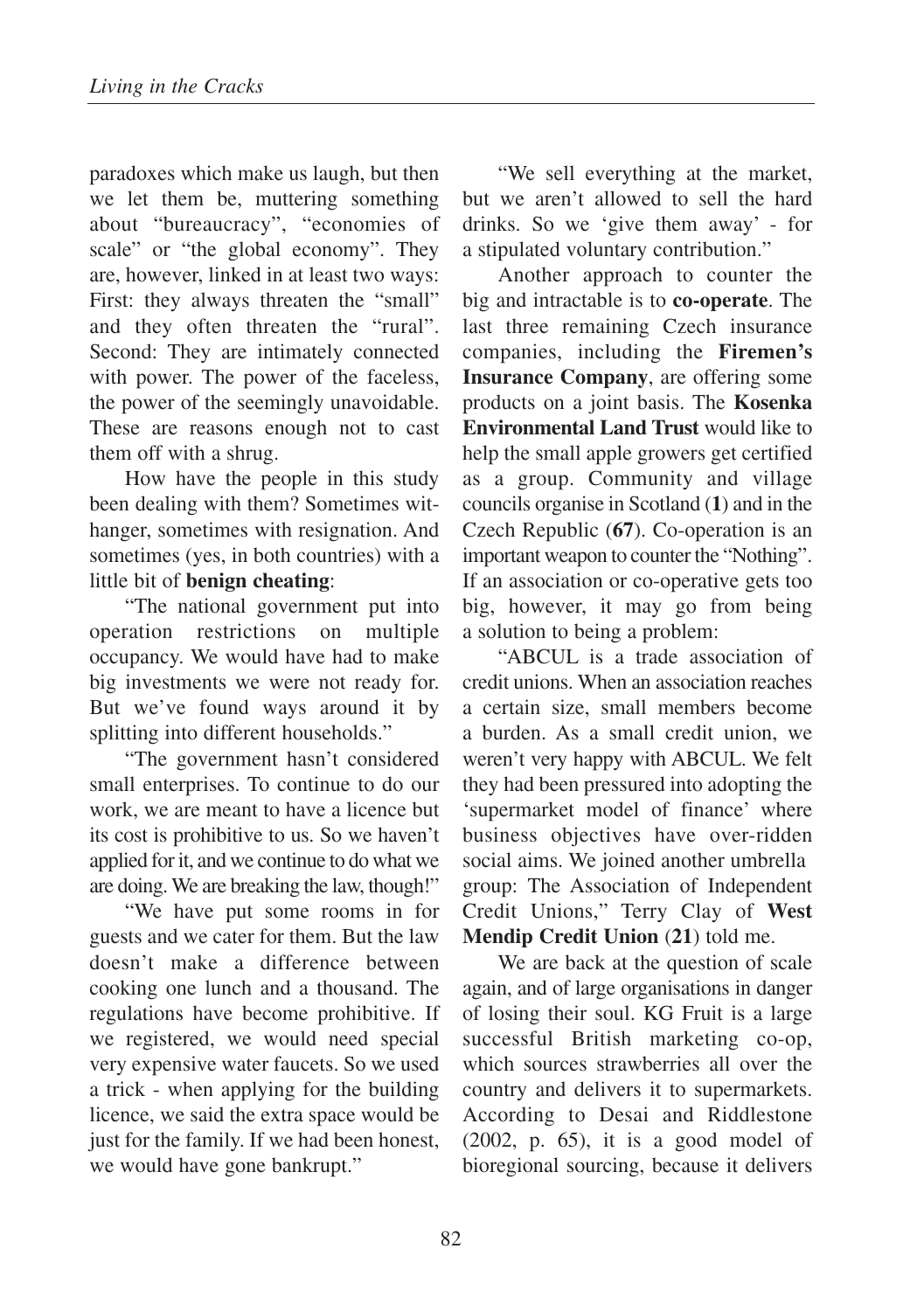the strawberries to the closest available supermarket, thus saving food-miles. On the other hand, it will only consider growers with a turnover of more than £100,000 for membership, and soon expects to displace other smaller strawberry networks, thus becoming a monopoly or a near monopoly $31$ . One big marketing group of big growers selling to one big supermarket chain?

Though the **Hostetin** project sells part of its products through the Carrefour supermarket chain by default, other producers interviewed have opted for different strategies.

In the eighties, Alan and Debra Schoefield of **Growing with Nature** used to practice large-scale vegetable growing and sell their produce to supermarkets. However, they became disenchanted with the food miles, length of time before the produce was sold, and, perhaps most importantly, the wastage: "We lost up to 82% of all fruit and veg," Alan told me. Finally, they changed their marketing technique and their land and lifestyle started changing with it. Other British social enterprises (**20, 30, 42, 46**) also expressed a dislike of supermarkets, on similar grounds. **WyeCycle** is even working on a campaign against them. According to Antonin Michal (**54**), supermarkets are making inroads into the diversity of small shops in South Bohemia: "Two or three bakeries have become supermarket suppliers and the rest are losing profits."

Besides cheating and co-operation, **preferential treatment and special support of the small**, a kind of positive discrimination, seems to be another way forward. In the Czech Republic, **Kopanice Development Information Centre** helps small farmers through the maze of government subsidy questionnaires. In Britain, Environmental Business Solutions, a project of **Envolve** which helps businesses comply with EU environmental standards, plans to continue to subsidise small businesses through lower charges even after bigger firms graduate to paying market rates.

In a way, the **social enterprises themselves** are a solution. As many of them actively strive for a localised economy, they present a tangible alternative to a globalised desert of giant companies and faceless bureaucracies. In Tyndrum and Crianlarich, **Strathfillan Community Trust** has started a nursery for toddlers and have found quarters for a new village policeman. "People love the policeman!" Sue Wyllie told me, a strange-sounding sentence still to someone coming from a former police state. In **Chipping** village hall, the trustees are careful not to take business from the local pubs and B-and-Bs, opening the bar for special events only and not providing accommodation in the hall. Bill O'Sullivan of **Trans-Fife Community Transport** sees his enterprise as an employer, actively supporting the local economy. **West Dorset Food and**

*<sup>31)</sup> Information from lecture of Nicolas Marston (KG Fruit) at conference of Plunkett Foundation, York, 18. 4. 2002.*